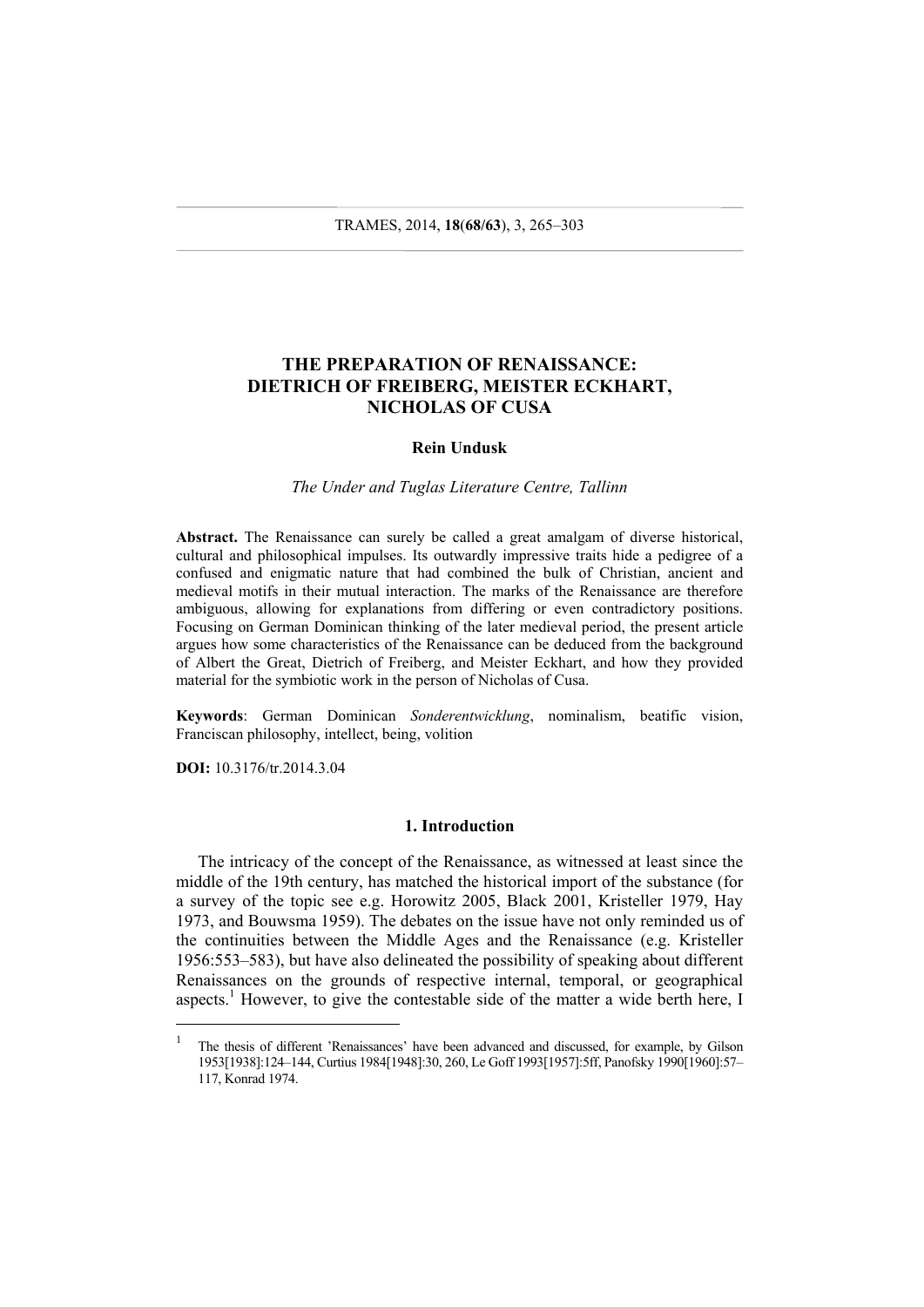will set my eye on the two rather patent features of the phenomenon. First, Renaissance, as is signaled by the word itself and attested to also by the avowals of its first Italian representatives, actually enclosed a sharp experience of rebirth articulated in resistance to the so-called glut of darkness of the former historical period.<sup>2</sup> That is, the revival of antiquity, at least in the case of the Italian Renaissance, is something to which I would wish to award reliability. Second, Renaissance studies have revealed quite convincingly that humanism possessed a central place in the intellectual and moral yardsticks of *renasci* (Kraye 1979, Kristeller 1956). Without doubt, the new accent on the relatedness of knowledge to the human, as set against the transcendent cravings of the age of *tenebrae*, can be taken as another aspect of a reversion to the ancient values that had become lost in the meantime. I would like to pitch at both statements a bit more spatial undergirding and to say that together with the recovery of ancient humanism, the Renaissance adopted to a degree as well the ancient concept of space, where the *locus* – understood in the metaphysical sense as something providing us with a hypertext for our statements about the world – was taken as derivative from bodies, or even identified with them.<sup>3</sup> This kind of corporeal rendition of space was given an exemplary definition by Aristotle (see *Physics*, 212a27f). However, to achieve a correct footing for our investigation into the Renaissance, the elements of antiquity need to be complemented with the characteristics connecting the Renaissance with the heredity of medieval culture. The transcendent, including infinity, which was located in the Middle Ages in the God, was surely not undone in the Renaissance, but was exactly integrated into its explanative space, true, at the price of certain enigma of the system. My claim is that the Renaissance's embodied space, building on the extension and interrelationship of bodies, came to be provided on its borders with some kind of transcendent clues that implied, quite paradoxically, the annihilation of the extended matter and of the spatial articulation offered by it. Suggesting that the Renaissance was a period that started first to consider seriously and in a mathematical way the possible empirical intimations of the medieval divine infinity, I propose to take the schema of embodied space with a sign of infinite on its border as a symbol for much of the metaphysical, artistic and scientific deliberations that the present article claims to follow.

 $\overline{\phantom{a}}$ 

<sup>2</sup> Boccaccio uses the methaphor of 'dark age' in *Decameron* 6.5, where the painter Giotto is claimed to have brought back to light the art that had lain buried – under the great error of somebody – for centuries. For Petrarch's concept of Dark Age, see Mommsen 1942.

In a sense, I have in mind here the centrality of body and, of corporeality in general, in Renaissance constructions of explanative space. Even if a non-corporeal infinity was basically aimed at, it was derived from and hinted at out of bodies. Erwin Panofsky's comment on Renaissance theory of perspective is to the point here: "For perspective is by nature a two-edged sword: it creates room for bodies to expand plastically and move gesturally, and yet at the same time it enables light to spread out in space and in a painterly way dissolve the bodies. … Perspective subjects the artistic phenomenon to stable and even mathematically exact rules, but on the other hand, makes that phenomenon contingent upon human beings, indeed upon the individual …" (Panofsky 1997:67.) A certain collision of Aristotelianism with Platonism can be read in the background of all this.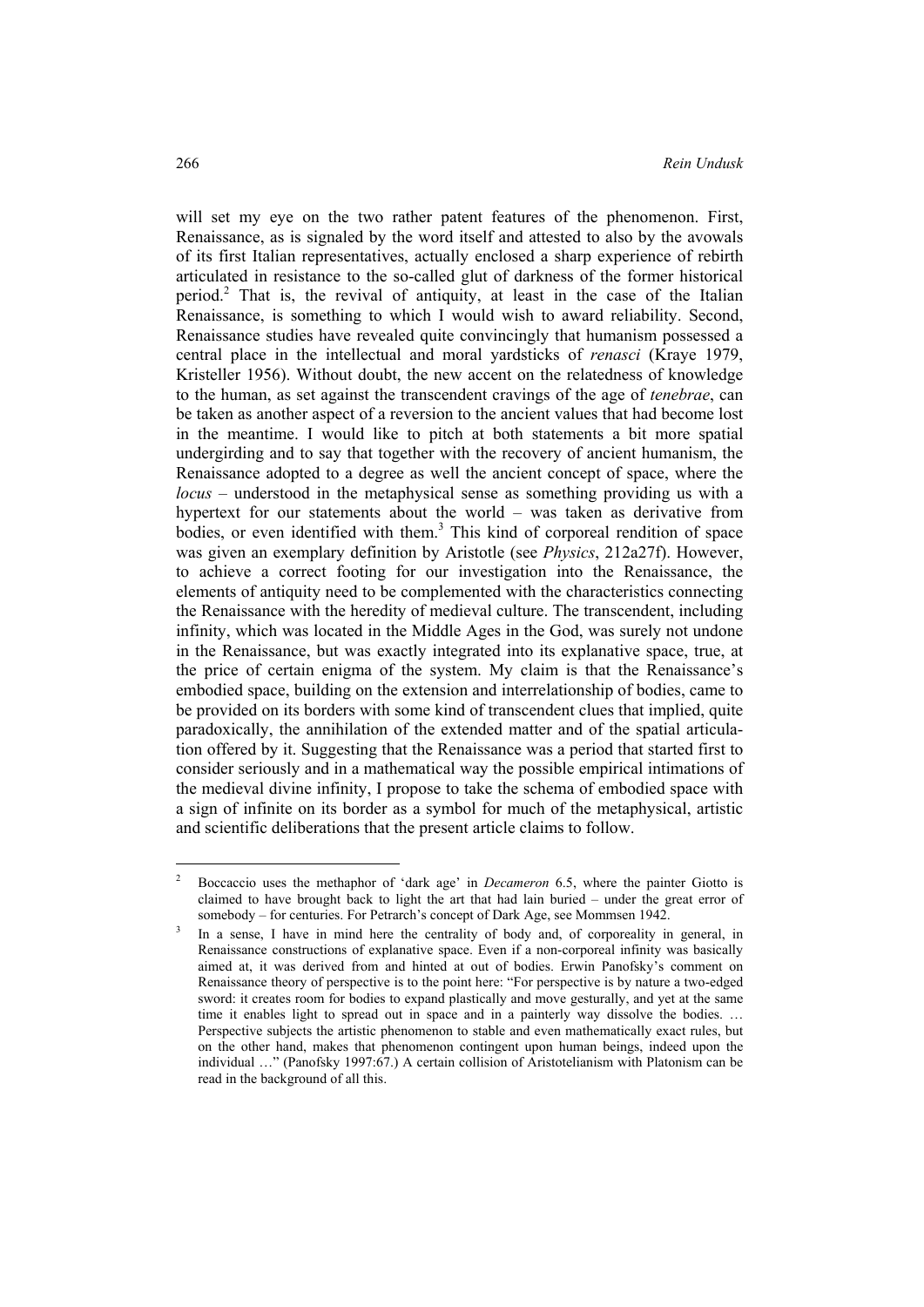l

Actually we can say that the Renaissance was beaten to the punch by some pagan traditions in its provoking a submission of corporeal quantities to the, so to say, transcendent nonchalance. As is well known, the metaphor of the infinite sphere whose centre is everywhere and whose circumference is nowhere played a pivotal role in Nicholas of Cusa's ponderings about how the different geometrical figures approach each other when related to infinity (see Mahnke 1937:76ff–109 *et al*.; Harries 2001, Brient 2002). Thus, Nicholas infers, the curves of the sphere, being augmented to infinity, should become more and more similar to their tangents, that is, the curved lines should approach straight ones and the curved spaces should become increasingly flat (*Docta ignorantia* 1. 13). In the same way Nicholas argues, for example, for the coincidence of triangle and circle if enlarged to infinity (*Docta ignorantia* 1. 15), or for the polygon nearing a circle if adjoined to an infinite number of angles (*Docta ignorantia* 1. 3). The reverse procedure of moving towards the infinite minimum exemplifies, in the seemingly opposite but in essentially the same way, the senselessness of any measurability in the face of the mathematical non-magnitude, that is, of the point. The metaphor of the infinite sphere itself derived from the Middle Ages and had a non-Christian and Hermetic background (see Mahnke 1937, Flasch 2011). The adoption of it by Nicholas could thus be seen as functioning in the same – of the medieval and so much more of the Renaissance – frame of mind that had cherished a hope of encountering divine infinity in a kind of occult and pseudo-scientific interpretation of the signs of the world.<sup>4</sup> In fact, the Hermetic conception of infinity had made itself historically salient by its wish to reveal the internal unity of the world on the basis of pagan rationality, that is, by the aid of certain verified material connections and processes, apart from the revelatory accents of Christians. The geometrical integral of the cardinal from Cusa, although accomplished on Christian ground, and with specifically Christian aims in mind, thus made a strong and a typically Renaissance hint at the residence of the Trinitarian mysteries in our mathematical capture of the universe. In a broader sense, a close touch was implied between the presumptive and rational mode of reasoning, and at the same time the relevance of Christian epistemology was pleaded outside of its specifically Christian context.

The occurrence of the infinite as an operator in the functions that should deliver us some scientific truth about the world features the Renaissance as an initiator of the modern age and as an owner of a double historical legacy. I would wish to suggest that the real drift of the operator can be grasped only if we realize that in managing our knowledge about the world, the operator acted in a certain sense as a content free signifier, as a mark of ignorance. Being transposed from Christian negative theology to Renaissance mathematics, the infinite, itself inconceivable, substituted for the mystery that granted the system reliability to all appearances, without acting in the algorithm of the system itself. This disjuncture, or more

<sup>4</sup> See e. g. Yates 1964:144–156 (also Yates 1972, Yates 1979), Kristeller 1979:52 et al., Ruh 1996: 33ff. et al., Schmidt-Biggemann 1998:63ff. For Brian Vickers' argument with Yates see Vickers 1984.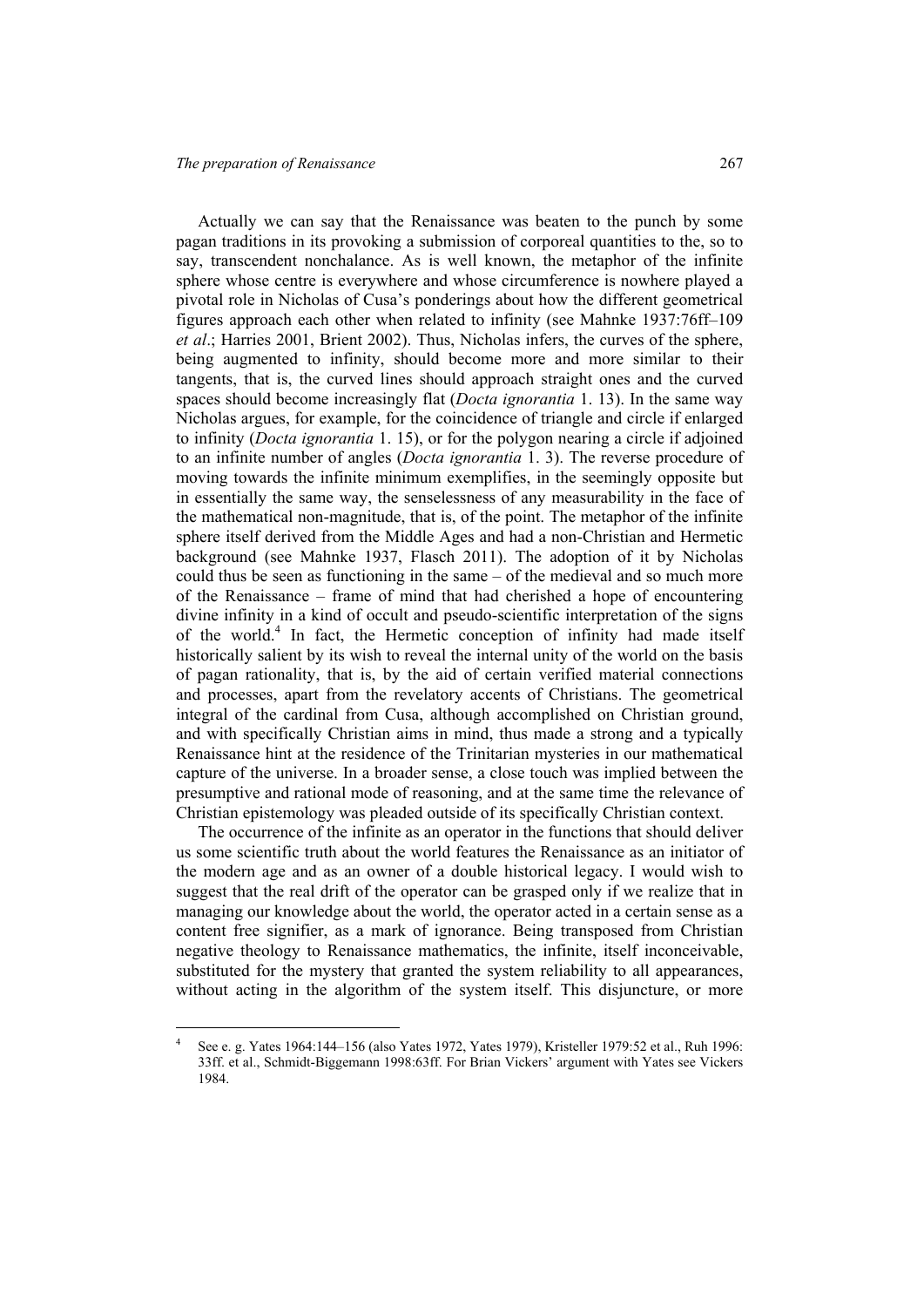appropriately, a close compact of rationale and of aestheticism in the reproduction of the texture of universe, fashioned in my view the Renaissance cognition that was gripped in its background by a perspective of apophaticism envisaged by Christian theology. A kind of syncretism in cognitive demands and in appropriation of historical material profited the specific fruits of Renaissance culture.

## **2. Albert the Great, Dietrich of Freiberg**

To paraphrase in a simple way the idea betokened by the infinite sphere with its centre everywhere, we should say: thanks to God's infinite expansion every point in the universe has been afforded a divinity. The glorification of an extreme particular results from  $-$  and is a counterpoint to  $-$  the utmost dilatation of the universal. It has to be noticed here that the kernel of the argument significantly defies the position usually deemed as ancient. Despite the momentous difference between Plato and Aristotle in their treatment of sensuous particulars, the claim for substantiality of every possible point, gushing uninhibitedly from the argument, strikes us as something entirely impalpable in the context of the Platonic-Aristotelian tradition. On the other hand, the dashing of the transcendent infinite right into the midst of particulars and offering itself to them incorruptibly and in full, is something we could find difficult to choreograph to the medieval tenets. What I am purpoting to say here is that the coming together of transcendent and human in the speculative space of the Renaissance presumes, in fact, an accomplishment, and a consideration of certain steps taken by the preceding medieval philosophy in its accommodation of the Aristotelian tradition.

However, our quest for the medieval antecedent of elevated particularism is belayed almost from the start, for nominalism and Franciscan tradition, with a crowning touch from William of Ockham, and provides us with a precise answer here. I will avoid entering at this stage the discussion about nominalist points in Nicholas' philosophy and will sketch briefly, taking a certain sway of nominalism in the period for granted, the outlines of its influence. History, especially the history of thinking, has proceeded often by way of repercussions. The transaction of influence attested to in nominalism results from the demand to inscribe the absolute will into the foundation of human knowledge, which could make possible, as we know from Duns Scotus, a kind of univocity of divine and mortal being, but which will actually segregate them both even further in their operations. For while consenting to hard wilfulness on the part of the God in his creation, men come necessarily to deny themselves a possible grasp of certain cognitive groundstructures of the world, for which they have to compensate by the act of assuming the same self-assertive role in regard of their epistemic structures as God is supposed to have had in regard to his created universe. The topic of the late medieval rebounding of God's transcendent will into the anthropocentric and atheist form of *libera voluntas* in nominalism has been given ample discussion by Hans Blumenberg in his *Legitimität der Neuzeit*. The aspect I wish to highlight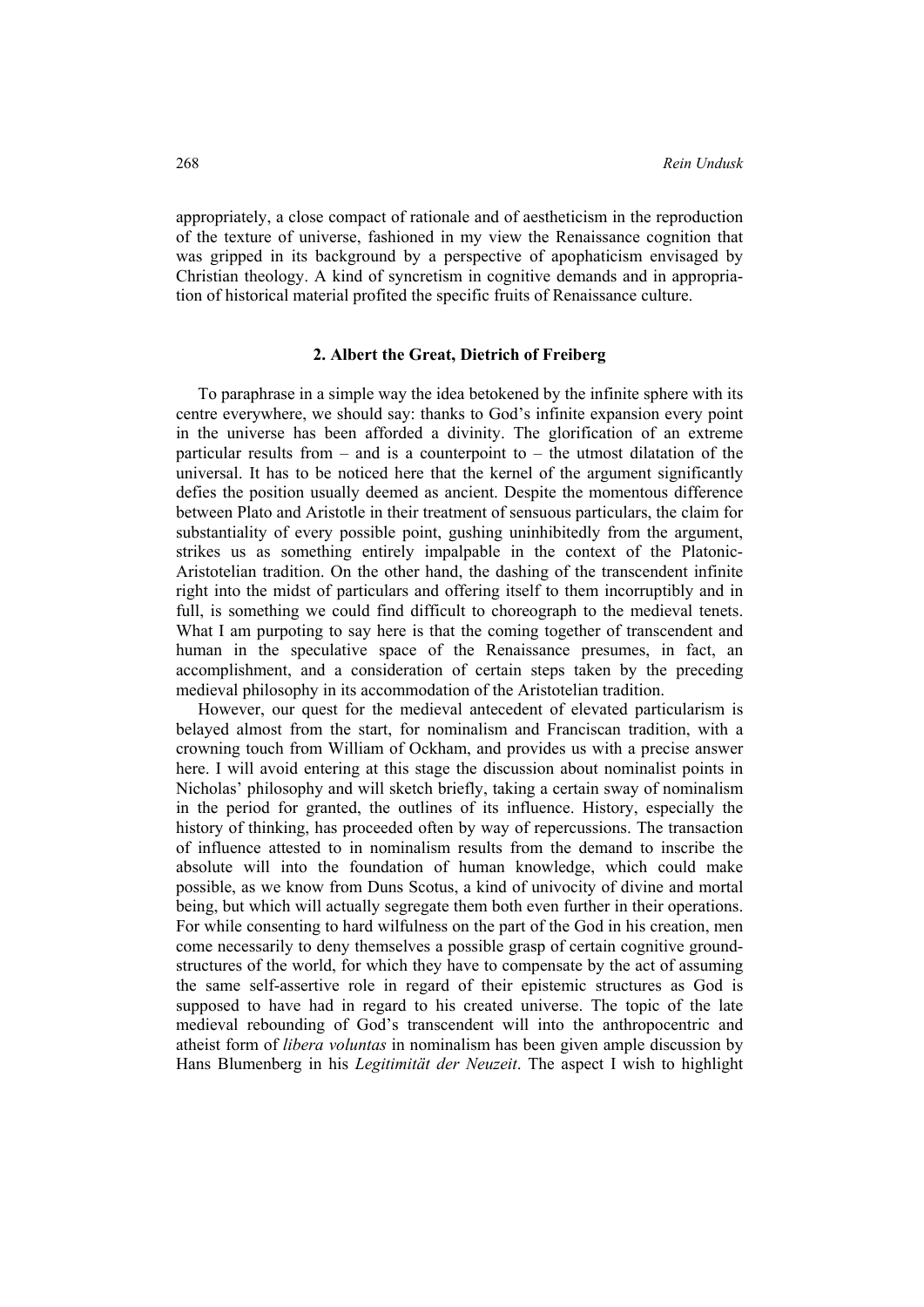l

here is the mutually related thematic complex of divine will, of contingency, and of the epistemic valorization of particulars: as the *Selbstbehauptung* of nominalistic knowledge had been a recoil from God's absolute will and had thus provided a soil for rationalist grip on contingent, so it had under the same stroke of pathos conferred a legitimacy to particulars as the sole representatives of God's infinite will in the world. Let this statement tell us how the very singularity of cognitive items was conceived by medievals to convey some reliable truths about the world. What it does not tell us, though, is how these same items could be unified under some kind of generality, or transcendence, and this is the question we have a compulsion to ask in an equal degree, because otherwise the singulars will be denied the ability to participate in any comprehensive structure, like the sphere of infinite volume.

By grasping at commonplaces, one opens oneself surely to a suspicion of indulging in platitudinous reading of history. The use of the epithets of 'Franciscan' and 'Dominican', especially when related to the Augustinian, or Platonic, and Aristotelian trunk, to characterize the philosophical plaits of the later medieval world, involves without doubt a germ of distrust of the kind just stated (see e.g. Leff 1958:181).<sup>5</sup> To say nothing of the 14th century, the reciprocal induction of Platonic and Aristotelian elements started developing in Hellenism and was given a further ferment in Christian philosophy by its substantial paradoxes (see Ruh 1989:88). The fact that Duns Scotus, a Franciscan friar who was supposed to repudiate Aristotelian sensualism, was forced on the other hand to save it on the grounds of the so-called Christian realism indicates the complexities of the thinking of the era and the discretion demanded in dealing with it (Gilson 1950:269– 272). In any case, the commonplaces assigned a proper profile may be very informative as regards the partition of the intellectual landscape. Thus the pitting of Franciscan voluntarism against Dominican noetics might seem a bit shallow in essence, but it proffers us, on the grounds of historical self-cognition of the friars, a handle with which to map an important perspective in our present stage of discussion. Namely, the opposition implies the possibility of a Christian philosophy in which the contingency, as issuing from the facticity of creation, is conceived not specifically in terms of will, with its prolongation to sensual multiplicity as attested by Franciscans, but in which the fact of contingency is framed on the basis of intellect. In other words, the opposition intimates the prospect of an intellectually perceptible figure of will. In anticipating the course of things, I would like to sharpen the point of this deduction even further. If there exists a feasibility of coordinating contingency, as freedom of will, with intellect, there is also forced notable shift in the content of intellect, at least in regard of the one that Aristotle had stamped with his law of non-contradiction. If the non-determinant

<sup>5</sup> The fact, for example, that the Dominican Eckhart holds backhandedly his arm out to the Franciscan Ockham has been discussed by Leff 1967:259–260: "In both cases, the emphasis was upon God's indefinability in terms of external wisdom – ineffability for the mystic; unpredictability for the Ockhamist." Kurt Flasch has noted that the nominalist Ockham can as well be called 'a naive realist (a realist in the modern meaning of the word)' (Flasch 2000:511).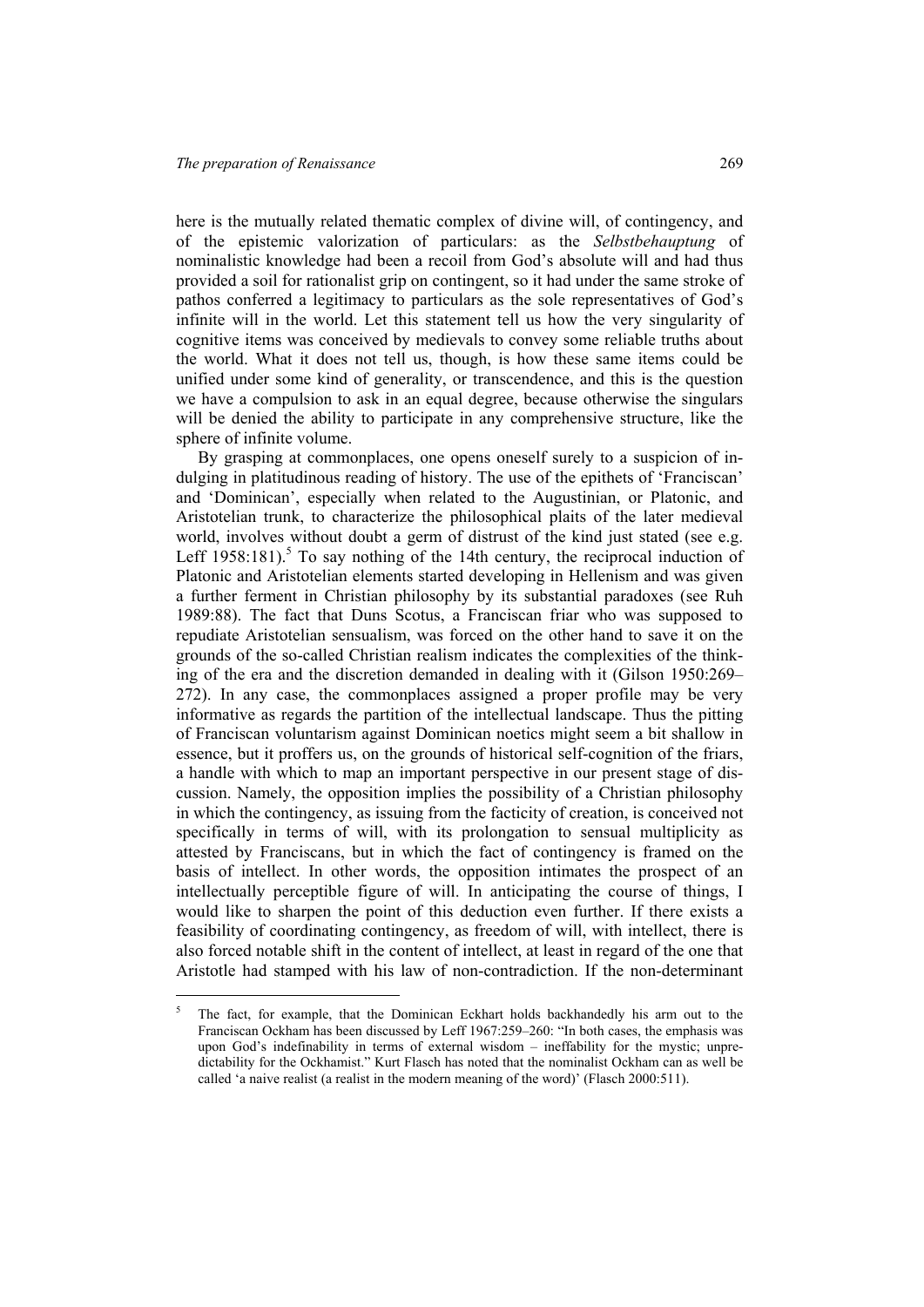character that the will is supposed to own, can be made an ingredient of the production of an intelligent figure, then causation and contradiction should be rejected as the usual nominees of intelligence, and the latter itself should be envisaged rather in terms of indivisibility and of negation of all the conceivable negativities. The strip of land I am here drifting to belongs, of course, to Nicholas of Cusa, where *ratio* and *intellectus* have been meted their respective and different duties.

Another commonplace providing us with a good stay for the sequent discussion is the centrality of Thomas Aquinas in the Dominican tradition of thinking.<sup>6</sup> Not only the fact that the setting of Thomas side by side with, for example, Duns Scotus makes definitely audible the dissimilar volitional contours of the concepts on both sides (Gilson 1952:582–583), but also the Aquinian overall intellectual claim on the world, save some factions, could surely be held as representative of Dominican noetics. Now, the closer inspection of history has shown that the Dominican school had been, in fact, quite heterogeneous, and that from one of its founders, Albert the Great, had originated certain Platonic-flavoured trends elaborated further by his German Dominican colleagues (Flasch 2008a:45, Libera 1994:10). Besides focusing on the universalist shaft of cognition, the merit of German Dominicans is made manifest by their introduction of noetical bliss or immediacy, which the epistemology of Thomas Aquinas, founded on *analogia entis*, was not destined to propose nor to accommodate (Flasch 2008a:69). The gist of this argument meets us more easily if we embrace it in the medium of certain historical supplements. Namely, the idea of cognitive immediacy had been bound up in the history of Christian thinking quite invariably with the query about the possibility of seeing God.<sup>7</sup> Stripped of its vector of religious hope and read in reverse order, the question reveals an even more fundamental cognitive dilemma: why is it that we need to abstract from the perception of presence (intuition) to come to the knowledge of things, when we still feel incontestably that there is a kind of perfection in the presence that becomes irretrievably lost in abstraction. In other words, the question about the possibility of seeing God concealed a problem about the possibility of making abstraction, as the functional basis of our intellect, to converge with the visual presence of things. The conviction we notice is becoming solidified in the Scotian thinking, namely, that the capacity possessed by lower cognitive power should pertain to the higher one as well – that is, the intellect should be able to see as does our visual sense – is a testimony to the work in that direction (see Duns Scotus 1987:72–74). Still stronger evidence in this line is provided by Scotus' concept of the univocity of being (see Duns Scotus 1987: 20ff.), which confers on the human mind, if not in its present state of sinfulness, a principal closeness to God and breaks in this sense sharply with Thomas whose analogical theory cancels, according to Scotus, any road for human intellect to the

<sup>6</sup> For the triumph of Thomas' philosophy, especially after his canonization by Johannes XXII in 1323, in the Dominican order as well as in the whole church, see Flasch 2008a: 38–45. 7

See Beierwaltes 1988: 5–9, Beierwaltes 1981: 11ff, 32ff; also Cappuyns 1929, Kreuzer 1995, Kreuzer 2000, THWNT: 5. 315–382.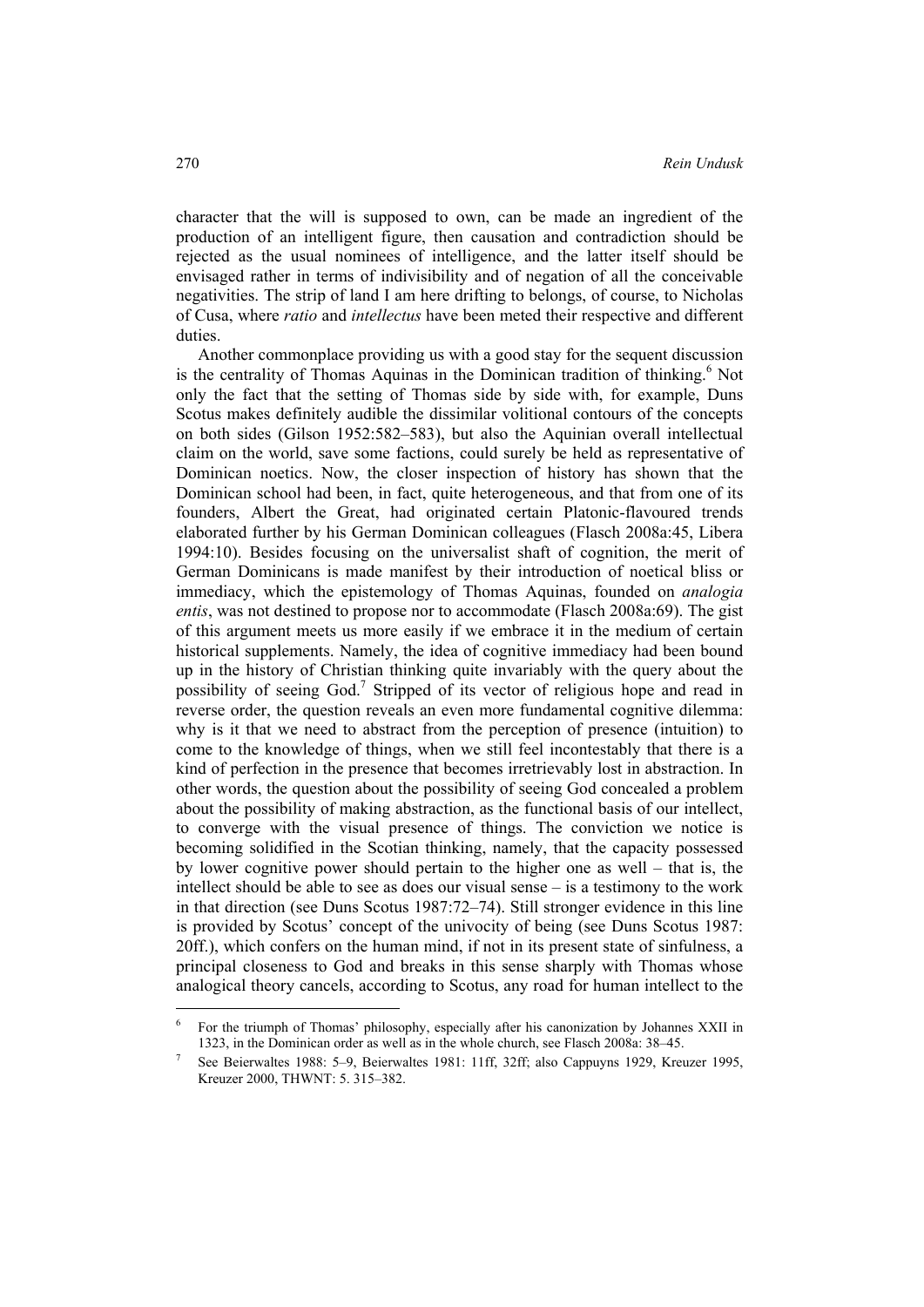*visio beatifica* (Gilson 1952:60). The nuance in Scotus' teaching is but that the ultimate vision of God comes to depend for him more on volition than on intellect, suggesting thus that men could have beatific vision if God wishes them to have it. By this move he relegates some important parts of his system as intellectual lacunae to the domain that, not inhabitable with noetical content by God himself, could not be filled with anything other than volitional substance on the part of humans. I would like to suggest here that the extreme particularism of Ockham, which disposes contingency in terms of sensuous plurality and harbors a real difficulty for the realization of universal concepts, was a kind of continuation of this Scotian path. If God enters the world under his will, which defies noetical coronation, then the prospect of coming to see God by intellect becomes severely endangered by the liberty of the will, which could ground the discernability of a moment but, in fact, makes its meaning ungraspable in terms of any larger unit. The complementarity of Dominican noetical immediacy, or vision, makes itself, in my opinion, distinctly readable exactly from this comparative aspect with the Franciscan concept of *visio beatifica*.

The laying by Albert Magnus, often considered as rather like-minded with his pupil Thomas, of a foundation for the German Dominican *Sonderentwicklung*, in fact quite anti-Thomistic in some respect and platonically inclined in its character (Libera 2005:50–52, Flasch 67–69), is a disclosure environed with other revealings in German philosophical historiography. The tenor of the German Dominicans was enclosed in the concept of intellectual felicity (Libera 1990:268 ff., Flasch 2008a:69) which, because attesting to the exquisite nearness of the human mind to God, broke not only with traditional Thomism, but also forced an elaboration of a conceptual framework on which such an intellectual immediacy could be founded. In other words, it incurred an emptying of some *distinctiones*, foremost of that between human intellectual capacity and ultimate divine truths, like Trinity and *creation*, that Thomas had let stay, as insurmountable for the human mind, in the vestibule of his Christian Aristotelian edifice. According to Thomas, there exists a double verity as to what we can know about the God:

*There is a twofold mode of truth in what we profess about God. Some truths about God exceed all the ability of the human reason. Such is the truth that God is triune. But there are some truths which the natural reason also is able to reach. Such are that God exists, that He is one, and the like. In fact, such truths about God have been proved demonstratively by the philosophers, guided by the light of the natural reason.* (*Summa contra gentiles* I.3.3; quot. Thomas 1975: 63.)

This kind of double-mindedness is not specifically featured by Thomas but is, in fact, an attendant symptom of the medieval system of university which had adopted Aristotelianism in its faculty of arts, while keeping on the grounds of Christian revelation contrary fundamentals in the faculty of theology (Libera 1991: 133; also 122–129). The historical paradox is that Thomas, himself insisting on the twin truth of both eternity and *creatio* of the world, came to impute the principle of *duplex veritas* to the so-called Latin Averroists (Siger of Brabant, Boethius of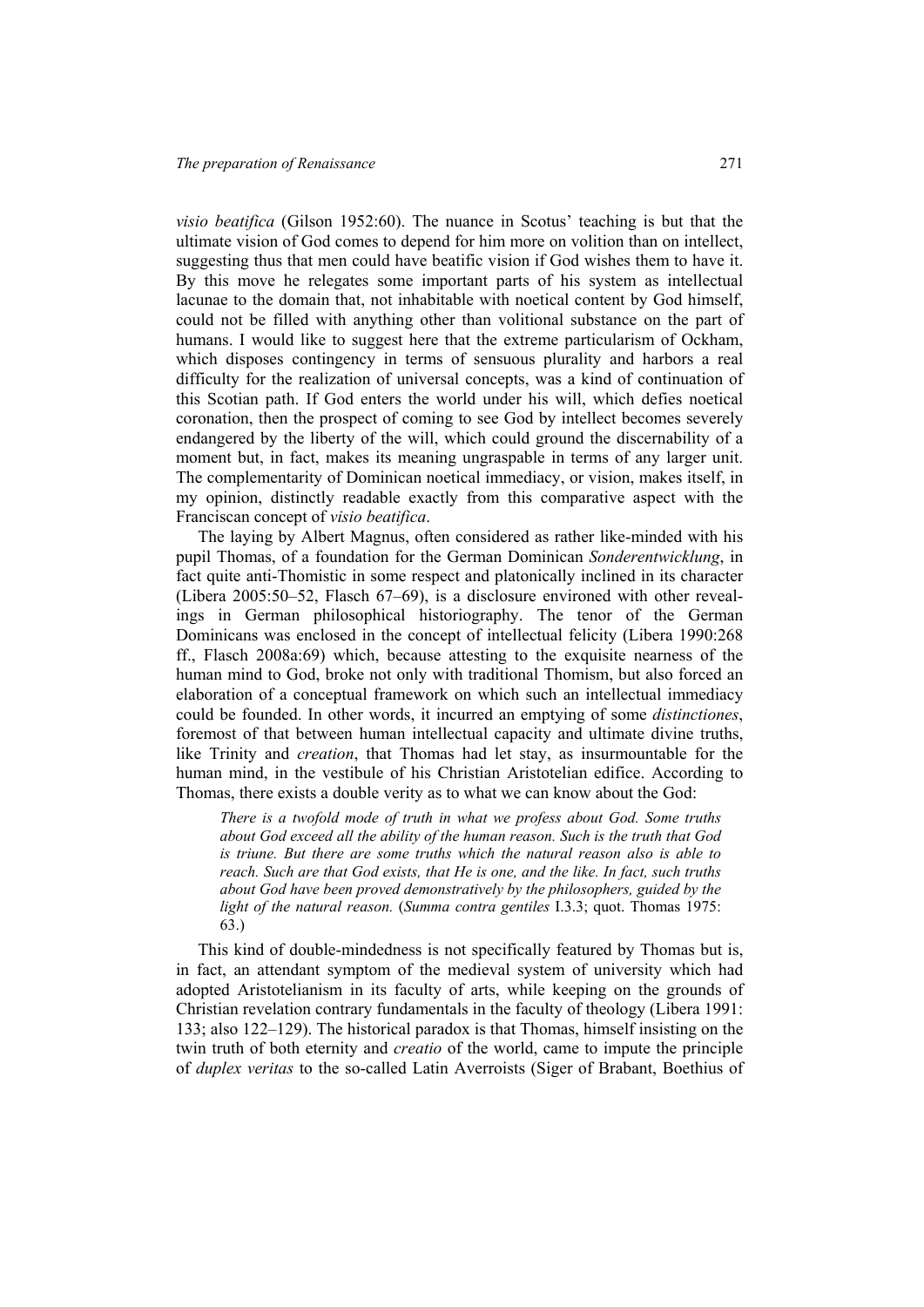Dacia) and to their doctrine of the unity of intellect which, inspired by Averroes, had had, in fact, quite an eminent role in preparing a new unison between faith and reason in the nascent Teutonic philosophy.<sup>8</sup> Averroes' thinking, accepted by Latins in the first half of the 13th century as part of an Arabian legacy that had also helped to re-introduce Aristotle into the Western world, had built in its tenet on the concert of scientific and religious truths which were supposed to play only different parts of the same socio-musical piece: presented by secular sciences to the philosopher through a demonstrative, that is, an apodictic proof, the truth of the Quran was considered to be mediated by theologians in its dialectical, that is, in probabilistic form, and was made at its lowest level accessible to the masses – to a most simple believer – through its rhetorical presentation (see Flasch 2008a: 29). A kind of apotheosis of human intellect is already inferable from this systematics of approaches to truth, yet it gains much in force when considered in relation to the thesis that came to have its maximum 'Averroist' impact on the Westerners in the 13th century. Monopsychism, or the thesis of the unity of the intellect, associated especially with the so-called 'second Averroism', states that there exists one separate (from the bodies) intellect for all humans as a guarantee of the universality of knowledge. The uneasiness of the argument revealed itself

<sup>8</sup> 'Latin Averroism', often still partitioned in the case of the 13th century into the First and Second Averroism, is a much debated label deriving from Ernest Renan which conceals a cluster of images reflective of the complexities of the period that introduces Aristotelian thinking by the aid of the Arabian lens into Christian ambience (see DMA 2004:118–120, Hayoun and Libera 1991). While the problem of conciliating Aristotelian rationality and Christian faith had formed the backbone of the Averroist debates, the so-called theory of double truth, or *of duplex veritas*, manifests well the intricacies of the concept's formation. Although Thomas Aquinas in his *De unitate intellectus contra averroistas* implicitly charges Siger of Brabant with adopting the theory of two truths (one for philosophers and the other for theologians), the real inventor of the double truth has in fact been shown to be Thomas himself in his same treatise, because nothing in Siger refers to his exposing multiple truths (but he is only claiming certain autonomy for philosophy) (see DMA 2004:1440, Libera 1994:56–57), and it has been questioned as well how much Siger had known Averroes at all (Libera 1994:41). (An additional correction needed concerns Averroes who is probably insisting in his works only on the different forms in which the truth is presented for philosophers, theologians and common people, but is not making a claim for different verities.) The formulation of double truth had been accepted and used by the Bishop of Paris, Etienne Tempier, in his condemnation of 219 Averroist or radically Aristotelian propositions on 7 March 1277. Interesting is that this condemnation was partly targeted as well at articles deriving from Thomas (true, revoked together with his canonization in 1325) (see Schulthess and Imbach 1996:199ff, Libera 2004:416). Still more interesting is that Thomas' attack on Siger and Tempier's attack on Averroists had had its pre-history which proves that the combat against Averroists had in fact its roots in the rift between Franciscan and Dominican views and that certain of Thomas's propositions (his clinging to *creatio* in theology and his concession to eternity in philosophy), together with their more or less supposed Averroism, had exactly been in the backsight of Franciscan friars (among these of Bonaventure) before the escalation of events in the 1270s (Gilson 2006:26–30). Thomas appears thus with his Aristotelianism to have been in a rather delicate position, and the construction of the meaning of 'Averroism' in the period demands considering different aspects. In any case, the strong belief injected by radical Aristotelians or Averroists into the capacity of the human intellect, and the development they thereby promoted, has prompted seeing them as representatives of a kind of enlightenment movement (see Flasch 2000:408–417).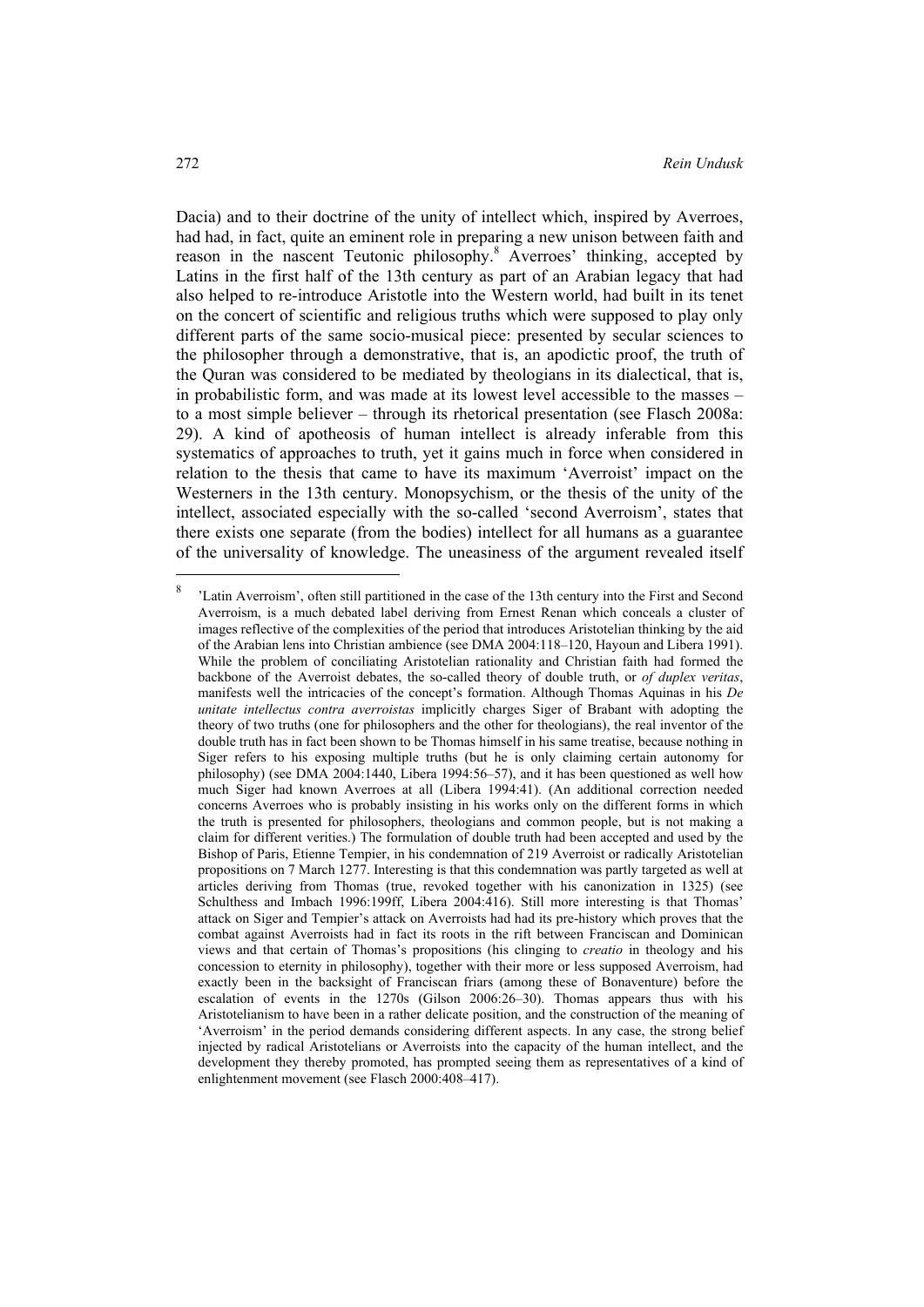for the Christians from different angles: it made the act of intellection a property not of individuals (*hic homo non intelligit*!) but of an intellect distinct *in toto* from them; it dissolved the idea of immortality and personality of the human soul; at last, it corrupted the whole Christian edifice of the responsibility of individuals for their life in this world together with its prolongation to after-death and to the Last Judgment (see Ebbesen 2003:278–280). No wonder then that Thomas had launched a vigorous attack on the 'Latin descendants' of the Cordovan philosopher by his *De unitate intellectus contra averroistas* in 1270 (see Thomas 1994). In fact, the same title is carried nowadays by a work of Albert the Great which dates back to the middle of the fifties of the same century and which was prepared at the request of the pope Alexander IV to be delivered by Albert at the Curia in Anagni or in Rome in 1256 (see Libera 1994:13–20). As Alain de Libera has demonstrated, the relation of Albert to Averroes was actually quite nuanced and was very far from the downright imputations Thomas had laid on the Cordovan. Not only that Albert charges the Arabs in general, and not particularly Averroes, with the intellectual unity thesis but he discriminates perceptibly

between the different strands of Averroean argument and shows up a remarkable fondness for a part of it that comes reflected in the gist of his own thought as well. According to Libera, there are two different contents of the 'separation of intellect', an adequate and an inadequate one, dealt with by Albert in his discussions of the matter in his *De unitate intellectus* and *De anima*: on the one hand, there is a meaning, considered by Albert truly Averroean, and subscribed to by him as well, in which the separation of intellect is understood to signal – against the materialist conception of Alexander of Aphrodisias – intellect's detachment from body and from any possible material substrate; second, there is a false meaning, according to which the intellect is 'separated' because of its being numerically one (unique) in all men and, as such, is considered to be isolated from any manifestation of individuality (Libera 2005:285–287, Flasch 2008a:70ff.; Albert 1997:367–368, 395–399). What was at stake here was the fundamental issue of divinity in its relation to human soul: if intellect, considered as essence of God, is held to think uniquely, it is held also to be situated outside of soul, and, the proposition being driven further, a necessary inference will be that all humans should think at a certain moment one and the same idea. Thus, as a Christian, Albert had to save the human soul, that is, he had to make the intellection to partake of man's psyche, which he really does by stating that it is exactly the intellective soul that constitutes the individuality of a human (Libera 2005:299). A concession to the multiplicity of *intellectus agens* as well as of *intellectus possibilis* on the level of humanity was a corollary of the statement (Libera 2005:293). At the same time Albert had to reserve the invincible impact made on him by the Aristotelian-Averroean God as Intellect and as a source of pure separate intelligibles being fancied to be caught by man in their authenticity. The acceptance of this bias fostered a conviction that, first, the supreme agent Intellect should have a prolongation in the human soul that in its turn should be determined  $-$  as species  $-$  to

admit the intelligibles, and second, that the continuation of Intellect in the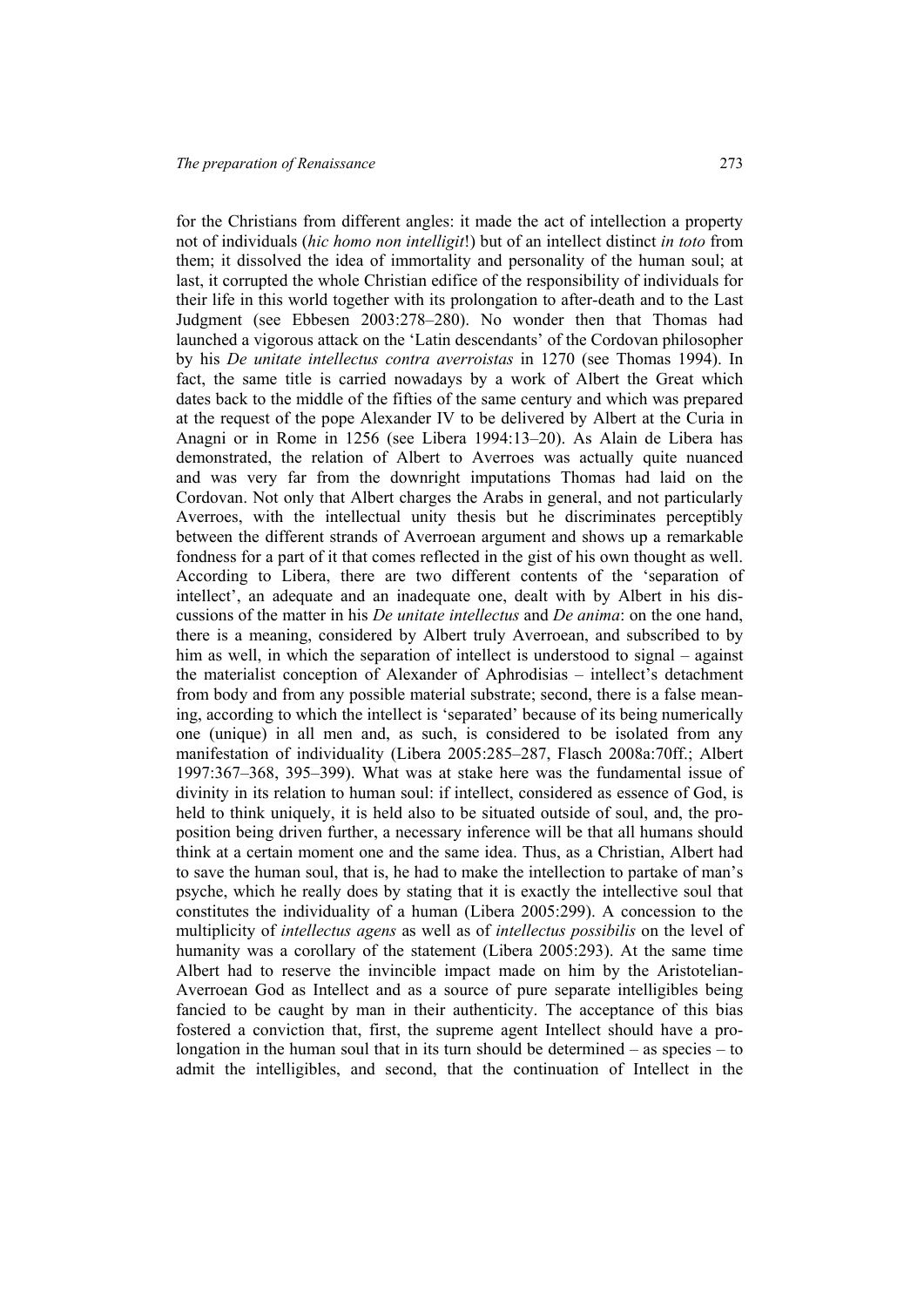individual should be imagined to have as its apogee a kind of *conjunction* in which the personal soul connects in its act of intellection directly to the Intellect itself. (Libera 2005:300–311, Flasch 2008a:79, Albertus Magnus 1997:399–413; see also Craemer-Ruegenberg 1981.) Whatever difficulties the historians might have felt with 'Latin Averroism', the interpretation of Averroes by the 13th–14th century German Dominicans was clearly of instrumental import in developing their idea of an independent (separate) conceptual reality of being and of a divinization of a human (*homo divinus*) in his/her conjunction with the godly Intellect (see Niewöhner and Sturlese 1994; also Ruh 1996:124–129, Sturlese 2007).

The subject injected by the intellect under discussion into the syntax of 13th century thinking conduced to some adversatives which, being probably not thoroughly exclusive of each other in their final imports, benefited a surfacing and a mapping of disjunctions (e. g. between volition and intellect) that bore, in fact, a mark of some common route on their forehead. The theory of intellect, especially in its extension to the divine particle in humanity, devalorized to a significant degree the contingent and volitional undergirding of infinity (say, of divinity) and stated the possibility of its being made operative in the intellectual grasp of the universe. The enterprise included a patent rupture with some theses that could be said to be reflective of the Aquinian unsurpassable *difference* between natural (*lumen naturale*) and supernatural (*lumen divinae scientiae*) sciences (Schulthess and Imbach 1996:171). The interpretation of the Eucharist emerged in this context as a kind of litmus paper. Being acceded to the status of Christian dogma in the Fourth Lateran Council in 1215, transubstantiation, as a concept of the Eucharist, was agreed upon to tell us that in the sacrament of the Lord's Supper there occurs a full substantial transformation of bread and wine into the body and blood of Christ, while on the accidental (visible) level a retention of the characters of natural bread and wine is kept manifest. $\overset{9}{\ }$  An explication of this kind had clashed abruptly with the idea of Aristotle's metaphysics according to which no accident could exist independently of substance (see *Metaphysics* IV.1007a33–b18). If so, how can bread be bread as accident, while still being Christ by substance? The disharmony between the arguments used for the explanation of natural processes and the ones engaged for the clinch of Christian kernel events had aroused a discomfort in various medieval thinkers which they had succeeded to abate by a maneuver similar to Thomas', that is, by allowing, at the price of stronger or lesser hesitation, for the explanation of supernaturality and wonder in the cases of God (*Summa theologiae* 3a.75.4). The resistance remarkable in Albert to this kind of indulgence in one's reasoning (Flasch 2007:257) amounted in Dietrich of Freiberg to recording his aversion in a separate work about accidents (*Tractatus de accidentibus*, see Dietrich 1994), which, not pressing on the theological side of arguments, discards openly as irrational and unacceptable the hocus-pocus of assigning an autonomous existence to accident (Flasch 2007:260–276, König-

<sup>9</sup> For the formation of the dogma of transubstantiation and for the inconveniences it caused for rationality see Karl-Hermann Kandler's *Einleitung* (pp. IX–XLVIII) in Dietrich 1994; see also Flasch 2007:255–259.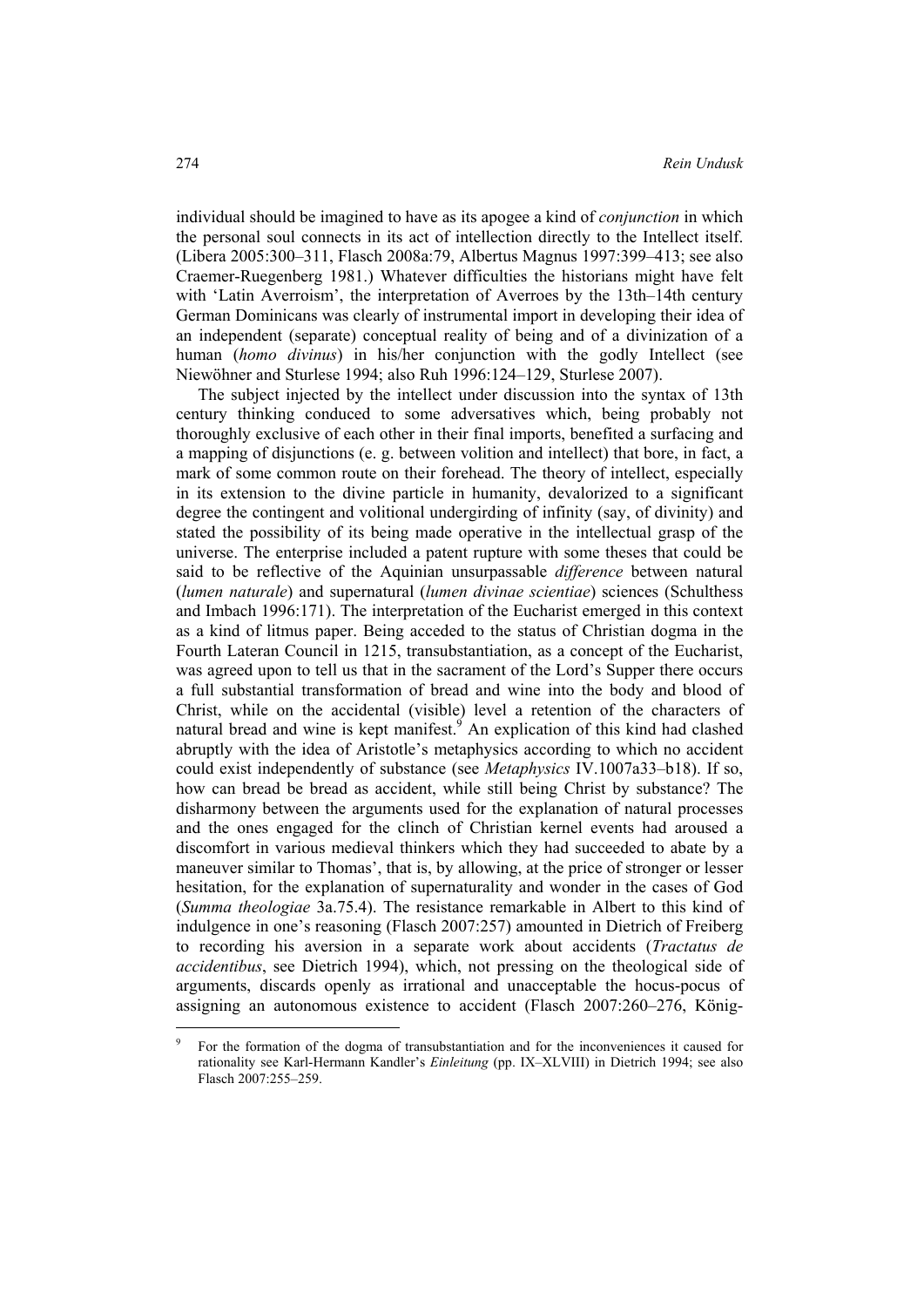Pralong 2009). We will see that the battle going on was not only about consistency of thinking but also about the claim for true substantiality of human intellect, which, if derivative from God and stated to be able to conjoin with him, cannot cognize God only indirectly, or through something – through a miracle – that is an adjunct and in this sense an accident in relation to human thinking, but the concept of intellect should vindicate its proposition in terms of substantial self-sufficiency, not conditional on accidents even in its cognition of God.

The exemplary line drawn by Thomas into the field of being had been the socalled real distinction between essence and existence in all creatures standing after the uncreated God. According to the argument, the created world is marked by an irretrievable discreteness between the 'what' (*quod est*) of a thing and its act of existence (*esse*) (see e. g. *De ente et essentia* IV:75), which means, if followed further, that we are afforded to think (know) something without being ensured about the fact of existence of the thing thought. In short, rational cognition is not necessarily paralleled by the reality of existence, nor constitutes it as such. The only exception to it is considered by Thomas to be God himself in whom the act of existence is stated to coincide entirely with his essence, that is, God's essence being declared to be the unlimited (non-definitive) actuality itself. The implication of this reasoning was that the essential delimitation of creatures makes it impossible for them to think of the infinite existence, that is, of the existence *ex necessitate*. The position was subjected to a brisk refutation from Dietrich of Freiberg who believes the existence not to be advening to essence from outside (of intellect) but holds it to be pertinent to something focused on by intellect in its work of intellection:

*It is said that in all created beings the essence is distinct from its existence by a real difference (*reali differentia*) and that the identity of the two is possible only in the first cause which is the God. ... But this reasoning that supposes that 'all essence could be thought without anything being thought of its actual existence, because I can think what a man is' etc., is defective at its base. … Actually, if we speak about the signification of an essence as for the thing signified, the assumption made, namely, that 'all essence could be thought', is wrong. In fact, when I think 'a man' I think 'man' according to its act of existence in nature (*quando enim intelligo hominem, intelligo hominem secundum actum suum essendi in rerum natura*). This is what was mentioned above with the sentence of Augustine, namely 'that the sole reason that makes of an essence an essence is that it is' (*omnis essentia non ob aliud essentia est, nisi quia est*). Accordingly, I cannot think the essence of a man without thinking man's real existence*  (secundum hoc ergo non possum intelligere essentiam hominis, nisi intelligam esse actuale eius)*.* (*De ente et essentia* 2.1.1–4; quot. Thomas and Dietrich 1996: 195.)

The statement of Dietrich effaces not only the distinction in reality between whatness and existence, or strictly speaking, that between man and God, but it highlights, by its line of reasoning, the origin of effectuation of such an effacement. Dietrich's contribution to medieval philosophy has usually been seen encapsulated in his notion of *ens conceptionale*, which, as differentiated from *ens*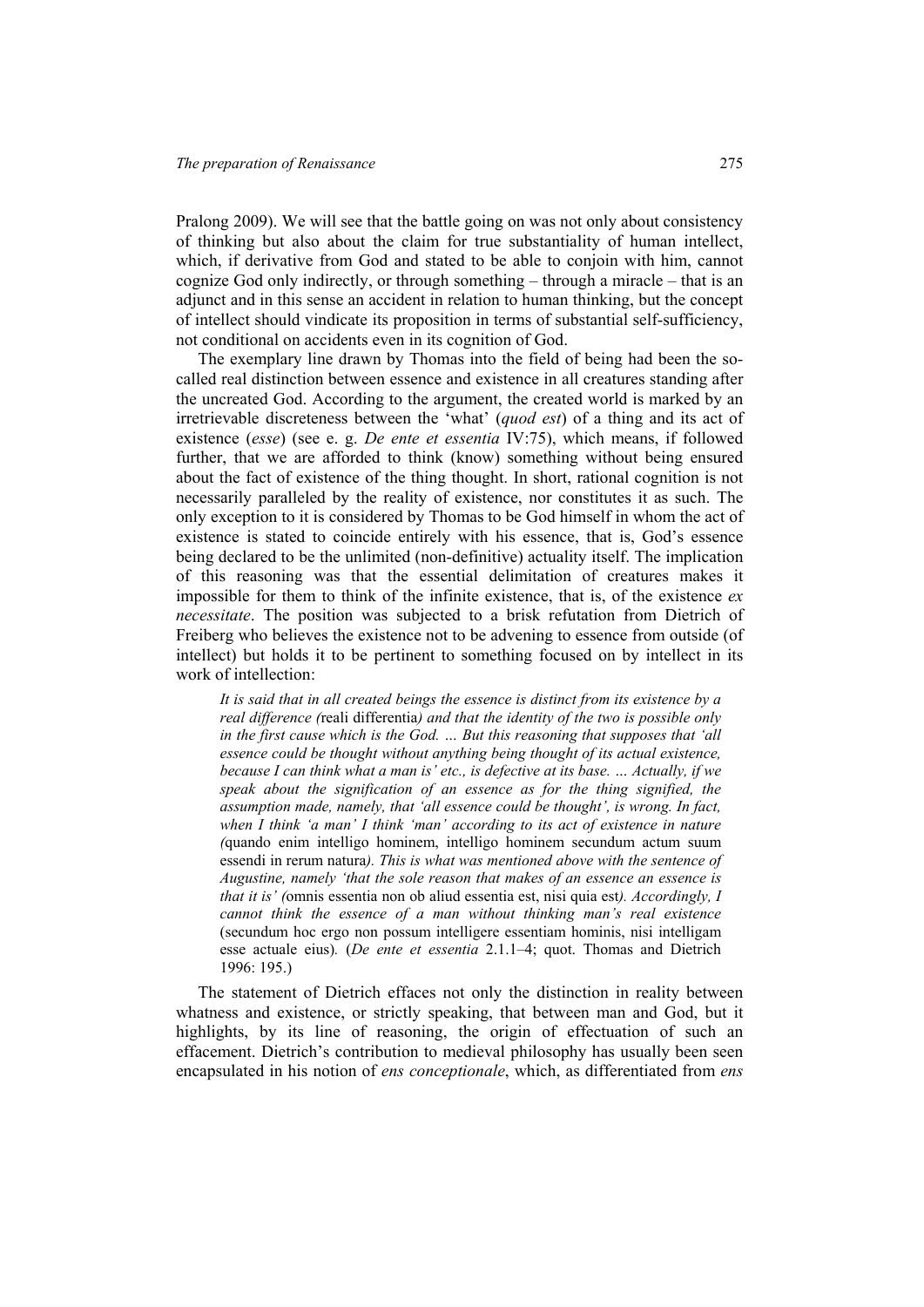*naturae*, pleads for the independent cause of conceptuality in the process of human cognition (Flasch 2007:120–122, 238–246, et al.; Mojsisch 1984): not so, as supposed in Thomism, that the sensible reality, or *ens naturae*, subsists as an unexceptional provider of mind with basic cognitive material (to be elaborated further in abstraction and conceptualization), but the conceptual entities do have their own independent *origo* in intellect in which they become persistently activated in essence as well as in existence (Dietrich 2012: 201–203; Libera 2009: 59, Flasch  $2007:245$  et al.)<sup>10</sup>. Thinking the things the intellect thus thinks not the receipts from nature, but the intellect intellectualizes itself, that is, it constitutes the things out of intellect in its act of thinking. The cleavage opened up by Aristotelianism between the concrete existential grasp of thing and the abstract grasp of the thing's whatness has been rubbed out unequivocally in Dietrich's statement, but still, it seems to me, to reach the real meaning of Dietrich we have to ask further and not to content ourselves with his possibly metaphorical phrasing on the identity of essence and existence. What does Dietrich have in mind?

I propose here a possible message of Dietrich not so much through diligent inspection of his works but by sketching the connotative field that could be taken as issuing from his statements in the context of the era under discussion. The question about *visio beatifica*, that is, of seeing God in actuality, could not be separated in the history of Christian thinking from the contention for harmonizing the experience of existence, delivered to us foremost by vision, and the fact of knowledge as such at its summit: while the expected beatific vision is surely something from which nothing greater could be expected nor could be known, that is, it should be a vision of God in his essence, our worldly sensibility provides us with episodes of visions that attest not necessarily, or even not at all, to the evidence of knowledge. Thus, when Thomas contests the possibility of coincidence of existence and essence in creation, he in fact comes to deny the possibility of seeing God for the creatures, at least with the aid of powers of themselves. This is the topic we will revert to later, when we come to speak of Dietrich's consenting in fact to the same possibility. At the moment let us spell out on the grounds of the assumptions some indicative deductions for Dietrich's intellect as constituent of existence. If the intellect really makes up the existence, in its act of intellection, we should be allowed to say that it is the intellect that grounds the visibility of the world: not so that the evasive appearances catching us from outward engender in us the pictures to be seen, but the visibility in its essence is an internal work of intellect, an act of knowing and of conferring a form to the things. What we see, we see primarily not because of its external occurrence

 $\overline{\phantom{a}}$ 

<sup>&</sup>lt;sup>10</sup> A discussion on Dietrich's schema (steps) of cognition and on the respective roles of intellect and *cogitativum* (*ratio particularis*) in it has been given also in Libera 2009. The inference of Libera, as regards Dietrich's theory, seems to be that while the intellect intellects independently and on autonomous ground, the cogitative power, which proceeds by the aid abstract representations achieved out of sensual perceptions (*ens naturae*), is needed to prepare the intellect in human for the act of intellectualization, that is, the *cogitativum* brings the mind to the disposition where it could grasp intellectually the world (Libera 2009:57–62, also Flasch 2008a:94–99).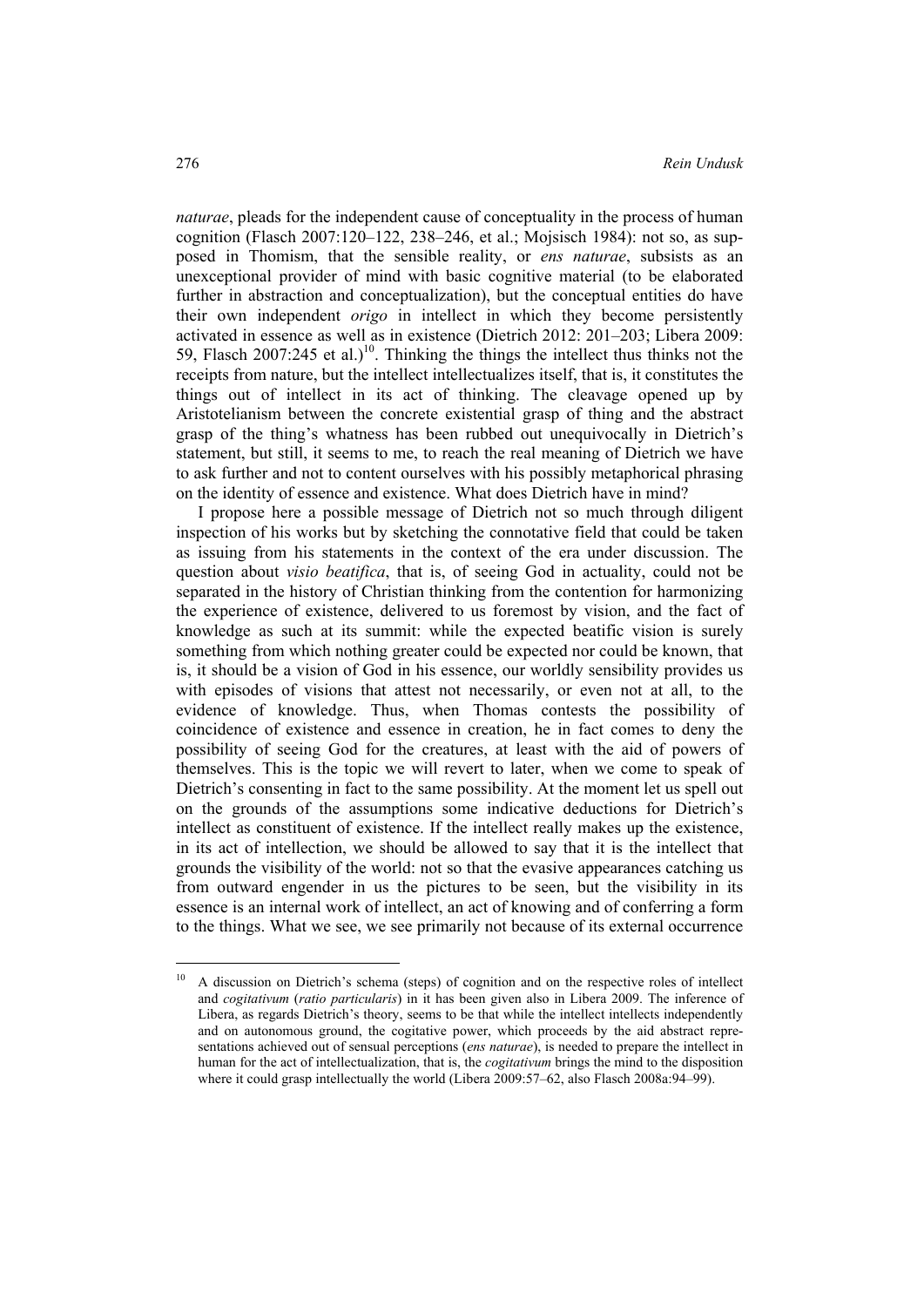l

in nature but because of its being heeded in our mind as a result of an activity of thinking. It follows from that quite understandably that if the intellect heeds the things it thinks, the things heeded should comply with the rules substantial to the intellection itself. The thinking intellect cannot, in inviting the existence, see the things that do not obey its commands. Let me point out here that Dietrich's laying in an Augustinian manner the roots of the world, in its real and, say, evident sense, into the mind, and positing nature as an outgrowth or as a kind of accidental occurrence of it, proved effective in outdoing the multiplicity and unconnectedness of natural incidents that came to be averred by nominalists. This historical juncture has been highlighted first of all by the preferential antagonism between Dietrich (and other German Dominicans) and the Franciscans (as well as Thomas) in their resorting, respectively, to intellect or to being in their conceptions of God. Dietrich's pronouncement of God in terms of intellect surely spotlights his thought. His philosophy itself has been held to be collecting different strands from Arabian Aristotelianism, from the Neoplatonic emanatism and hierarchism of Dionysian kind, as well as from the Augustinian interiorization of reality and promise of immediacy in human's relation to God (see Flasch 2008a:86–111). Let us pick up from the conglomerate here the equalization Dietrich enforces between the *abditum mentis* of Augustine and the *intellectus agens* of Aristotle (Flasch 2008a: 104). The Augustinian abditory of soul, its foremost secret, or a kind of *Seelengrund*, refers to the hidden repository of 'inner word' that is not operated by any of the human languages but stands still and mute, without any demand and possibility of outward vocalization, in the mind alone (see *De Trinitate* XV.10.19, XV.11.20 et al.). The register in which Augustine disposes the retreat of the mind into the truth in its interiority is flagged with the marks of *amor*, and the arrival of the point itself is reflected, as a kind of anticipation of seeing God himself, in terms of meeting in the things seen the look of God – as that which makes up the visibility of the world and the vision of the see-er in its truth (see Kreuzer 1995: 223ff.). The coupling of these stratagems by Dietrich with Aristotle's agent intellect signals his penchant for pinning the Augustinian immediacy promise, with its affective underpinning, to the buckles of intellect. Another ingredient of Dietrich's conglomeration, that is, Neoplatonism, ties his project of intellectual immediacy to the Neoplatonic gradation of being: however, in Dietrich's interpretation, each soul possesses, despite its being placed in the emanative hierarchy of being, an option for a *coniunctio* with God because it contains in its secret depth a piece of agent intellect that is truly God and that constitutes in fact the human soul at the bottom.<sup>11</sup> We could call it an intellectually based dissipation of the One to the level of individual souls. For our principal point of view it says that the existence conferred by intellect to the things thought should be understood in its

<sup>&</sup>lt;sup>11</sup> In this sense the agent intellect could be said to be, despite its conveying a message of divine noetics, individual in each human (Robin Fabre 2012:51) and, as second consequence, the agent intellect should contain, contrary to corporeal being whose integrity derives from the presence of all its parts, in each of its part the whole of itself (Flasch 2007:319).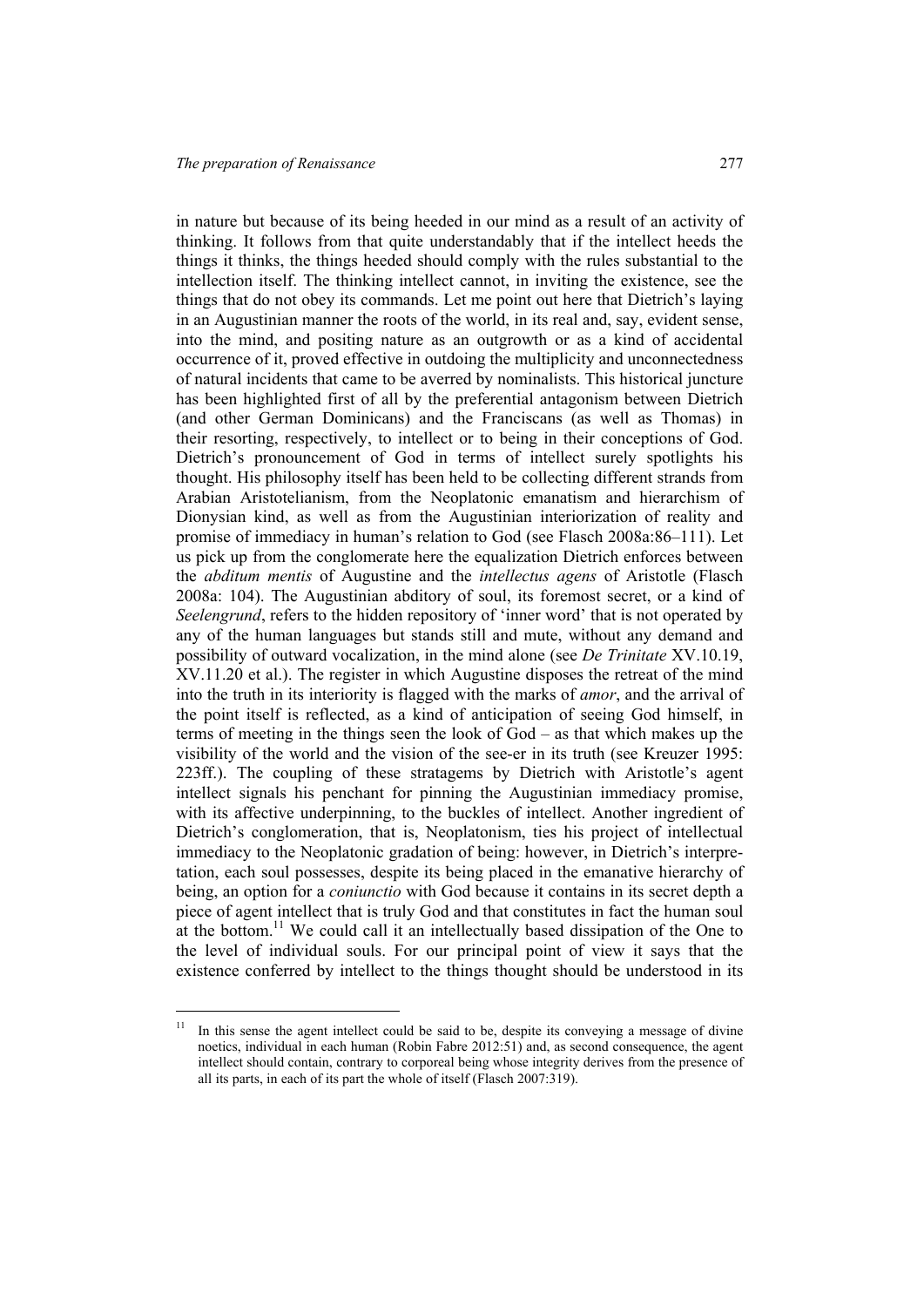ultimate form as deriving, and not only in our affection but really in our thinking, from the thing's subjection to the One as an intellectually conceived entity.

Is this thing thought a universal or a particular? No doubt, as far as the *ens conceptionale* is envisaged by Dietrich as contrasting with *ens naturae* it should carry in itself a pith of universal nature: it not only informs us and a thing of the generic character, and is set, as part of self-sufficient intellect, out of efficient and final causality typical of natural endowments, but it also defies all the amplitude of accidental properties advening to entities in nature (Flasch 2007:119–121, 261; Flasch 2008a:98, 108). However, as being in existence in its highest degree, *ens conceptionale* should, according to the overall logic inherited from the ancients, display the signs of an emphatic singularity. This overturning of the conceptions in the intellectual world has been expressed by Dietrich in this way:

*In corporeal things that are capable of generation and corruption, the more universal something is, the more it is in potency. And the more it descends from universality, the more it approaches act, as is apparent in genus, species, and individual. With separate beings the opposite is the case: the more universal they are, the more they are in act. The more they are removed from universality, the more they are removed from act and fall into potential being.* (Dietrich 1992:67.)

The same idea could be paraphrased by saying that in the case of the intelligences the notions of universal and individual are simply inapplicable because they presume the abstraction from singular as the basis of knowledge which does not obtain in the intellectual world (Calma 2009:  $87-89$ ).<sup>12</sup> The lack of a real distinction between essence and existence disqualifies the argument of abstraction. We could perceive here coming somehow near the proposition of Scotus about the individual difference, or *haecceitas*, which brings, while being itself absolutely individual, the substantial form to ultimate actuality. In any case, we must keep in mind that the thisness of Dietrich, that is, the being of something *in actu*, follows unmistakably from the interior intellectual quality of being thought in the mind. Something is, because the mind thinks it; something is *in actu* because the mind sees it. It is indubitable that all the certainty about the being *in actu* has nothing to do with the data we get by our exterior senses – it belongs to the row different from that of the external world. The intellect as property of God thinks, for sure, eternally, but this fact of thinking eternally can never be attested to by whatever of the fact we obtain from the external world because the intellect as thinking can never be visible outside of itself. Two characteristics of utmost importance release themselves from this conceptional reality of being. First, the qualities of *ens conceptionale* as of a thing thought *in actu* should be accounted exclusively as emerging from the activity of thinking, that is, the *ens conceptionale* cannot display any accidental properties that should be acquired more credibly out of passivity rather than of activity. The activity of thinking constitutes

 $\overline{\phantom{a}}$ 

<sup>&</sup>lt;sup>12</sup> For the pure intuitive intellect – as set apart from abstraction – in the case of Albert, see Libera 2005: 306–307.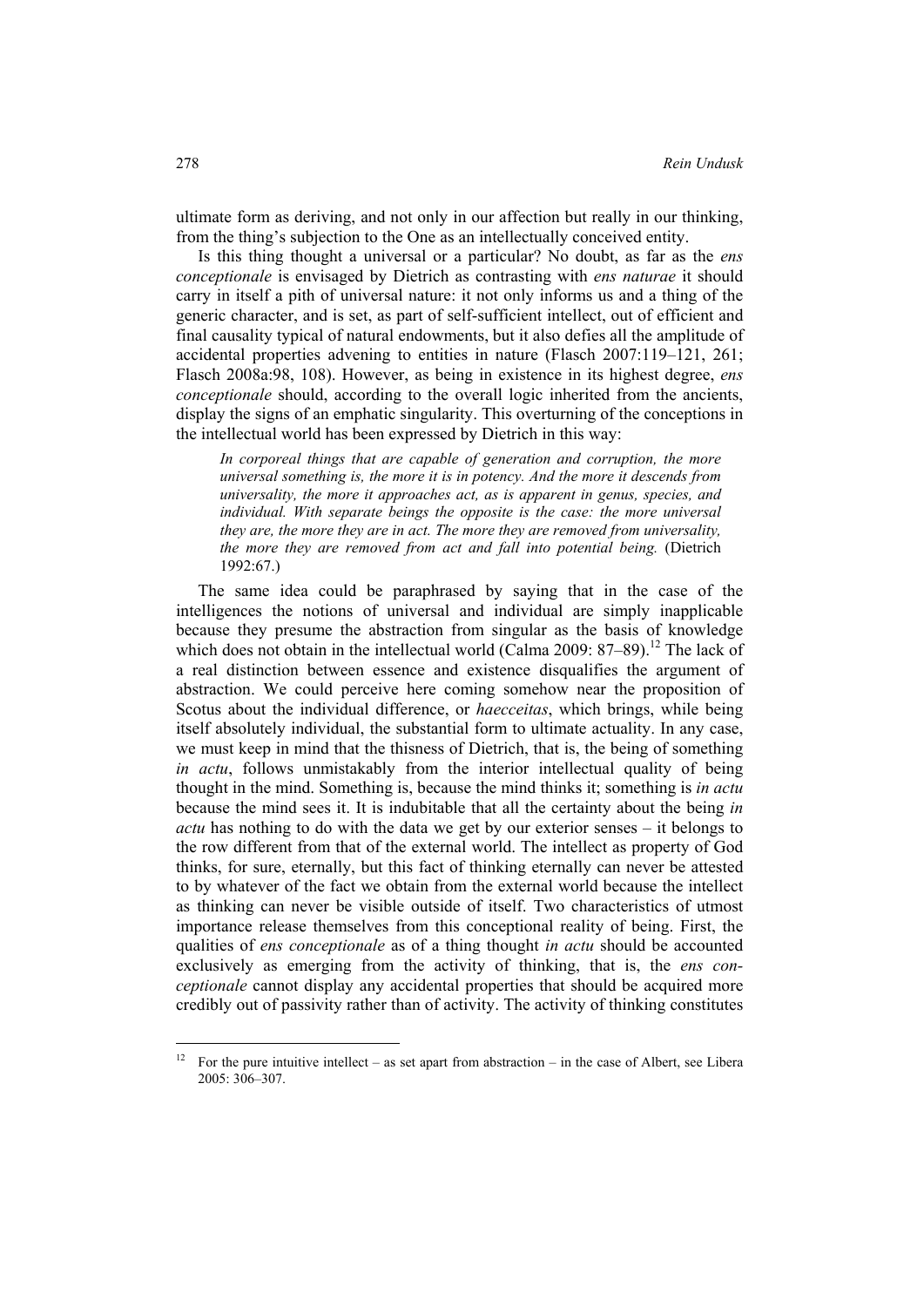the thing in its most essential way. Second, if the thing is brought forth in its visibility by the intellect that is in its depth the visibility of God himself, the seeing of the intellect should be, to a degree, the same with God; that is, it should, as an image and mirroring of God, be turned back to the divine substance together with attesting to the equivalent creative capacity.

The critical point in Dietrich's departure from Thomas is locked into his stance on *visio beatifica* proposed in his *Tractatus de visione beatifica*13 (Flasch 2007: 209–252). Dietrich's attitude to the possibility of seeing God is clearly deducible from the overall frame of his mind. As is known, Thomas had stipulated that *visio beatifica* could occur, even in the case of angels, only by the special aid of *lumen gloriae* provided by God; that is, Thomas held it in fact inconceivable that any intellect below God could attain a beatific vision out of his own capacity. For him the grace and mercy of God stood in the way as *conditio sine qua non*. The argument was combined in Thomas with the supposition that *intellectus agens* itself participates in fact not in the supreme vision but only renders *intellectus possibis* capable of the act. The perilous rocks of this kind of reasoning were patent for Dietrich from different angles. If beatific vision is said to demand *lumen gloriae* as God's help (see *De visione beatifica* 3.2.3), it is stated quite unequivocally that the decisive power in enacting the vision of God is, from the viewpoint of human intellect, of an additive and accidental character which clashes manifestly with Dietrich's intention to work in the direction of substantial sameness of intellect and to build onto the thesis some of his most eminent impacts in the history of ideas. The similar discursive disharmony is evinced, according to Dietrich, by the claim that the agent intellect, the supreme part of mind, is not engaged in the seeing of God but only confers its ability to its lower counterpart (see *De visione beatifica* 3.1). The inauthenticity of the argument of letting a completion of the highest knowledge to be an acquisition of qualities and actions of something other is in the eyes of Dietrich only another version of assigning to the human intellect a second-rate disposition. The aim of Dietrich's contravention of Thomas in the matter was not exactly proclaiming that *visio beatifica* occurs really in the lifetime of a blessed man, but only confirming that the possibility of the occurrence of beatific vision in human life is legitimate on the grounds of intellectual hypotheses. The invalidation of some crucial differences between divine and human substance invalidates the disbelief of meeting and seeing something in an intellectual way.

## **3. Meister Eckhart**

While Dietrich had remained quite reticent about the possible theological charge of his theory of intellect, his fellow friar Meister Eckhart laid it on lavishly and explicitly. It is witnessed not only by Eckahrt as a sole theologian of a very

<sup>13</sup> See Dietrich 2012, for its anti-Thomistic disposition see Flasch 2007: 213ff, Robin 2009.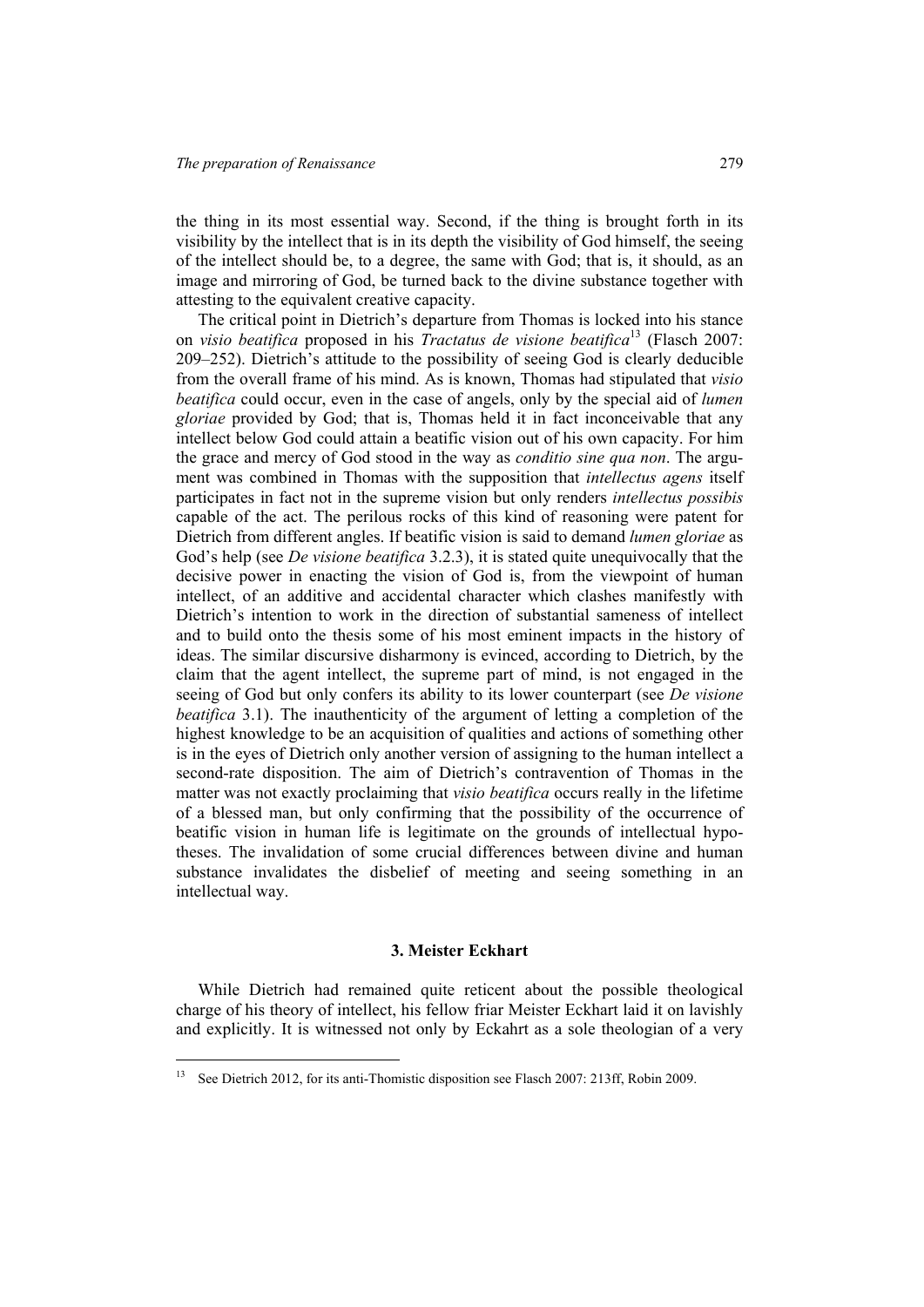high rank who had been tried for heresy in the Middle Ages, but first of all by Eckhart's brave theoretical unfolding of the consequences of the intellect that remains in principle the same in divine Trinity as in humans. The linguistic side of the 'philosophical problem of Eckhart' is linked to his placement on the crossroad of the Latin Scholastic tradition and the emergence of German language philosophical thinking in the form of Dominican preaching.<sup>14</sup> This encounter of two discursive regimes in Eckhart, which we can witness already in Albert and in Dietrich (Ruh 1996:112, 195ff.), could explain on the grounds of different expectations of audiences the collision between some of Eckhart's arguments. The epistemological core of Eckhart's problem has been encapsulated by Eckhart himself in the seemingly antagonistic formulations of *deus* in the first part of *Quaestiones Parisienses* and in the general prologue of *Opus tripartitum*. In the background of this dilemma a question has been revealed about the analogical and univocal belongingness that had been pondered by Duns Scotus dominantly under the horizon of being but was given a different slant by Eckhart with his introduction of intellect as a source of univocal light (Mojsisch 1983:57 ff., Ruh 1989: 85).<sup>15</sup>

Eckhart's definition of God as intellect invokes quite manifestly the context of his deliberations: the polemics with the Franciscans and the reliance on Dietrich.

*Third, I declare that it is not my present opinion that God understands because he exists, but rather that he exists because he understands* (quia sit, ideo intelligat, sed quia intelligit, ideo est)*. God is an intellect and understanding, and his understanding itself is the ground of his existence* (deus est intellectus et intelligere et est ipsum intelligere fundamentum ipsius esse)*. It is said in John 1: 'In the beginning was the Word, and the Word was with God, and the Word was God.' The Evangelist did not say: 'In the beginning was being, and God was being.' A word is completely related to an intellect, where it is either the speaker or what is spoken, and not existence or a composite being. … After the text of John 1 quoted above there follows: 'All things that were made through him.' This should be read, 'All things that were made through him, exist,' so that existence itself comes to creatures afterward. … So God, who is the creator and is not creatable, is an intellect and understanding; he is not being or existence. In order to clarify this, my first claim is that understanding is superior to existence and belongs to a different order.* (*Quaestio Parisensis* I, 4–5; quot. Meister Eckhart 1974:45–46.)

We could say that it is difficult to imagine a harsher positing of difference between creator and creature than is done here. In severing being from the principle of God, Eckhart comes very close to the positions of the Neoplatonists; still, we have to notice that the identification of God with intellect by Eckhart

<sup>&</sup>lt;sup>14</sup> The fact that there actually exists no philosophical rivalry between Eckhart's German and Latin works has been stated for example by Flasch (2010:226–227) and Koch (1973:208–209). According Ruh (Ruh 1996:231), it has to be taken for proven that Eckhart was in his time already in command of a quite well-formed German spiritual terminology.<br>15 See as well Muller-Thym's account (1939) about Eckhart's relationship to Thomas, Albert, the

German Dominican school, but also to Eriugena.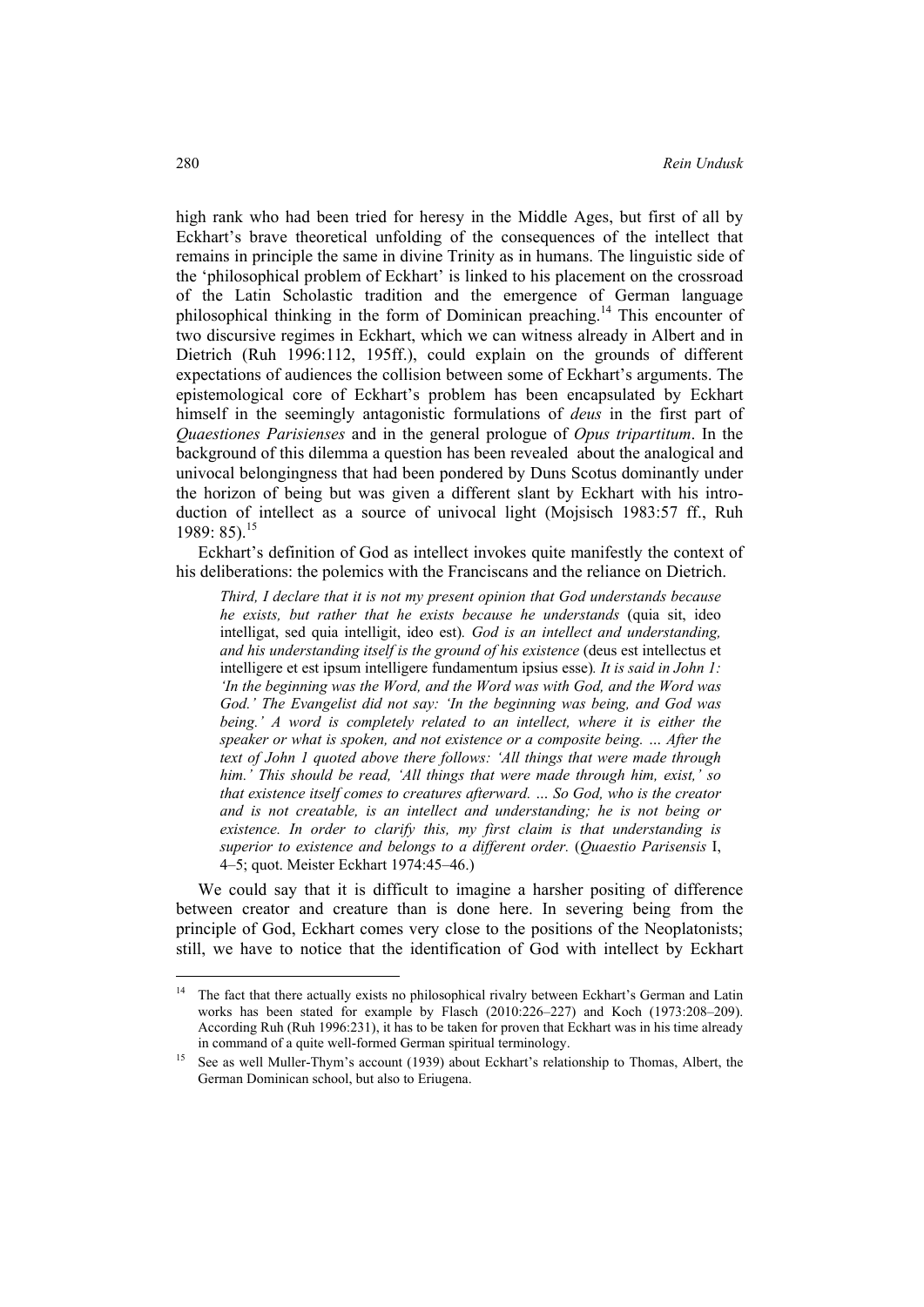shows him at his core as a factual Christian rather than as a follower of Plotinus who had stated clearly that God even does no thinking. The catch in Eckhart is that this same ultimate difference, or *negatio*, between God and creation serves him, in its turn, for proving the paramount reflexive univocity of the two in the innermost secrecy of the soul, that is, in the space actually situated outside of being; accordingly, we could even say that Eckhart comes to negate the *negationes* in a far higher degree than he states their presence in creation. But let us first let sound in full voice the string of disharmony Eckahrt had deliberately twisted into his work.

*Now existence is the essence of God, or God himself (*sed esse est essentia dei sive deus*). Consequently it is an eternal truth that God exists. It follows that he exists. The conclusion is evident, for everything that exists, exists through existence, and existence is God* (esse autem deus est)*. This is what is written in Exodus 3: 'He who is sent me.' … Creation is the giving of existence. … It follows that God, and he alone, creates or has created, because he is existence.*  (*Prologus generalis in Opus tripartitum* 13, 16; quot. Meister Eckhart 1974: 87–88.)

Etienne Gilson has maintained that in fact there occurs no break in Eckhart's thinking and the discrepancy in argumentation rests simply on Eckhart's different presentation of his continued thesis of intellectually centered being (Gilson 1955: 439, see also Ruh 1989:107–108, Imbach 1976). Admittedly, Eckhart himself had conceded in his *Parisian Questions* (I.8) to the possibility of calling his God (as intellection) a being under certain circumstances. The collision of different viewpoints in Eckhart has thus been said to result from the shift of perspective Eckhart applies to God in his explicative enterprise: as a Christian he should conceive God as being, but as the 14th century German Dominican he wishes to contrive a model for postulating a unitive contact – and for invalidating the real distinction – between creator and creation on the basis of an intellectual (universal) property, and not that of volition. The engagement with being opens for Eckhart a realm of analogical kinship (as a hypertextual model for speaking about God); the elevation of the aspect of intellect, sometimes in the form of cancelling the being, pinpoints the act of knowing itself without any homological intermediary agency (see Mojsisch 1983:136, Imbach 1976:186 ff.). In any event, it is not Eckhart's idiosyncrasy of combining analogy with univocity that interests us here the most, but rather his very striking way – which, by the way, also made of him the great heretic – of uniting the transcendent and the immediate, that is, of affording the most universal (i.e. the entity most in act) an access to the private soul, where it comes to hold a place even more realistic than 'God' himself. Eckhart's penchant for demolishing differences in the name of authentic knowledge involves him in a series of epistemic decisions which take him from the area of natural philosophy to the substantial problems of the Trinitarian God and make him incur in his defiance of differences – not only between creator and creation but also in God – the anger of those who were set to oversee the orthodoxy of religion (Ruh 1989:121). The bull *In agro dominico* (see Eckhart 1981:77–81),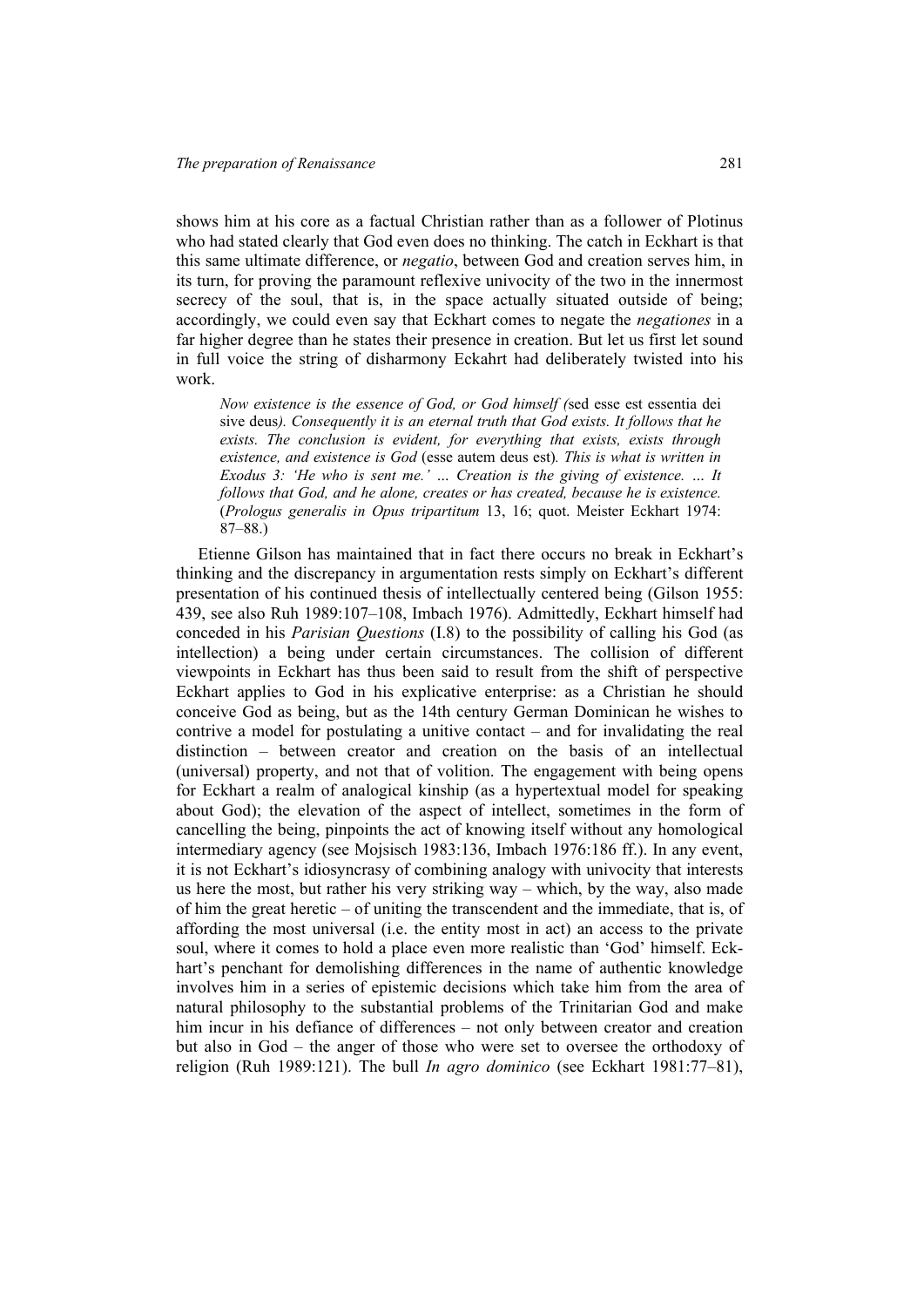released by pope Johannes XXII on 27 March 1329, when Eckhart was in fact already dead, condemns the German master on the basis of his statements that seem to leave no room for doubt about his haughtiness and the heresy in which he had involved himself: Eckhart appears quite clearly to be resisting the personal distinction between God the Father and God the Son, but still worse, in identifying manifestly his own 'I' with the Son generated by the Father, who are really One, he creates space for theses that should be scared of being announced. The point and the crux of the matter is that the foundation on which Eckhart builds his haughty statements is termed by him himself as extreme poverty (*Armut*), or *Gelassenheit*, understood as an absolute abandonment of personality and will, as a procurement of empty space for God to be filled in, that is, Eckhart conceives the identification (of differences) as happening under the condition of total relinquishing, where any conceptual restriction and determination is given up, even in regard to God himself, for achieving an absolute simplicity (*Einfachheit*) and unanimity (*Einhelligkeit*) with God:

*You should love God apart from his loveableness, that is, not because he is loveable, for God is unloveable. He is above all love and loveableness. … You should love God unspiritually, that is, your soul should be unspiritual and stripped of all spirituality, for so long as your soul has a spirit's form, it has images, and so long as it has images, it has a medium, and so long as it has a medium, it has not unity or simplicity. … You should love him as he is a non-God, a nonspirit, a nonperson, a nonimage, but as he is a pure, unmixed, bright 'One', separated from all duality; and in that One we should eternally sink*  down, out of 'something' into 'nothing'. May God help us to that. Amen. (Pre*digt* 83*, Renouamini spiritu;* quot. Meister Eckhart 1981:208.)

In his powerful attempt to ground the immediacy of the most universal (as, of most actual) in a human mind had Eckhart accredited the example of a just man and of justice (*des Gerechten und der Gerectigkeit*) with extensive argumentative import.16 So Eckhart claims in his sixth sermon, entitled *Iusti vivent in aeternum*, that anyone who understands his doctrine of justice and just men, 'understands everything I am saying'. The kernel of the argument of *Gerechte und Gerectigkeit* – of a wise man and of wisdom, of a truthful man and of truth – aims at postulating the most direct and intimate relationship between a man and the transcendent and, accordingly, at announcing the fact of principal identity and coincidence of the divine transcendental qualities (as justice and goodness) with the actuality of a man (as just and good):

*In the good man goodness gives birth to itself and to everything that it is. Being, knowing, loving and working – goodness pours all this into the good man, and the good man accepts all his being, knowing, loving and working from the innermost heart of goodness, and from it alone. That which is good and goodness are nothing else than one single goodness in everything, apart from the one bearing and the other being born; but that goodness does bear and that it is* 

 $\overline{\phantom{a}}$ 

<sup>16</sup> See *Expositio sancti evangelii secundum Johannem* 14ff. and *Predigt* 6; for comments see Flasch 2010:52–55, Mojsisch 1983:65 ff.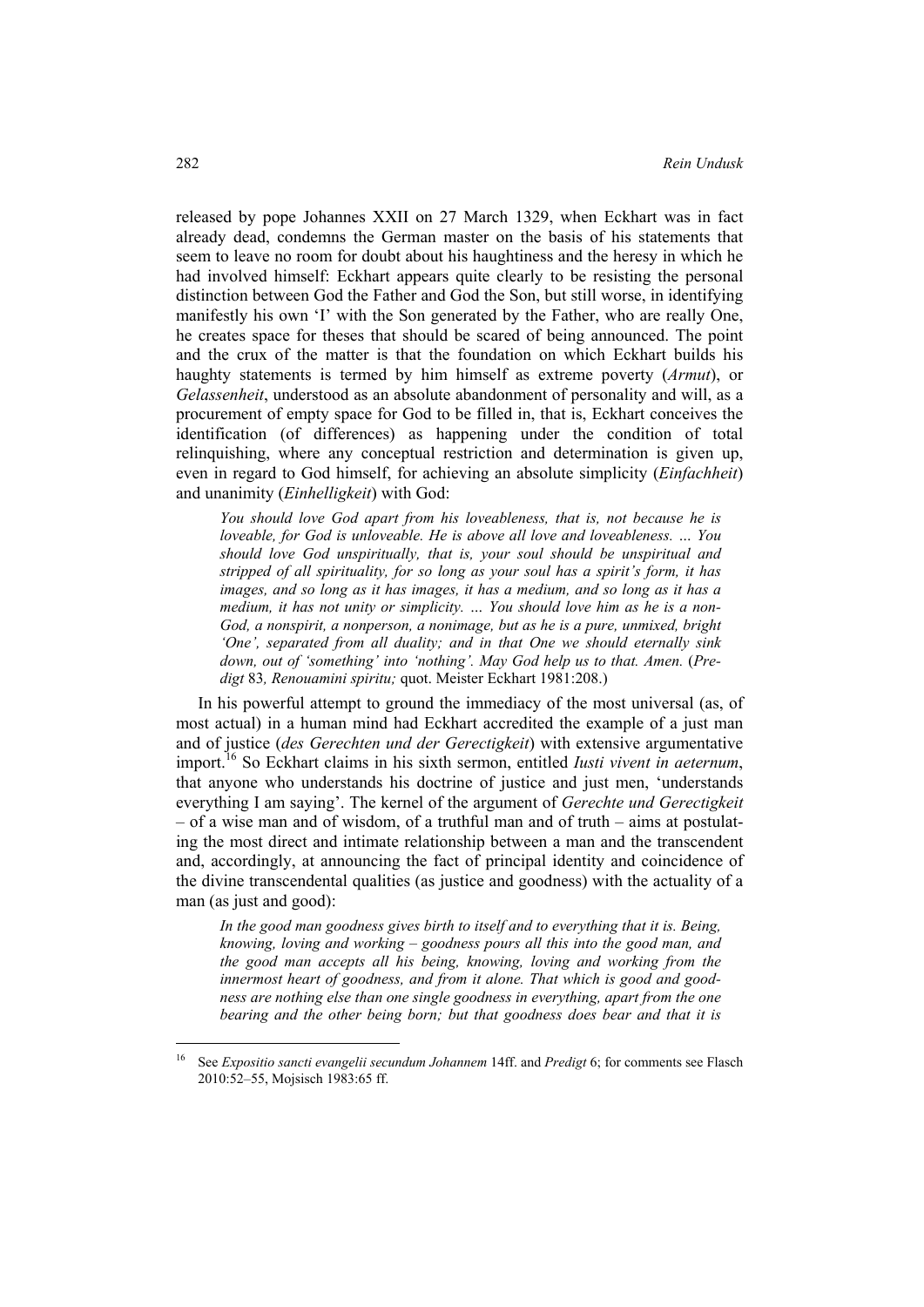*born in the good man, this is all one being, one life. Everything the good man has, he receives both from goodness and also in goodness.* (*Liber "Benedictus"*  1; quot. Meister Eckhart 1981:210.)

This gesture of identifying the universal as real with its singular incident replicates Eckhart's theory of *Seelenfünklein* as of God himself at the bottom of the human soul: in fact the identity of the universal and of the singular is accompanied in Eckhart, as in Dietrich, by the annulment of the relationship of causality (efficient or final) between the two and by presenting their link in the mode of generation – on the example of the Father's begetting of his Son – where one becomes fully the other (Flasch 2010:149. Mojsisch 1983:132–133). This should, according to Eckhart, be another testimony to the uncreated part in the human soul, which in turn grounds the possibility of the soul's univocal contact with the transcendentals – *der Gerechte* as one with *der Gerechigkeit*.

The typography of Eckhart's thought exposes a Christian to different kinds of dangers. The immediacy promised by him in communication with the divine and the immanency of this contact in the very soul itself, do radically defy the autonomy of immortal existence that Christianity had accustomed to preserve. Not the least among the cords tackled violently by Eckhart was the *creatio*-principle that Christianity had used to subsume the whole history of the world under one arbitrary moment of incipience – God's voluntary decision to make the world. The Eckhartian appropriation and explication of the existence *in toto* in intellectual key, plus his thesis that the self-cognition of God that is enacted through generation of his Son is in fact the same as that started through 'me' at now, impels a parallelization between the creation of the world and God's generation of his Son, and confers on the former the same a-temporal and eternal modality in which is discussed the latter. The idea of *creatio* as of a notch made by God for reading on the otherwise indiscernible ray of eternity the history in its spatiotemporal sequence becomes disqualified if it is conceded that the only things worth reading have been from eternity anyway, and the others are simply *Nichts*. If God is intellect, and this intellect proceeds in part in me, my world is also from eternity. We are coming here very close to the disintegration of some fundamentals of Christianity and to the espousal of the postulate of eternity of the world by Aristotle. The characteristic of Eckhart's project of eternity is that it takes its whole relevance from cognition as such – the intellect cognizing itself founds eternity, because the intellect is an essence of God; in any case, this eternity is always and already converged to the point of now because eternity as intellection is apprehension, and apprehension forms a content of any actual being  $-$  in the present. No doubt, something could be said to have existed in the past and to be existing in the future but this assertion bears no relevance to the being in actuality which is triggered up only by intellect in its 'now' of self-cognition. A faraway recall from the Stoics is brought into our mind by these considerations; it was they who had vehemently pressed on the (corporeal) reality of presence apart from the purely constructive quality of past and future. Another reminiscence in this context approaches from the side of John Duns Scotus, who had in turn forged his grasp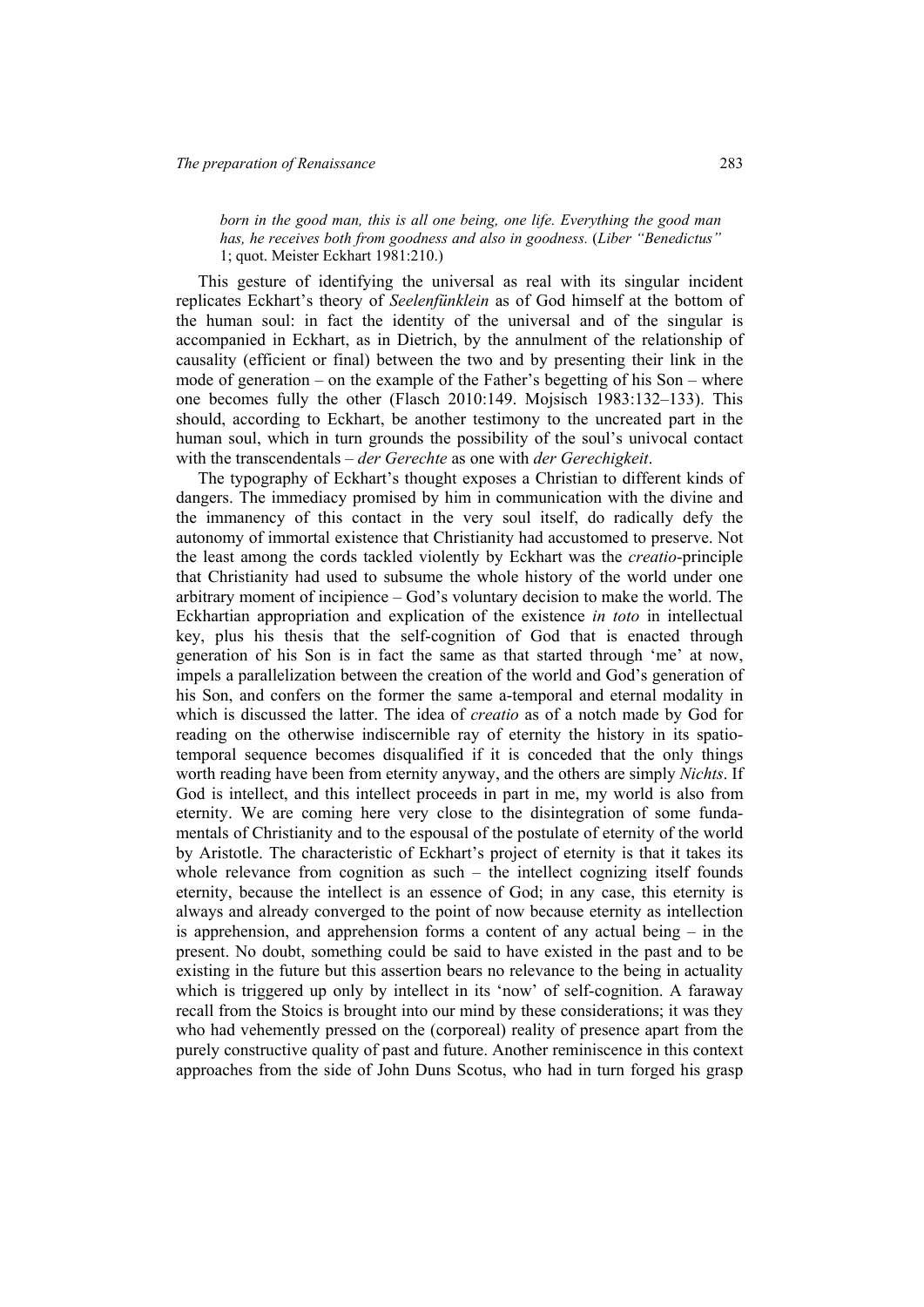and validation of presence into the concept of *haecceitas*. At any rate, neither the corporeal presence of the Stoics nor the ultimate individuation of Scotus bears testimony to Eckhart, who is keen to absolve the presence, in its strict sense, from any of natural perceptions, be it corporeal or individual, and to state as the primary quality of presence its location in the cognition of intellect: presence as cognition is not derived from the natural incidents but is constituted by the autonomous intellectual reality of the mind. The mind has, so to say, the things in itself by its own immanent capacity. Does this mean that the mind does not see the things in nature, nor do the two, the things in mind and the things in nature, have any coincidence, or relationship?

This is surely not the case, although Eckhart dwells on the supremacy and independence of intellection. Although he sets the theory of categories and efficiency, as well as final causality out of intellect, which deals with the substances caused not by something *ab alio* but generated by the intellect itself, the difference between the two rows of beings, of intellect and of nature, of pure being and of determinate being, is not that of excluding communication: "It should be noted well in advance that it is always the case that the prior and superior takes absolutely nothing from the posterior, nor is it affected by anything in it. On the contrary, the prior and superior influences the inferior and posterior and descends into it with its own properties and assimilates it to itself …" (*Prologus generalis* 10; quot. Meister Eckhart 1974:84.) In other words, Eckhart purposes in his planned chefs-d'oeuvre *Opus tripartitum* to lay out, as part of his theology, an explication of Christian faith and of the Scripture on the grounds of natural reasonings (*per rationes naturales*) 17, that is, he intends to propose beside the metaphysics and ethics also a philosophy of nature, because, be it stated again, "what is produced or proceeds from anything is precontained in it. This is universally and naturally true, both in the Godhead and in natural and artificial things" (*Expositio sancti evangelii secundum Johannem* 4; quot. Meister Eckhart 1981:123). Applied to the activity of an artist, the deliberation of Eckhart aims to say that the visibility that the artist makes outwardly available in imitating natural objects and in reasoning according to certain laws should be seen as originating in the innermost mind of the artist, as in the 'The Holy Spirit will come upon you' (Lk 1:35), with the proviso that the Luke's 'upon' is here understood as 'within'18. Eckhart's most telling parable in his interpretation of visibility in line with his proposed typology of *Gerechte* and *Gerechtigkeit* is that of *Auge*-*Holz*, that is, the comparison implying the eye's becoming real wood in its visual grasp of the wood

 $\overline{\phantom{a}}$ 

<sup>&</sup>lt;sup>17</sup>*Expositio sancti evangelii secundum Johannem* 4; Flasch 2010:98–112, Flasch 2008a:115ff.<br><sup>18</sup> "Here it is better to remember that an exemplar that is beheld from without is never the principle of the artist's work unless it comes with the idea of the inhering form. Otherwise, a dabbler could make a picture as well as an artist, since both can see the external exemplar equally well. The work that is 'with', 'outside' and 'above' the artist must become his work 'within', by informing him so that he can make a work of art, as it says in Luke chapter one: 'The Holy Spirit will come upon you' (Lk. 1:35), that is, so that the 'upon' may become 'within'." (*Expositio sancti evangelii secundum Johannem* 41; quot. Meister Eckhart 1981:136.)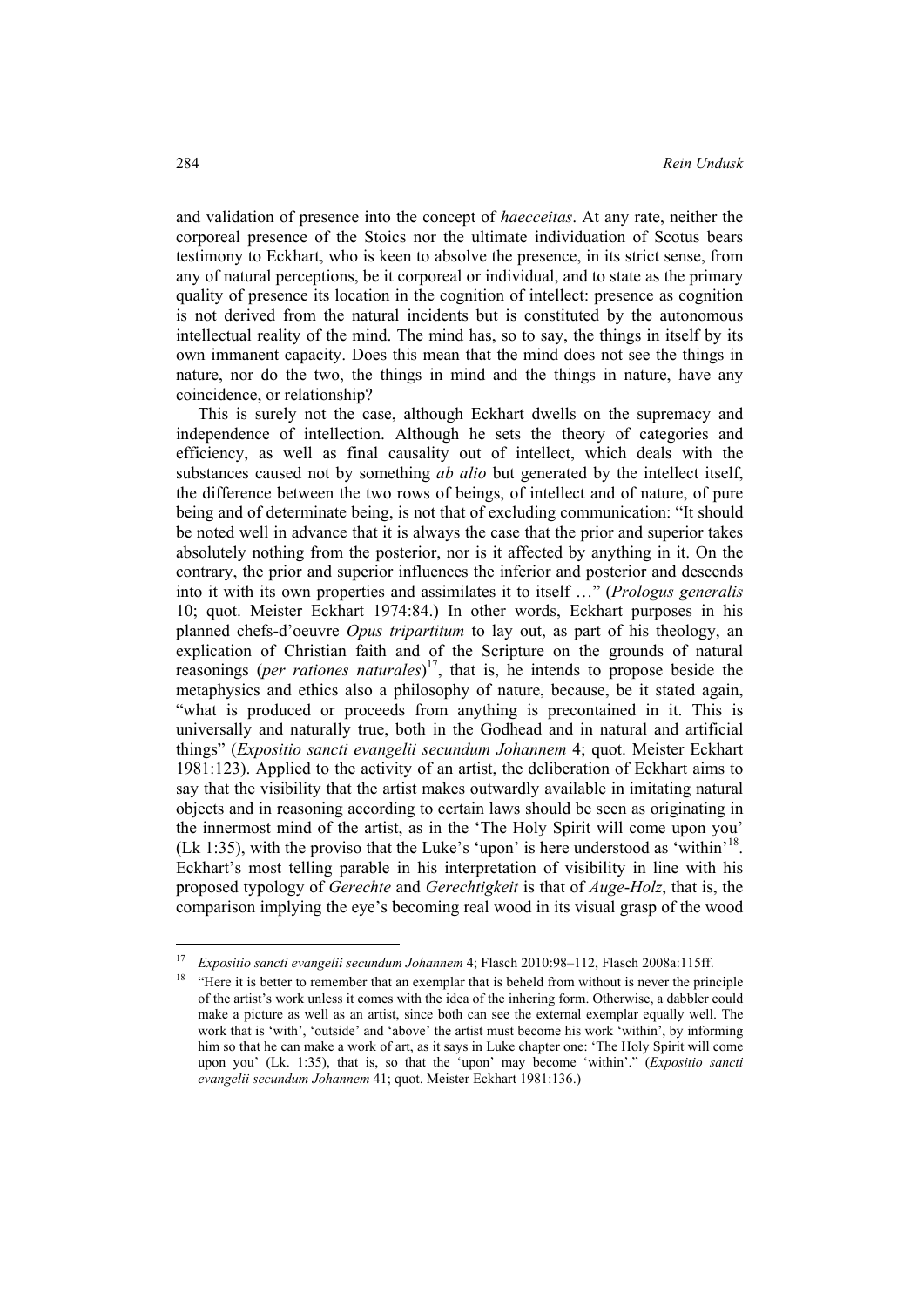l

(*Predigt* 48; Flasch 2010:247–253).<sup>19</sup> Intended as an allegory of whole comprehension, the comparison is purposed to say that the eye's 'understanding' of the wood it sees in the outward object is realized by the eye's becoming factually identical with the wood in its more spiritual terms and, accordingly, by the eye's assumption and repetition of the primordial role of creative eye – as a kind of antitype of God's creation. The eye, like the light, should itself be free of any qualities, it should be absolutely naked to accomplish the role of an enactor of comprehension ("If my eye is to see color, it must be free of all color" – *Predigt* 12, quot. Meister Eckhart 1986:270); by forcing the world forth out of nothing, the eye brings us not only to see God, but it claims in fact the identity of the two ("The eye in which I see God is the same eye in which God sees me. My eye and God's eye are one and the same eye and one seeing, one knowing and one loving" – *Predigt* 12, quot. Meister Eckhart 1986:270).

The crossing place of Eckhart's realism of universals and his theory of vision is dovetailed in its substructure by the *imago*-conception which draws on Augustine and his explanation of the inner-trinitarian relations as the model of self-cognition of the mind.20 The Eckhartian *Bild* combines a Neoplatonic cognitive scheme of *moné*–*próodos*–*epistrophé* with the stressed unity of substance of the three stages: while the act of knowing supposes a kind of leaving itself (a forming of image) and of returning to it anew (a recognition), the elevated substantial unity of this image formation lends the image not only an apparent but an active and essential identity with the progenitor: the nature of the Father, from which the image is, is taken completely over also into his image in the Son, as well as to human intellect, that is, to the soul at its bottom. The inner-trinitarian intellection includes *Bild* as part of cognition, which is always a self-cognition, because of the unity of God. For the proof of his argument, Eckhart adduces the difference between spiritual and material vessels (*Predigt* 16b). The wine inside a material wooden vessel exists apart from the boards the vessel consists of; being drunk up the wine ceases to be while the vessel remains in its full constitution. The case is different with a spiritual vessel which forms a whole in its nature with its content – this vessel cannot be removed and the thing it embraces left. So is the image of God not a simple appearance of the lineaments of mouth, nose, and eyes in a mirror image, but it is a complete bursting-forth of his essence into the image, while yet remaining entirely in itself. In its confirmation of the immediacy with the divine, the image is not posing some reductive and superficial visual representation, but belongs substantially to the original as part of the reflection the intellect is appointed to perform. We should take it as a very strong claim not only to the intellectual nature of vision and to its procession out of One, which clasps

<sup>19</sup> For more on the topic consult also *Predigt* 12 (*Qui audit me*) and 69 (*Modicum et iam non videbitis me*). On Eckhart's intellectual vision see Duclow 2006:195ff. 20 See e.g. Predigt 9 (*Quasi stella matutina* …), 16b (*Quasi vas auri solidum ornatum omni lapide* 

*pretioso*), 24, *Expositio sancti evangelii secundum Johannem* 23 ff.; Flasch 2010:117–120, Libera 1994:242ff., Imbach 1976:179–180, 198–200, Duclow 2006:175–186.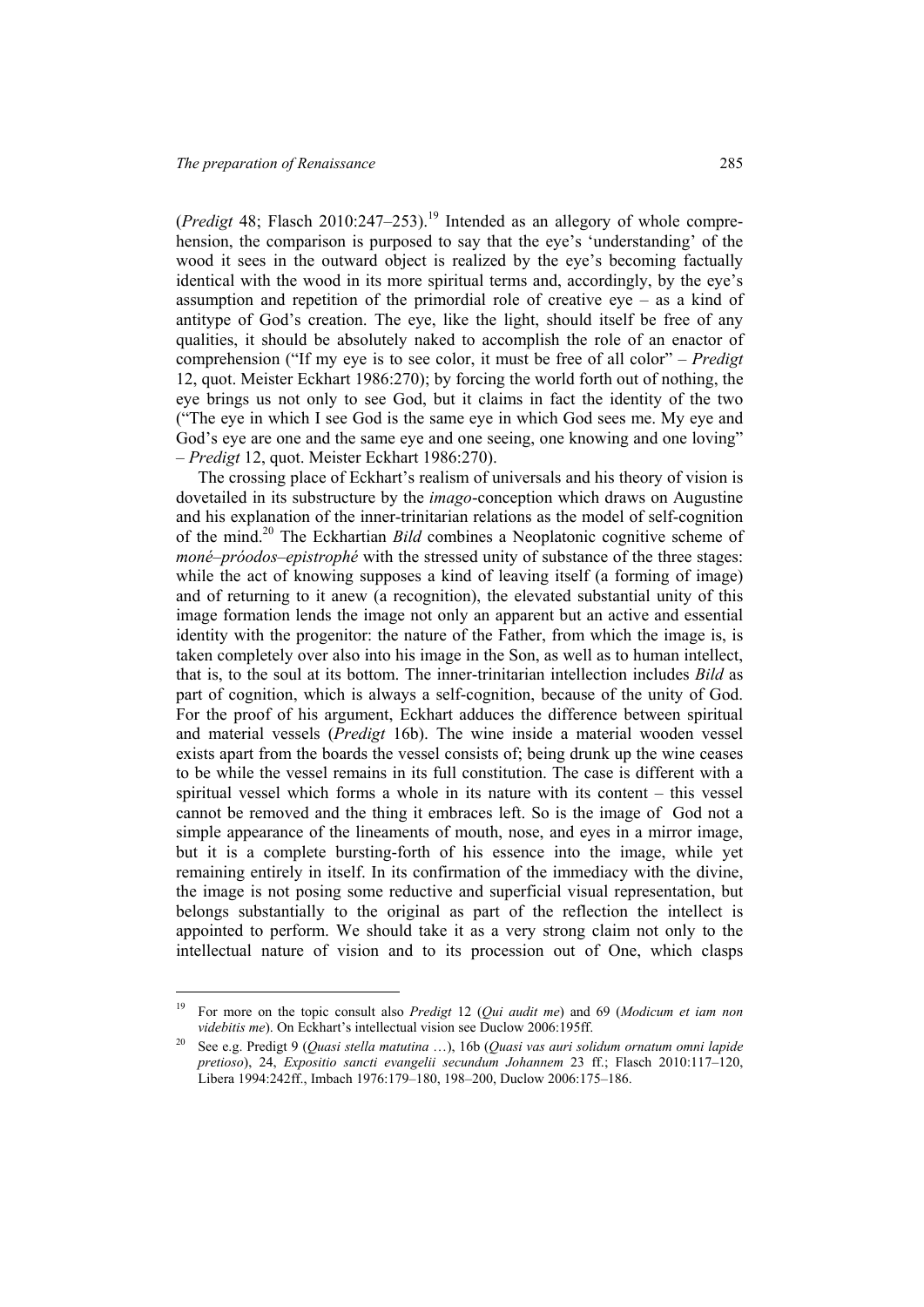indistinctly God and me, but also to the power of my intellect to invoke visuality in its most realistic form from the intellect itself.

There is a trait in Eckhart which exposes his heresy, but also the cognitive, reflective, and intellectual underpinning of his God beyond any misapprehension. This is made manifest in the strong grip his *negatio negationis* – as annihilation of conceptual hinges and a disclosure of sheer being in 'my' direct perception of nowness – takes even on the concept of God and provokes thus the positing of the *origo* of the world into 'me'. The implication is, as stated by Burkhard Mojsisch, that the 'I' is conceded to be even something more real than the God himself:

*Now, the specific interest of Eckhart was to grant the I, inasmuch as it is I, a special position, plainly said: I as such should step into the place of divinity. … God is for Eckhart God only when it stands in relation to creature. But the ground of the soul (*Seelengrund*) is uncreated. That is why it possessed for Eckhart even priority over God. God stands in relation to something other, but the ground of the soul is only in relation to itself. … If now God is considered always in relation to his creation, then is the ground of the soul, the I as I, a superior notion compared to God.* (Mojsisch 1997:101, 108; see also Mojsisch  $1983:123.$ <sup>21</sup>

The univocity Eckhart promises either under the guise of intellect or pure being, drives him thus in some final point to release even from the most probable authentic names of God, that is, from 'intellect', 'One', or 'God', to achieve in the total release (*Gelassenheit*) from creation an extreme emptiness and poverty (*Armut*) of me – a confirmation of me being me in its most original and selfreflective meaning of the word God.

But in the breaking-through, when I come to be free of will of myself and of *God's will and of all his works and of God himself, then I am above all created things, and I am neither God nor creature, but I am what I was and what I shall remain, now, eternally. … Here God finds no place in man, for with poverty man achieves what he has been eternally and will evermore remain. Here God is one with the spirit, and that is the most intimate poverty one can find.* (*Predigt 52, Beati pauperes spiritu*; quot. Meister Eckhart 1981:203.)

### **4. Nicholas of Cusa**

I began with a note on the Renaissance as a period that came to coordinate in its pictogram of the world the corporeal substances, as a kind of rediscovery of its roots in antiquity, with clues to infinity on their edges. (Cf. Cassirer 1964: 7ff.) The coordination was enacted in a strict mathematical mood and was performed

<sup>21</sup> Cf. *Predigt* 52, *Beati pauperes spiritu.* "In my birth all things were born and I was the cause of myself and of all things; and if I would have wished it, I would not be nor would all other things be. And if I did not exist, 'God' would also not exist. That God is 'God', of that I am a cause; if I did not exist, God too would not be 'God'. There is no need to understand this" (quot. Meister Eckhart 1981:203).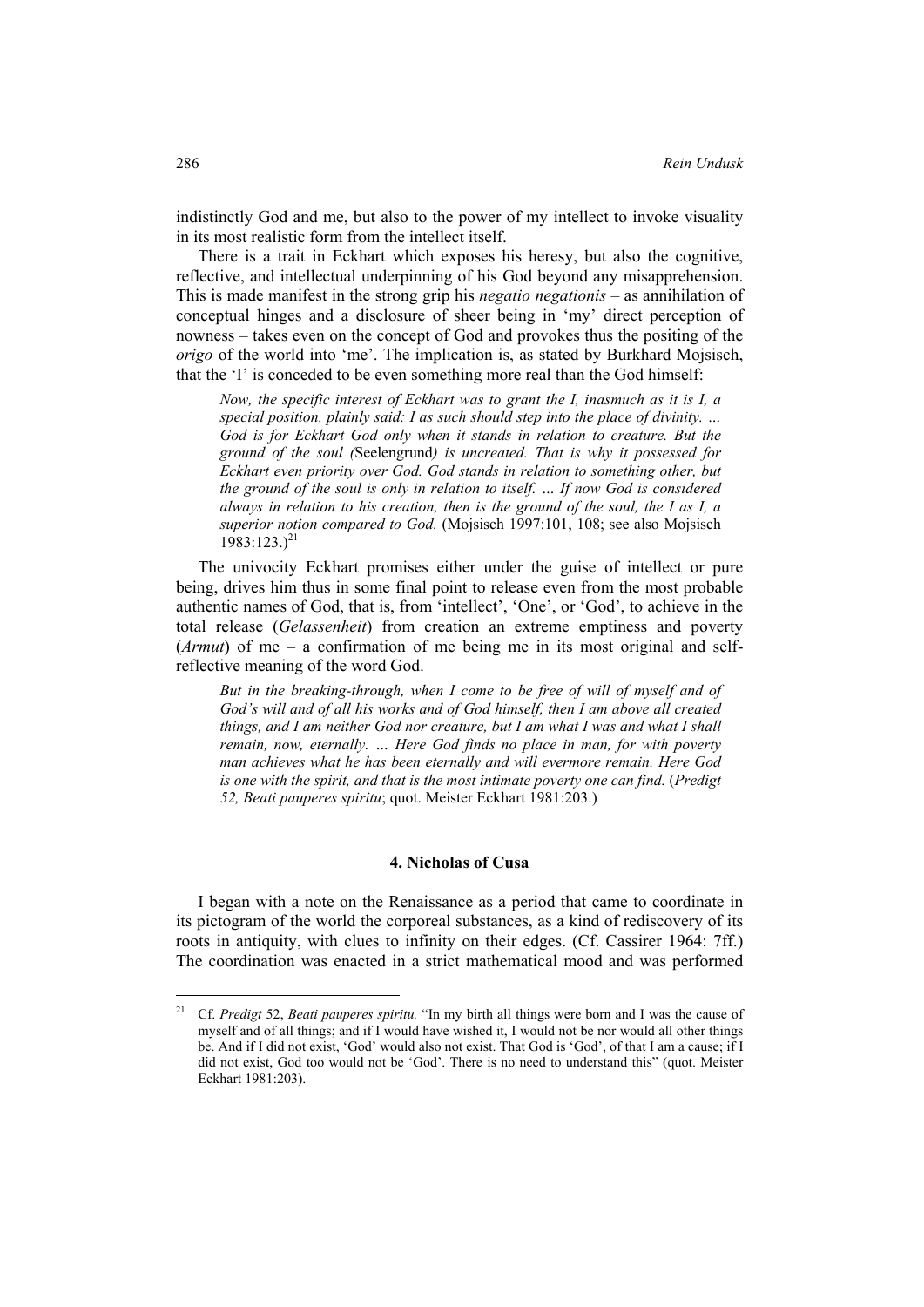$\overline{\phantom{a}}$ 

through a subjection of corporeal reality to a rigid metrical systematization (in the hope of touching infinity one day) which, however, proved poor in the eyes of infinity itself discrediting any *mensura* as its possible qualification. (See Mahnke 1937: 80.) The heteronomy of the epistemological apparatus, where that which is, is brought forth by the disparate power of that which is not, is a corollary of Renaissance accommodation of extensional reality to the embraces of infinity. The two facets of the Renaissance prevailing in our glance at it, namely, its transcription of the infinite characteristics of God to its account of the world and, second, the *enracinement* of its episteme in the empirical reality devised by its metrical qualities, should surely be ascribed in their mutual linkage to different late medieval pursuits of univocity between human and divine substance, although the path in this direction had gone by complex rather than by straight route. The achievement of a new epistemic stance out of a kind of recoiling movement has already been a matter of talk. Before entering the discussion of Nicholas of Cusa as a conveyor of the sample weave deposited in the Renaissance's texture of thought, I would wish to offer to read the Renaissance initiation of infinite space in a perspective signalled by some similar earlier attempts that the Renaissance had in fact been eager to pick up. The precariousness of the concept of space, especially in its tendency to autonomize its reality as different from bodies which it furnishes with room of being, had been well perceived by ancient philosophers (see Grant 1981:5–8, Jammer 1954:23–24, Lossev 1963:289 et al., THWNT: 8.191–193), of whom Aristotle had pinned the menace down in a most eminent way in his reduction of the place of a thing to an outer limit or exterior boundary of another, encompassing body (*Physics*, 212a27f). The too much focusing on space as separate entity endangered thinking with making the bodily existence dependent on the reality that in fact assumed a position of holding up, as another, the existence, and that was thus compellingly introducing an element of defiance into the definition of the world by corporeality. The depreciated atomists had made the point clear by incurring the wrath of some of their celebrated fellows through having posited two different kinds of reality, the infinite void space (as non-being) and the numberless tiny corporeal substances, i.e. atoms (as beings), moving irregularly in the void (see DK 68b125, 165). As had been shown pungently by the acrid paradoxes of Gorgias, the postulate of place risks relativization of the whole intellectual enterprise because it introduces an additional (hetero)topy there where one is supposed to have a fox in a trap.<sup>22</sup> I consider it important to note that the

<sup>22</sup> The thought experiment Gorgias offers us in his *On the nonexistent or on nature* about the impossibility to speak logically about existence in its finite or infinite form – because to speak about one the room is needed to be made for the other – illuminatingly tests not only to the knots of language but seems somehow revealing as well in regards a paradoxical attempt of Renaissance at accommodating infinite hypertext and finite subtext: "Moreover, the existent does not exist either. For if the existent exists, it is either eternal or generated, or at the same time eternal and generated. But it is neither eternal nor generated nor both, as we shall show. The existent therefore does not exist. For if the existent is eternal (one must begin with this point) it does not have any beginning. For everything which is generated has some beginning, but the eternal, being ungenerated, did not have any beginning. And not having a beginning it is without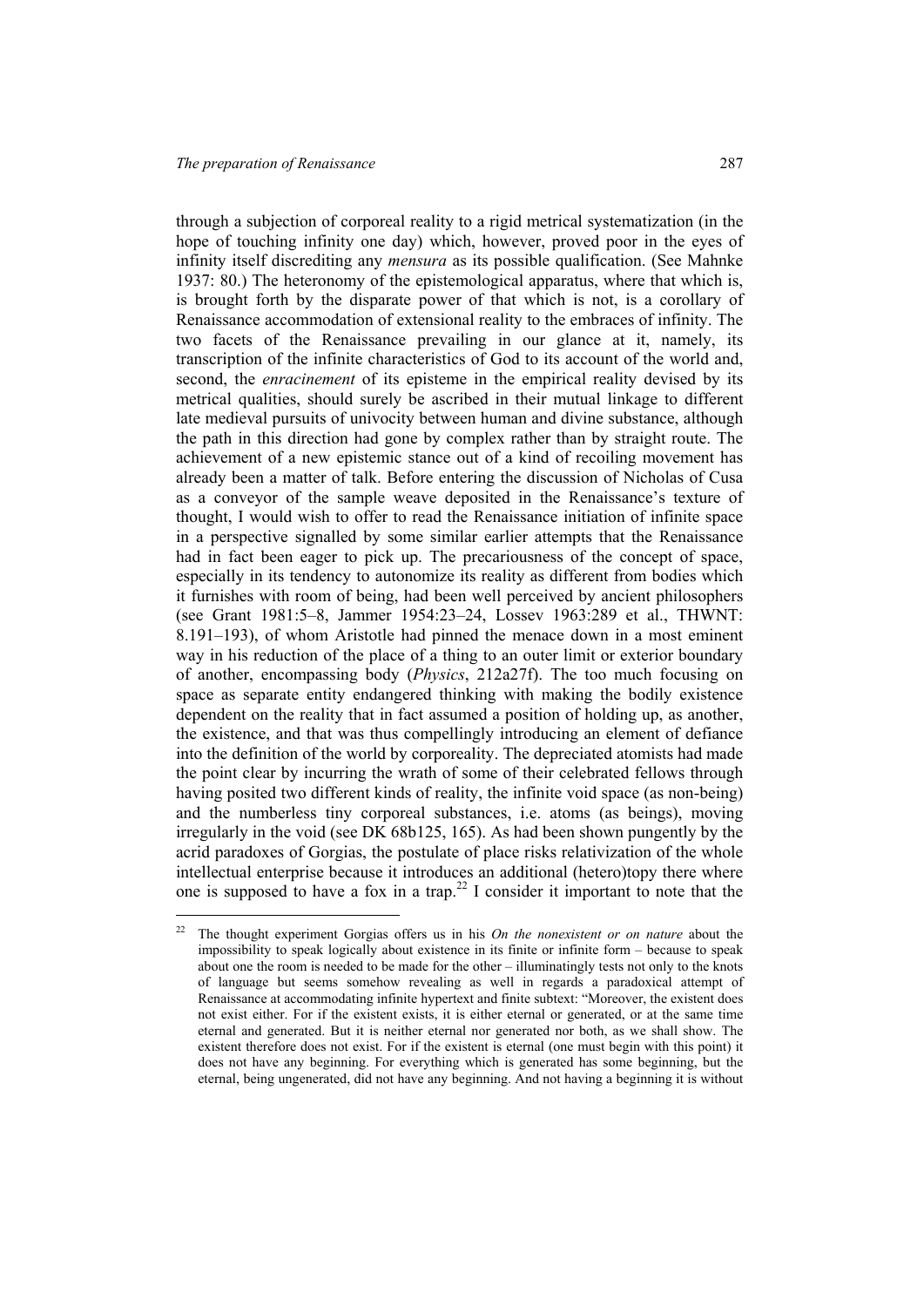ancient agitation about space involved in itself two sides, the physical and the semantic side. The atomistic postulate of a physical void had surely contributed in a substantial way to the 'scientific' explanation of natural motion by its fragmentization of a body and by disclosing in it the 'places', free of material necessity, where invisible and irregular collisions of atoms could take place. The equivocality of the explanation is worth being highlighted: while the atomic movements should provide us with an explanation of the necessity of natural occurrences, because of exposing reasons of what we perceive in nature, the necessity involved there will come in fact very close to randomness, because the collisions happening in free or empty space are stripped of any fundamental meaning in themselves.<sup>23</sup> The reproach for abandoning a teleological argument in the explanation of physical events presided in Aristotle's rebukes to atomists (*Generation of animals* 789b2). The space promulgated by atomists emits thus some fragrance of nonchalance and senselessness that brings it near, in the view of Hans Blumenberg, to the world of nominalism, although the conclusions drawn from it for further actions are quite different for both (Blumenberg 1996: 166–168). This atomists' coin of space, not favoured too much by Plato and Aristotle, has but its other side in the ancient tutelage of eloquence which was given a stout spur by Greek sophists, opposed by the great ancients not on the grounds of empty space but that of empty speech. The instruction in rhetoric afforded by sophists, tending to make rocky the comprehensibility of the world, possibly aimed at the initiation of individual linguistic activity of a person in his or her grasp of things; that is, there was inserted a strong claim in favour of the humanistic *mensura* of the world that is allocated to each individual personally and that is to be revealed in his or her inventive semantic coverage of reality. The point relevant here is that the investment of humanistic perspective in the order of things was achieved out of a kind of spatialization of reasoning, not only in the sense that the sophists have been deemed to inaugurate *koinós tópos* and to be the forefathers of rhetorical topics, but also because the sophistical perception of the possible inherence of oppositional viewpoints in the same matter of course – laid down in their *in utramque partem* principle – was couched by dint of foregrounding the space in its semantic terms, that is, they discerned the spatialization of meaningfulness to be a source for their relativistic interpretation of the world. The affiliation of some basic considerations of the Greek atomists and sophists to the premises about space and to the *tópoi* of meanings is remarkable and probably not fortuitous.

The exploit of Nicholas of Cusa in the history of philosophy has been characterized by Hans Blumenberg as an effort for the intensification of the moment of

limit. And if it is without limit it is nowhere. For if it is somewhere, that in which it is, is something other than it, and thus if the existent is contained in something it will no longer be without limit. For the container is greater than the contained, but nothing is greater than the unlimited, so that the unlimited cannot exist anywhere. Moreover, it is not contained in itself. ...' Sprague 1972:43.)<br>On the closeness of the terms chance and necessity in the usage of atomists see Gadamer 1999:

<sup>273–276,</sup> Guthrie 1965:414–419.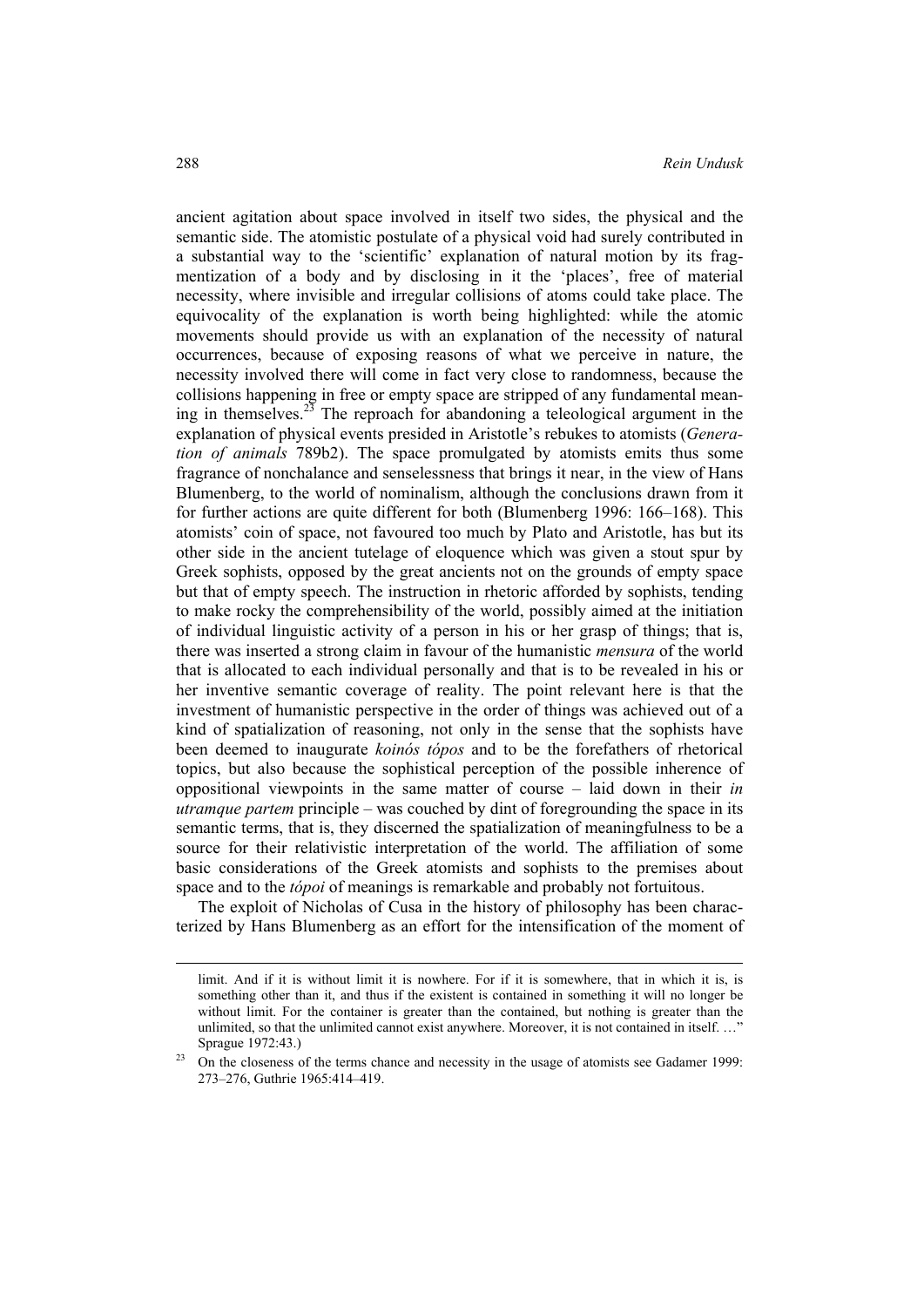l

transcendence, while at the same time advancing man as well as the cosmos closer to it (Blumenberg 1966:559). In his other redaction of the thought, Blumenberg has presented Nicholas' middle way position as steering between the Scylla of scholastic rationalism and the Charybdis of nominalistic particularism (Blumenberg 1966:602). Although the universal had, according to Blumenberg, become disowned in the nominalism of its traditional role in the constitution of meaning, the realm of the concrete will still not be granted, as a result, a new meaningful status, but will be envisaged rather as an amorphous mass of existents. In his struggle for the establishment of a new import of the individual, not on a volitional basis but as part of the individual's engagement in the structure of comprehensibility, Nicholas surely received distinct backing from Eckhart, for whom he had sensed a keen sympathy.<sup>24</sup> He had been in possession of a very complete collection of Eckhart's Latin manuscripts, and it is quite obvious that the metaphor of infinite sphere with its centre everywhere had also made its way into Nicholas' mind through the intermediary of Eckhart (Mahnke 1937:77–78, 145, et al.). The elevation of man that Cusanus could have learned from his predecessor from Hochheim had been anchored in Eckhart's *Fünklein*, making God audible in men in his virtual identity with them and causing thus a crash of some fundamental distinctions of orthodox Christianity (Harries 2001:185ff.). A more ambitious statement of human nobility than the one echoed by Eckhart is hardly imaginable. And we have to bear in mind that Eckhart's thought, notwithstanding its final enunciations, which tends to suggest a blinking love rather than underlying the contrast of thinking to affection or volition (Libera 1994a:293–295), had built on the intellect as that which is God in the truest sense. However, Nicholas was surely not disposed to afford man a closeness with God, amounting to identity, that had been announced by Eckhart; and in turn, while this identity, buried at the bottom of the human soul, had made the world in its appearances a sheer nothing for Eckhart, Nicholas persists in believing in the accompaniment of divine knowledge in the world, although the knowledge in itself seems incomprehensible to the human mind (Mandrella 2011:81–82, Duclow 2006:300ff., Miller 2002:113). Men cannot understand perfectly the divine infinite One, encompassing the whole gamut of existence, but they can form a privative concept of it by imagining, for example, a polygon approaching a perfect circle if its number of angles is increased to infinity. The key of Nicholas' doctrine, as it came to be settled in his *docta ignorantia*, was the participation of God in man's knowledge by way of human ignorance, whereas the knowledge itself was presented as a mathematically

<sup>&</sup>lt;sup>24</sup> Nicholas' suspected association with Eckhart had been expressed manifestly by Johannes Wenck in his invective (*De ignota litteratura*) against Nicholas' *De docta ignorantia* in 1442/43. In his defence six years later (*Apologia doctae ignorantiae* 1449), Nicholas – presenting himself, by the way, in a stylized manner as a disciple of Cusanus – was set to express himself directly on the issue: "… he [Cusanus – R.U.] praised Eckhart's genius and ardor. Yet, he wished that his books would be removed from public places; for the people are not suited for the statements which Eckhart often intersperses, contrary to the custom of other teachers; nevertheless, intelligent men find in them many subtle and useful points." (Hopkins 1981:59.)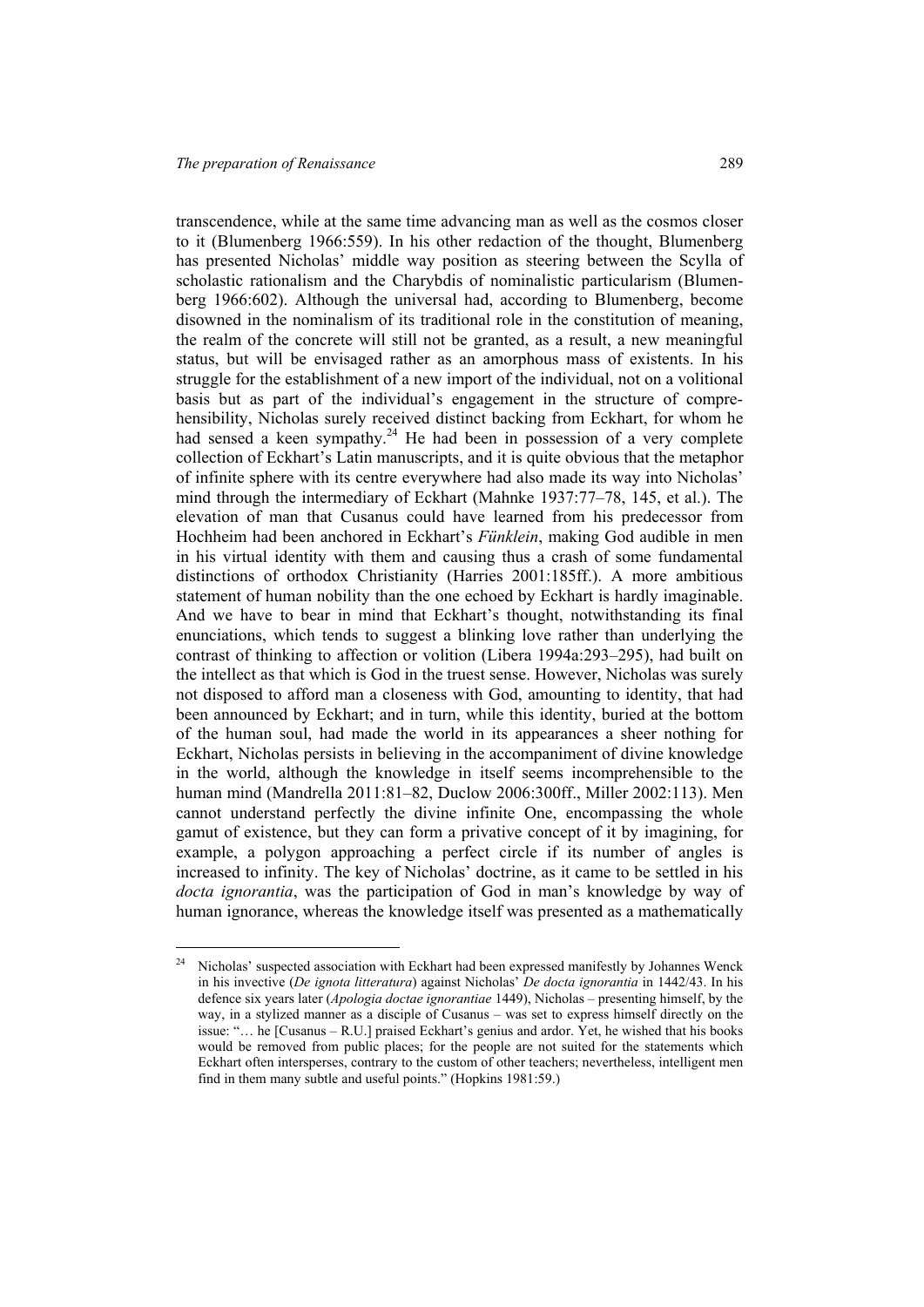readable texture of sensuous reality, on which the mark of ignorance, that is, the sign of mathematical unreadability, was set in coordination with the personal aspect of knowledge. The Eckhartian promotion of the individual in his/her innermost me to the position of the God became filtered in Nicholas by the figure of human ignorance, a kind of anticipation of divinity in man's capacity, but it has to be noticed that notwithstanding all the vagueness suggested by the figure, it was inserted into the medium of strong mathematical exactitude, and even operated it by way of contrariety, or of antitype.

To read Cusanus' thought more closely in the context of his respective age, the projection of it onto the plane of late medieval controversy between nominalism (Ockhamism) and realism should serve the purpose. The emergence of Ockhamism had drawn some very distinctive lines to the intellectual map of the period and impacted vigorously on the scholarly climate and divisions in universities.25 Moreover, the association of Ockhamism with *via moderna*, that has been documented in about 1425 in Cologne University (Gilbert 1974:107), supplements the controversy with an additional seduction of meaning, although the opposition of *modernus* to *antiquus* should here be treated with great circumspection and with attention to the extreme relativity of the terms, as depending on context.<sup>26</sup> In line with our principal aim at the moment, that is, of delineating the preparation for the Renaissance in late medieval thinking, let us set our first anchor of the term *antiquus* into the sense of 'Renaissance' as a revival of certain ancient and humanistic rationality. An enmity of Renaissance humanism to

<sup>&</sup>lt;sup>25</sup> See Gilbert 1974, Leff 1968, Leff 1967, Ritter 1922, Ritter 1921.

<sup>26</sup> The University of Cologne (1388), unlike that of Heidelberg (1386), where, by the way, the nominalist line became dominant in the first half of 15th century, was founded as a city university, which is explained by Cologne's long academic traditions and its eminent cultural as well as economic position in Germany of the day (see Schneider 1938). Important is also that the beginning of pedagogical life in Cologne is linked directly to Albert the Great (also called Albertus Coloniensis) who had been in the head of *studia generalia* opened there by Dominicans in 1248 (Senner 2000). Later, Meister Eckhart studied and taught in Cologne until his death in 1327. The formation from Cologne university a spokesman for *via antqua* at the beginning of the 15th century is surely connected to this pre-history and, in more concrete terms, to the arrival in Cologne at that time of some Albertists from Paris, of whom Heymeric de Campo (van de Velde), coming in 1422, was the most outstanding. The statement of Cologne masters in defense of realism from 1425 is part of this course of things. (See Kaluza 1995, Gabriel 1975, Senger 1981, Włodek 1981.)

Even if the terms *antiqui* (for realists) and *moderni* (for nominalists) have certain consistency in the usage of contemporaries since the beginning of the 15th century (see Gilbert 1974:85 et al.), the great variability in their meaning as dependent on context should always be considered. Thus an argument for realism in the period may include a claim for its (realism's) novelty because being able to integrate Christian values that were not available for the ancients (Swiezawski 1974:91, Gilbert 1974:109–110). While the ecclesiastic authorities had sided in the first half of the 15th century more with *moderni*, they changed their mind in favour of Christian Aristotelianism afterwards (Swiezawski 1974:487, Gilbert 1974:109–110). In addition, the separation of the two *viae* among the contemporaries and in universities was far from harsh and in historical terms they both could be said to have contributed to the development of modern culture.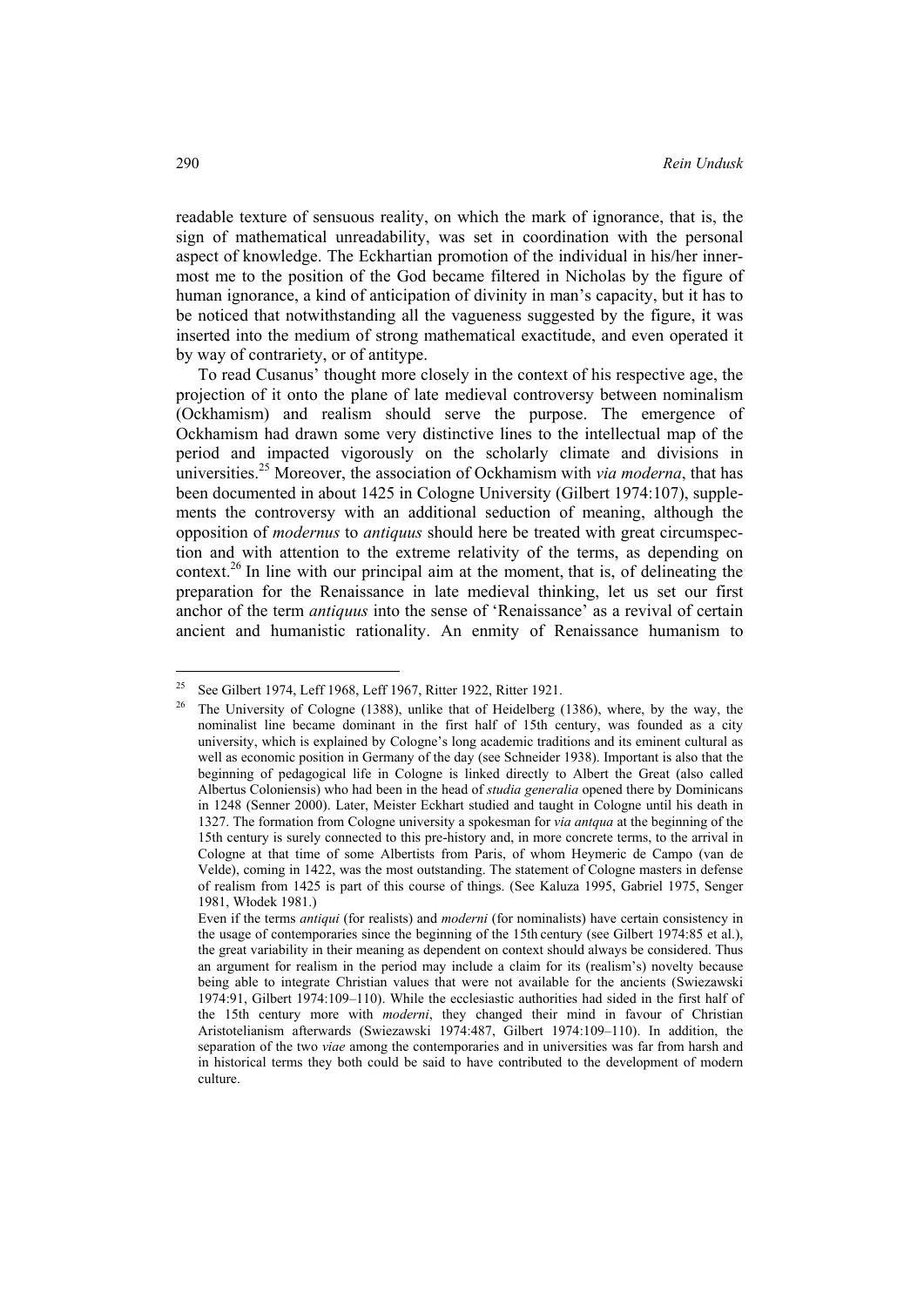$\overline{a}$ 

Ockhamism seems quite plainly to become implied by the move, but this implication should really be taken as only the first ring of an otherwise much longer thread of a thought on a reel.<sup>27</sup> The positioning of the crux of Nicholas' thought into the tensional field between nominalism and realism is seemingly something very justified and has been done rather often.<sup>28</sup> Surely, it lies beyond dispute that Ockhamism had given a powerful impetus to reading the essence of reality out of man's empirical sensations of the individual exemplars of nature. The universal is only a mental construction and, as such, poses no claim for separate existence. The confidence Nicholas invests in mathematics in submitting natural items to metrical inspection for them to make sense to us, is very probably an outgrowth from the soil that had been fertilized by Ockham (Hoffmann 1975:139–145 et al.). By establishing singular existence as a real object of investigation, Nicholas had significantly conduced to the empirical touch with the world manifested in the vivification of physical and mathematical sciences of the period (Flasch 2008b: 146, Beierwaltes 2004:360ff.). Anyhow, we have to know that beside the empiricism issuing from Ockham there had also existed during the period other kinds of commitments to the empirical approach which had believed, for quite different reasons than Ockham, to elucidate God's laws through our direct experience with nature.<sup>29</sup> To be understood correctly, the scientific empiricism of Ockham should be viewed as a corollary of his God's *potentia absoluta*, which means that the empirical knowledge, to which we are forced in the lack of universals, never comes to know the truth of God; that is, Ockham professes on the grounds of God's will an absolute abyss between God's transcendence and human knowledge. As a result, a mark of arbitrariness has been cast on the whole of human knowledge. It marshals, on the one hand, the argument for experience and vindicates the self-assertive arrangement of data obtained from empirics, but, on the other hand, it leaves the whole edifice of knowledge floating in the sea. From this viewpoint, Cusanus' manoeuvring between nominalism and Platonism can be viewed as a kind of attempt at mooring the boat.

<sup>27</sup> The clear dislike of (earlier) humanists (and of Petrarch) for *moderni* seems to have undergone a change somewhere at the turn of the 15th century (Gilbert 1974:110, 121; Swiezawski 1974: 491). See also Ritter's discussion about the impossibility of linking humanists directly to either moderns or ancients (1922:115–131).<br>See Senger 1981:233, 236, Moran 2003:194–195, Watts 1982: 70ff., Hoffmann 1975, Blumen-

berg 1966. The supposed meeting of the two contemporary vectors in Nicholas looks abetted as well by his scholarly path: he entered the university of Heidelberg (the then centre of nominalism) in 1416 and that of Cologne (known for its realism) in 1425, having studied in between (1417–1423) in Padua, which, free of the ideological controversy between arts and theology, had achieved a remarkable level in medicine, jurisprudence, and natural sciences. 29 I have in view here Thomas Bradwardine as he has been depicted by Gordon Leff: the

empiricism of Bradwardine derives not from the concept of God's freedom but rather from his omnicausality: "Bradwardine, on the other hand, was so strictly orthodox in his views on the regularity of God's ways and the certain manifestation of his attributes that he went to the opposite extreme, in combating Ockhamism, of virtually reducing all human and created actions to a mere extension of God's." (Leff 1968:299.)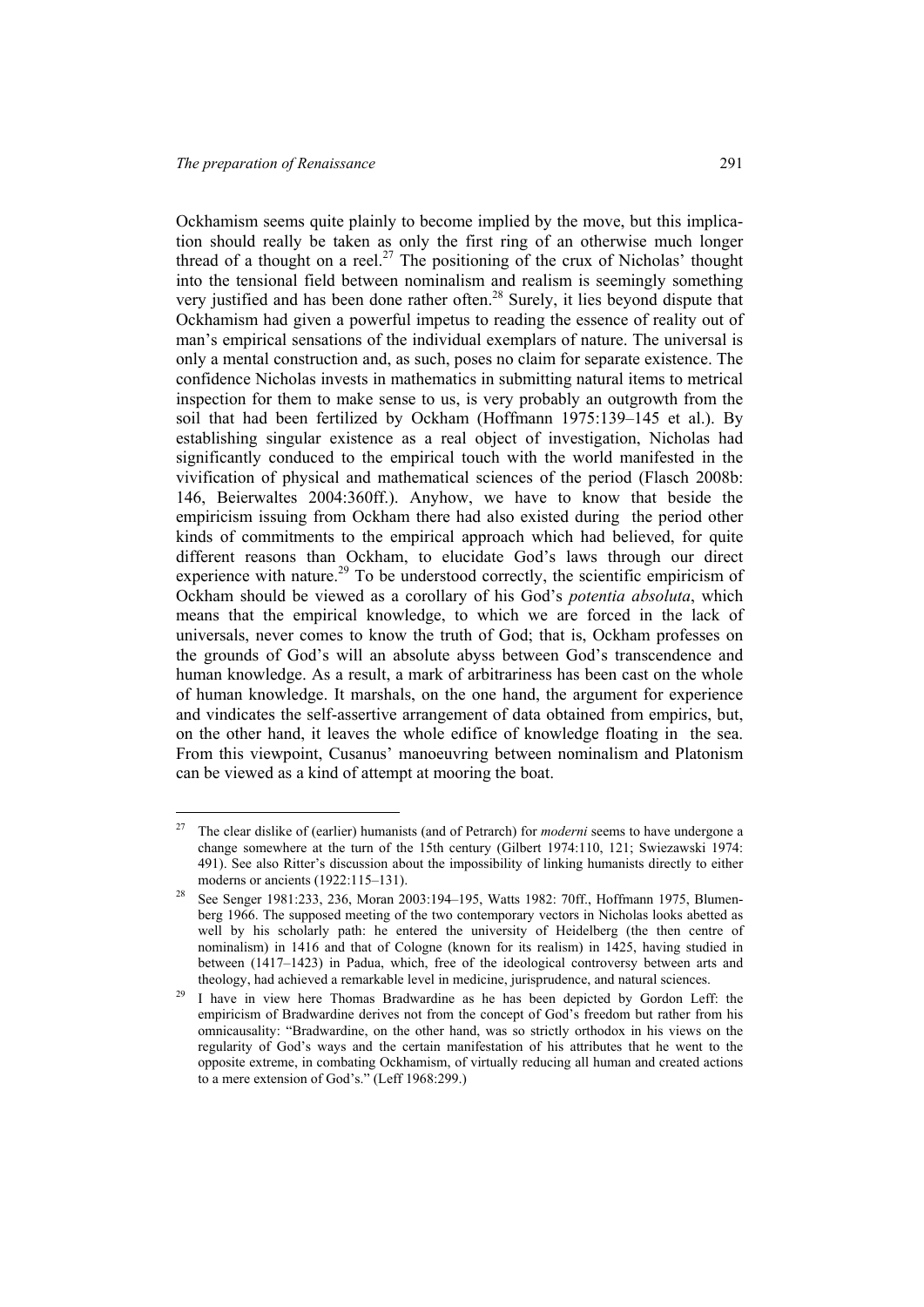Supposing that Cusanus had wished to fit together the two poles, it appears patent that he simply must have believed in some readable clues of divinity involved in the sensible world. In other words, he could not have agreed to the reduction of the greatest truths to the simple volition of  $God.^30$  This is the point where we presumably come to meet the influence of German Dominicans' intellectual theory on Cusanus: strictly speaking, the point of re-definition of infinity as wish into terms with certain intellectual coverage (Dupré 1996:209ff). However, let us first try to specify somewhat the position of sensible things for Nicholas. While the turn to empirical reality can be linked with nominalist distrust of concepts, the pressure that Nicholas should have felt in himself to associate empiricism with divinity, must have urged him to substantiate the relevance of sensible experience from some more reliable perspective as well. In other words, he should have asked: why sensibility to know something about God at all? Why is it necessary? Cannot we do without it? In truly Neoplatonic fashion Nicholas seems to locate the full reality of things into the mind, which creates these out of itself; anyhow, the mind in its human mode remains in need of things in their outward appearance to which it should assimilate itself to become aware of the intellectual foundation of the world, that is, to return through sensibility to itself – as to a kind of recognition accomplished.<sup>31</sup> The parallelism of the two rows of things, of sensible things and of things in the mind, confronting us somewhat with mystery about their connectivity, reminds us of some basic lines from the thinking of Dietrich. What matters here foremost is but the vast panorama of mutual linkages made visible in the field of cognition by that approach. To put it explicitly, Nicholas is supposedly stating that a strictly detectable path goes from the senses to rationality, and from there onwards to the intellect and to God marked by ignorance as *coincidentia oppositorum* in our envisioning of him. It is important to note here that this series of links is not conceived so much metaphorically as earlier in the Middle Ages, but rather mathematically, that is, the identity or non-identity in the series is deduced from the submission (or comparison) of sensual perception to a certain metrical etalon. However, all this metrics is related by Cusanus on its upper grade to the regulative idea of divine ignorance cancelling the validity of metrics in its conjectural reference to intellect as the content of God. The fact that, on the one hand, the precise reality of the world is set into the mind, which comes in apprehending the outward world to actually apprehend itself and which, as image of God in the human, is always somehow as well about God in the human – and, on the other hand, that this road of mental self-apprehension supposes always the mind's first assimilating itself to the physical world, which behaves like its trigger, brings us to some of characteristic features of Cusan texture (Miller 2003:128–141).

<sup>&</sup>lt;sup>30</sup> Theo Kobusch has noticed that what connects the modern thinkers with the later medieval philosophy is their common repugnance for nominalist morality, that is, for the Ockhamist concept of freedom, which they counter by posing a kind of univocal morality for humans as well as for the God (Kobusch 2004:260).<br><sup>31</sup> See Flasch 2008b:292–297, 306ff, 462–464, Bormann 1975, Stallmach 1975.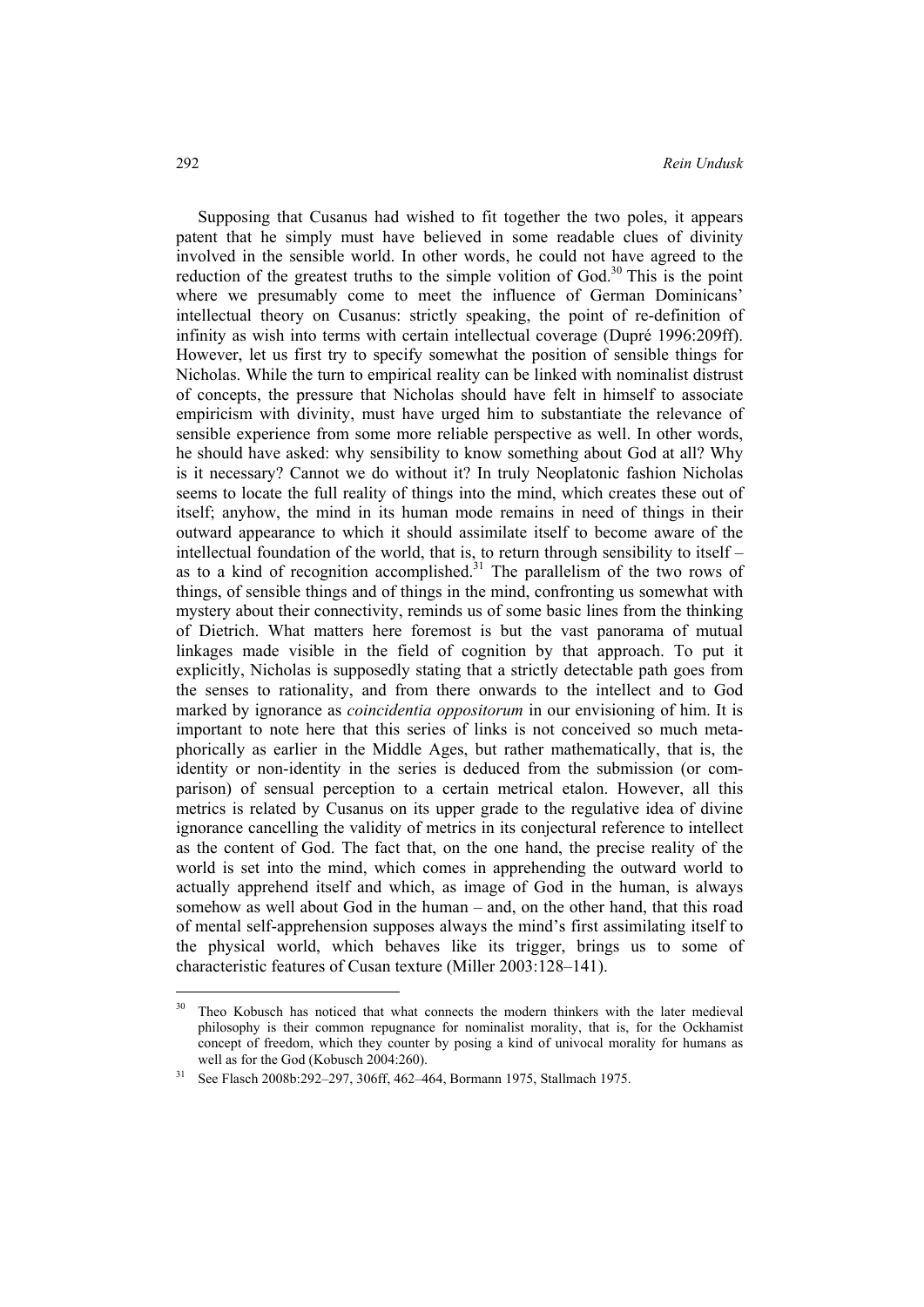l

First, the anchoring of knowledge to the compliance of sensual data with certain *metrum* and the persevering with this action until non-metrical infinity, comprised in each *mens*, tells us that every human epistemology should necessarily be geared to theology. They are linked with each other, and in a very direct way, because in measuring the things, we are in fact also measuring the nonmeasurability of divine intellect (Flasch 2008b:53–54, Haubst 1975). The retention of the two rows as part of human cognition confirms the paradoxical transitivity between sensible world and divine noesis. Second, if Cusanus' theory of knowledge is a theology, and as such involves in itself an element of transcendent non-knowledge, it can also be said to be an aesthetic – and that in the two senses to which the word is amenable.<sup>32</sup> Taking *aisthetá* as the origin of every apprehension that should offer raw material and first impulse for reason to start its back movement in the unfoldings of *mens*, Cusanus' theory could be called aesthetics because of being based on the things sensed. The immediacy provided by sensual perception is taken at this stage as something uniquely valuable connoting the reliability of experience and the trustworthiness of the world outside. However, as any *exitus* obtains its meaning in Platonism only as a counterpart of *reditus*, the immediacy sensed should be nothing if not rediscovered in the content of intellect. From that angle, Cusan's theory of cognition is aesthetics in its more modern sense, that is, it is aesthetics by proposing all knowledge as an artistic product and as an aesthetic hint at something other, so superbly other for Nicholas that it equals *non-aliud* and as such is cathchable only by human ignorance.

The supposition of the full unrolling of the divine mind to the senses, implying in turn the possibility of its *complicatio* in a contrary direction, is something very characteristic of Nicholas and also explains the interfacial value of the cognition intended by him. Indeed, the piece of the world snapped by our senses provides the mind with material for knowing, but, being regulated in its essence by a certain *je ne sais quoi*, as a counterpart of divine One, this knowing must involuntarily go over to the aesthetic wondering at the creation of God. In other words, every pictogram of the world is multileveled: it involves sensual agitation, it is a promise of rational knowledge, but it also functions as a piece of art – of God as well as of us who approach God's creation in its image. Exactly the passing of one and the same messenger, or say cursor, through different spaces with messages changing according to the properties of the spatial section passed, is something which comes parabolically very close to the integrity and intertextualism of Cusanus' cognitive schema. It implies that the marks of *coincidentia oppositorum* should be, however differently, readable on every level of existence, on the lowest as well as on the highest. This permeation of the essence of mark through the whole specter of being is given by Cusanus a spectacular expression in his commanding of visibility in his system. While on the physical plane we can claim to see something

 $32$  For the connections of Nicholas' thought with arts and aesthetics see Flasch 1965:286–306, Flasch 2008b:292, Beierwaltes 1994:119, Cassirer 1964:61ff., et al.; for broader context see Beierwaltes 1975.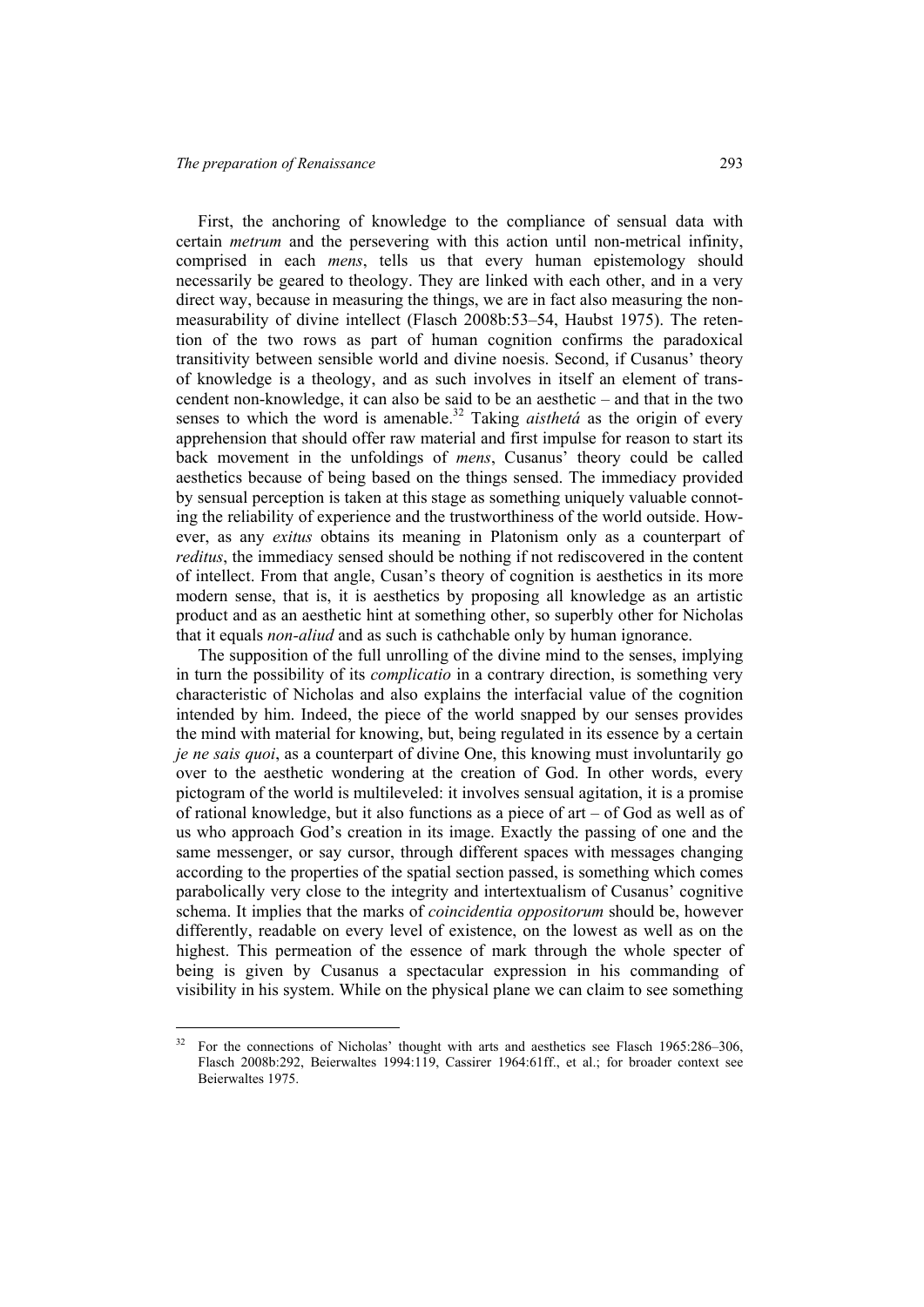because of the impact of the material world made in our senses, to understand this 'something' in our mind we have to transpose it from its material concoction to its rational content, which means, in the idiom of Nicholas, that we have to translate it into the numerical language of lines and angles. This is the first step in our arising from physical seeing to the stage of *visio intellectualis*. Anyhow, as this rational pictogram achieved from the sensual impressions is, according to Nicholas' deep conviction, already embedding in itself a mark of divine unity, all the diversity of being that emerges in our subjective sensuous perceptions and in their subsequent rational interpretations must also be subjected implicitly to the unity of the One. In other words, the numbers as a source of difference should abdicate in the face of *non-aliud*. The profound mystical tenor revealed by Nicholas at this point is based on his understanding of God as active infinity which comprises the whole – infinite – gamut of existence and as such is not only seeing all things at once but, because his seeing is also his understanding and the overall cause of things, is looking back to us from the things we are looking to.

*If, then, Your essence penetrates all things, then so too does Your sight, which is Your essence. Therefore, just as none of all existing things can escape from its own being, so neither can it escape from Your essence, which gives to all things their essential being. Consequently, no existing thing can escape from Your sight, either.* (*De visione dei* 9: 37.1–5; quot. Hopkins 1988:157.)

As mentioned above, the means by which Nicholas hopes to dispose of the distinctive features of things to reach the viewpoint of their principal sameness, is through relating them to the infinite, that is, by imagining their measurable properties as proceeding to infinity. The loss of difference between polygon and a circle is the result of this kind of invention. To expound Cusanus' move, we might say that he makes an attempt at comprehending the existential and perspectival singularity of creation in the infinite clasp of God. Or more explicitly, he is attributing to a thing in the world an aspect that dissolves its particularity up to the thing's yielding entirely to the One. The power of the One to embrace all existence is interpreted by Nicholas again as God's absolute vision which sees all the seers in their seeing incessantly from all possible angles, like the omnivoyant person on the 'icon of God' that Cusanus had sent to the monks of Tegernsee Abbey together with his *De visione dei*. As the painting sensed by sensible eyes leads the seer in its depth onward to the eye of God, Nicholas enjoins us to work through the impressions of the material world to *visio intellectualis* and promises as the uppermost step of the staircase a kind of *visio facialis*, or face-to-face vision of God. The vision there is surely knowledge, as it has been obtained by passing through rationality, but surely it is also, and even more so, an affection because, more than our grasp of intellect, it is a love of God (Thurner 2004:412ff., Flasch 2008b:439).

The metatext of infinity inherited by the Renaissance from the Middle Ages had forced an emergence of respective explanative space regulating the epistemics of the age. Cusanus' embroiling himself in the intellectual dissensions of his time and his attempted conciliatory outcome in intellectual, as well as in schismatic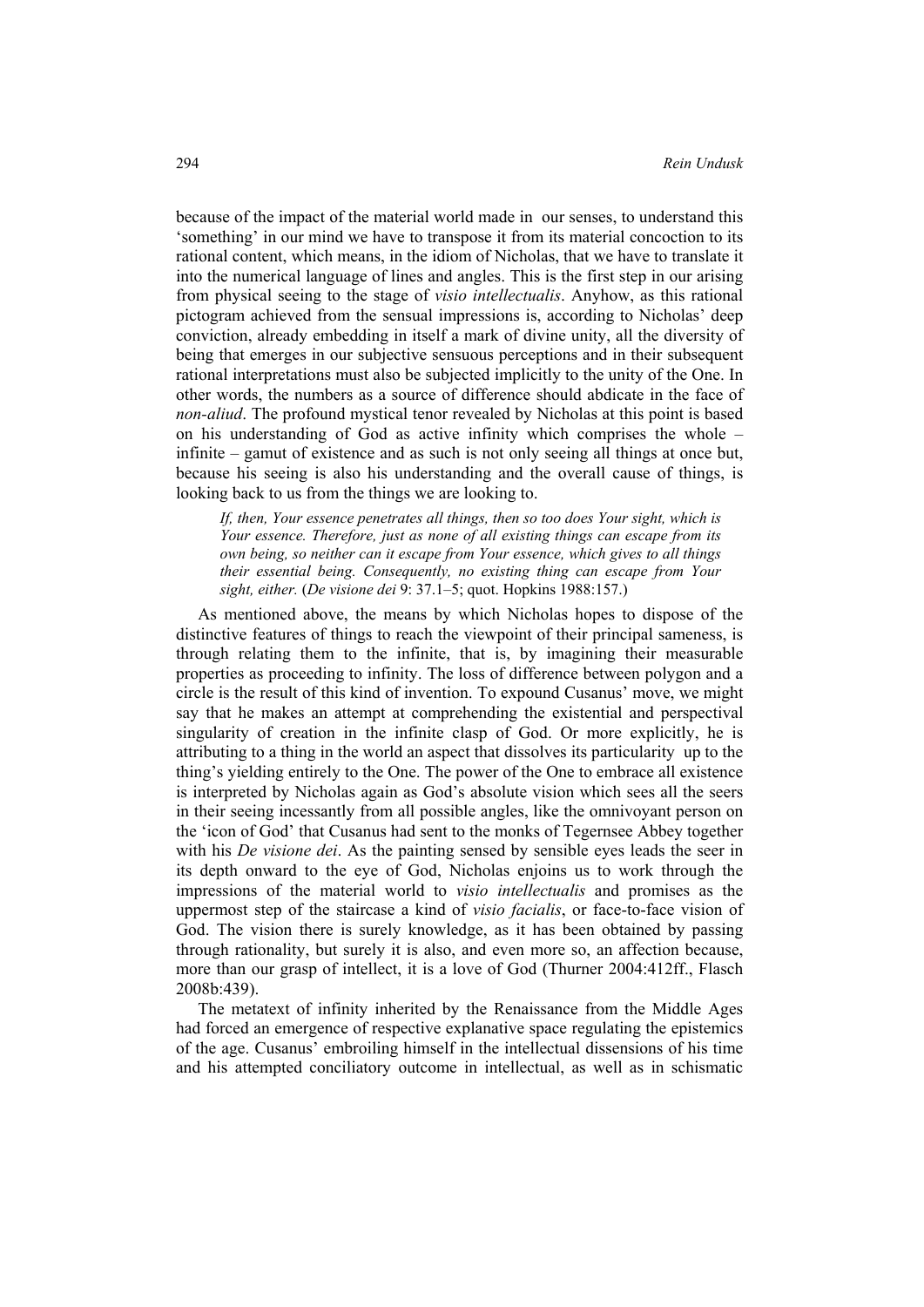matters should be read to my mind against the foil of a sort. There are, however, some filaments in the story that need to be examined with special care to catch the complexity of the whole. The emergence of the Renaissance postulate of *homo faber*, manifesting the belief in a human maker and artistic creation as the truest way of coming to the knowledge of what something is, had stood definitely in some connection with Protagoras' *homo mensura* sentence (Harries 2001:184– 199, Trinkaus 1976); but only after considering Protagoras' role as a founder of ancient rhetoric can we guess the cognitive specter the postulate was stemming from. Being itself a pivotal part of Renaissance humanist learning, rhetoric acted on the surface film of the age as a counter-power to medieval scholastic thinking; however, interpreted by its more radical content, rhetoric marked the implementation of certain patterns of argumentation that stood to a degree in acute contrast to the ones a self-respecting philosopher could afford. The danger to philosophy posed by the invention of Greek rhetoric had been the extreme relativization of the field of argumentation, annulling almost completely the inherent hope of a philosopher to work from sense experience to some general concept that could hold for all, or at least for many. In this sense, rhetoric had bound the act of thinking to the respective – and always subjective – value judgment. The other and happier side of the coin had been that rhetoric provided persons quite overwhelmingly with an opportunity of giving sense to their more or less troublesome situation, because the tacit supposition of rhetoric had been that it is possible to find a convincing argument even where philosophical reasoning had come to its wits' end. In their specifically humanistic purport, the Greek sophists had thus covered the world with a net of arguments where a reasonable place was reserved not just to the conceptual but rather to the personal reality. This ascription of subjective slant to every meaning in the world informs the sophistical-rhetorical argument with ambiguity which solicits treatment in terms of topology of argumentation, that is, in terms of the bending moment of an argument rather than of its definite content. Being situated always in a certain embracing *topos*, the argument is convertible and subjective in its intent. In turn, intimated by this topology of argumentation is an idea of language which banks on the integrity of the emotional, rational, and sensual aspect of persuasion and, as such, forwards an *eiconic* idea of communication diverging remarkably from any hope of separating some remote intellectual truth. As part of this world, the truth is averred to be something that shines forth and appears always in certain likelihood, that is, the truth has a visible face. The very idea of Gorgias' *Encomium of Helen* had been that Helen, the daughter of Zeus, had been pushed to elope with Paris to Troy as a result of the persuasion of the beauty of his speech that equates for Gorgias to the truth, or *aletheia* of Paris' intention: as we live in the world of conjectures, where every word borders on precariousness, the power exerted by a speech on our soul is testimony to the trustworthiness of the word in a given moment. Reverting to our previous point, we can say that the sophistical skepticism and agnosticism acquits the senses of suspicion and prescribes, conversely, a reliance on them in our cognition. This is one side of Protagoras' *homo mensura* phrase that describes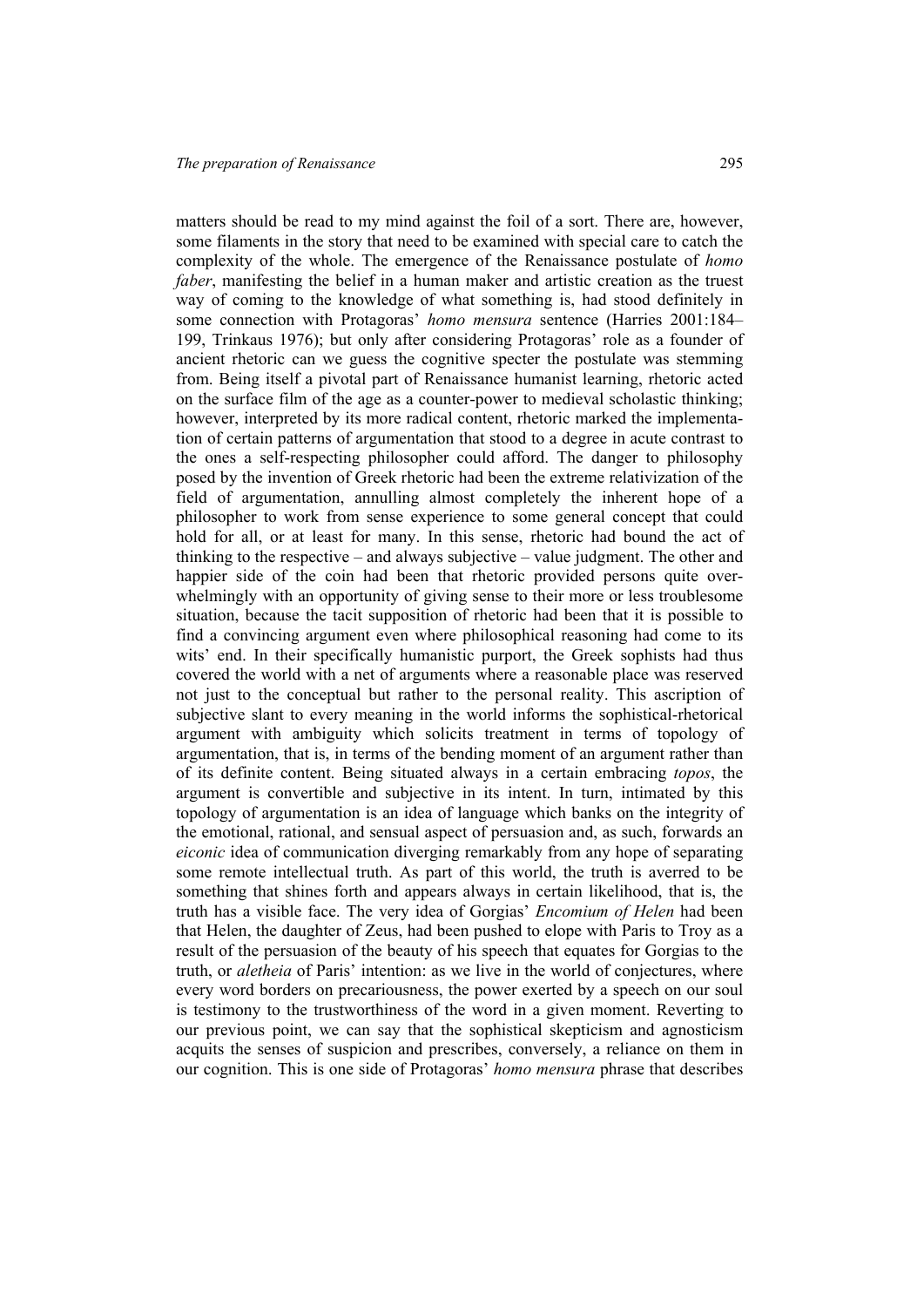fittingly the Renaissance trust and reliance on the senses. However, to approach the meaning – of Renaissance and of Nicholas – that we are actually intending, it is compulsory to ask an additional question, namely, how much could the investment in human senses and freedom be coupled with something trustworthy standing apart from them and making a claim for validity for all conceivable existence. In the case of Protagoras, who had stated openly that "concerning the gods I cannot know either that they exist or that they do not exist, or what form they might have" (DK80b4, quot. Sprague 1972:20), the question seems to disappear, although there are also signs for his advocating some innate divine knowledge in man (Plato, *Protagoras* 320c–322d), which seems to have caused confusion in Ficino's attitude to Protagoras and has been discussed more widely (Trinkaus 1976:207–213, Guthrie: 1971:66). In the case of Nicholas it seems quite clear from the beginning that his project comes to depend on the task of submitting sensual information to the One attended in his parlance by a nearly fixed epithet 'infinite'. The way Nicholas tackles the exercise reminds us of some basic lines from Eckhartian thinking because it is exactly thanks to certain minimal but principal commonality of human and divine *mens*, a kind of residue of the God in man that the bridge from the multiplicity sensed to the nucleus demanded by understanding can be built. As every *mens* loaded in man is measured by the God and is supposed to extend in however feeble a form until the reality is sensed, the subjective persuasiveness intended by rhetoric and a humanist should form, according to Cusanus' interpretation, part of the core understanding in which we know all things in One – because our mind in itself is the One.

The motivation standing behind this reasoning derives basically from the strong belief in the overall probabilistic nature of episteme, first because of a certain agnosticism, but also because of a supposed continuity between divine *mens* and senses, so that humans themselves, taking as their point of departure the *aistheta* and proceeding through *ratio* towards intellect, can re-create and thereby understand the world, while imitating respectively their own mental origin in the God. The appreciation of the persuasion via senses, that is, the entrusting of the subjective and apparent cognitive material with something viable, certainly belongs to the intentions of Cusanus, provided that the appearance persuading us is coordinated with infinity as a primeval source of all creation. Every concrete material shaping should be seen as accommodating in itself a potential for all other conceivable forms, and for this purpose there is professed a point of transition – to the infinity of forms – in the shaping. Prompting us thus for conjecture and verisimilitude in our grasp of the universe, and calling, accordingly, for the figures of meaning, Nicholas is still pushing an entirely new note in the rhetoricalphilosophical gallery of argumentation, because the figures, or images, that he is intending are not the metaphorical 'pictures' of language, indicating actually some lack in our ability to signify and understand the things, but they are the exterior geometrical figures which should impress and persuade us through their own visual likeness to the things denoted, while being at the same time reducible to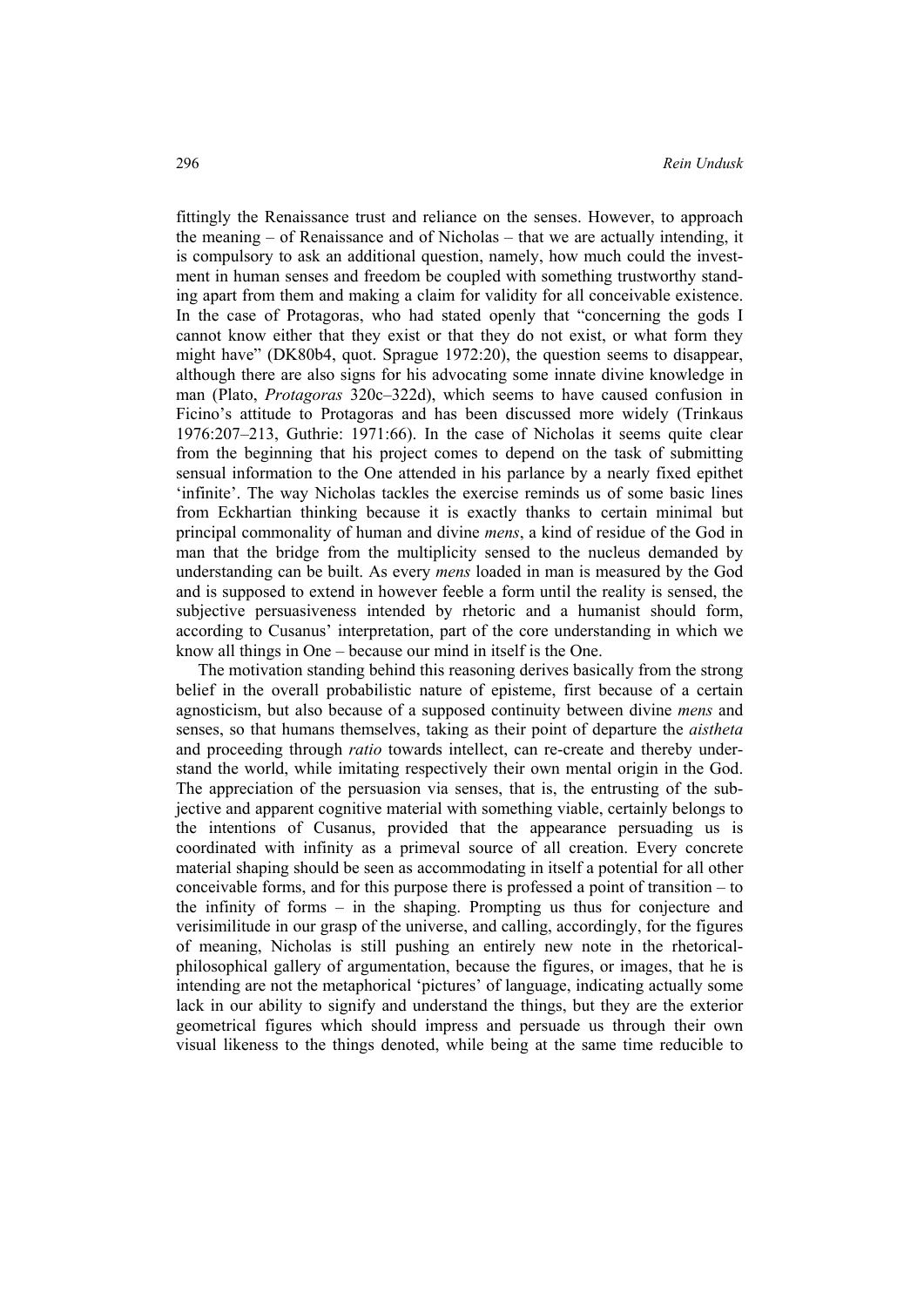purely mathematical (numerical) substance and carrying in their physical-visual presence a mark of God's omnivoyant infinite eye.

It has been noted, by the way, that the Renaissance bears witness to a kind of re-composing of Horace's famous prescription for the poets – to be in their use of words as immediate and impressive as are pictures: *ut pictura poesis* –, because the subject as seen instructed by this dictum was supposed in the Renaissance to be not any more a poet but rather a drawer, or a painter, and the kernel was accordingly overturned to mean that Horace is in fact talking about a figurative picture (and, thus, consulting a visual artist) rather than about figurative speech (and advising a poet) (Braider 1999:170ff.). The persuasion in the Renaissance, we could say, goes through the eyes which are supposed to see in the pictures performed by human *ars* a verisimilitude and a replication of God's creation, because these *pictura*, being mathematically sound metrical images of the world outside, must and shall overall involve an a-metrical and supra-rational reference to the One – to be the representations of mind.

#### **5. Conclusion**

The foregoing discussion has purported to schematize some principal radices of the Renaissance in later medieval thought. If the Renaissance, understood as a rediscovery of antiquity, is featured by the new appreciation of sensible reality and corporeality, these same characteristics can be deduced out of the voluntarism of nominalist thinking. The infinity of God, conceived in terms of his absolute and indeterminable wish, left the followers of nominalism no other chance than to rely on their senses and to fill the gap disclosed under whatever rationality with an anchor in the will of themselves. Being promotive of empiricism and the natural sciences, this new intimate contact with the senses conduced to the prospect of surrendering reality to the volitional objectives of humanity, comparable somehow to the perspective opened up by Greek rhetoric under the hands of the sophists. This kind of platform for the divinization of man without the God was counteracted in late medieval philosophy by the suppositions for the divinization of man with God, deriving basically from German Dominican thinking. Launching a hope to accommodate the infinity of the Christian God in terms of intellect, these men had elaborated convincingly in favour of the univocal mind between God and humans, fostering, in their striving for *negatio negationis*, an obliteration of some fundamental distinctions of Christianitinty, but also of Aristotelianism. A denunciation of sensibility and of the outward world together with setting the full reality of things and of creation into the intellect was a corollary of their thinking. I have proposed to view the settling of the Renaissance on the example of Nicholas of Cusa as an activity employing these two contradictory strategies in chorus, from which is also derived the Renaissance's specific wish to work from the senses via rationality back to the intellect in God. In interdisciplinary terms, it brings about Cusanus' aestheticalization and theologization of his episteme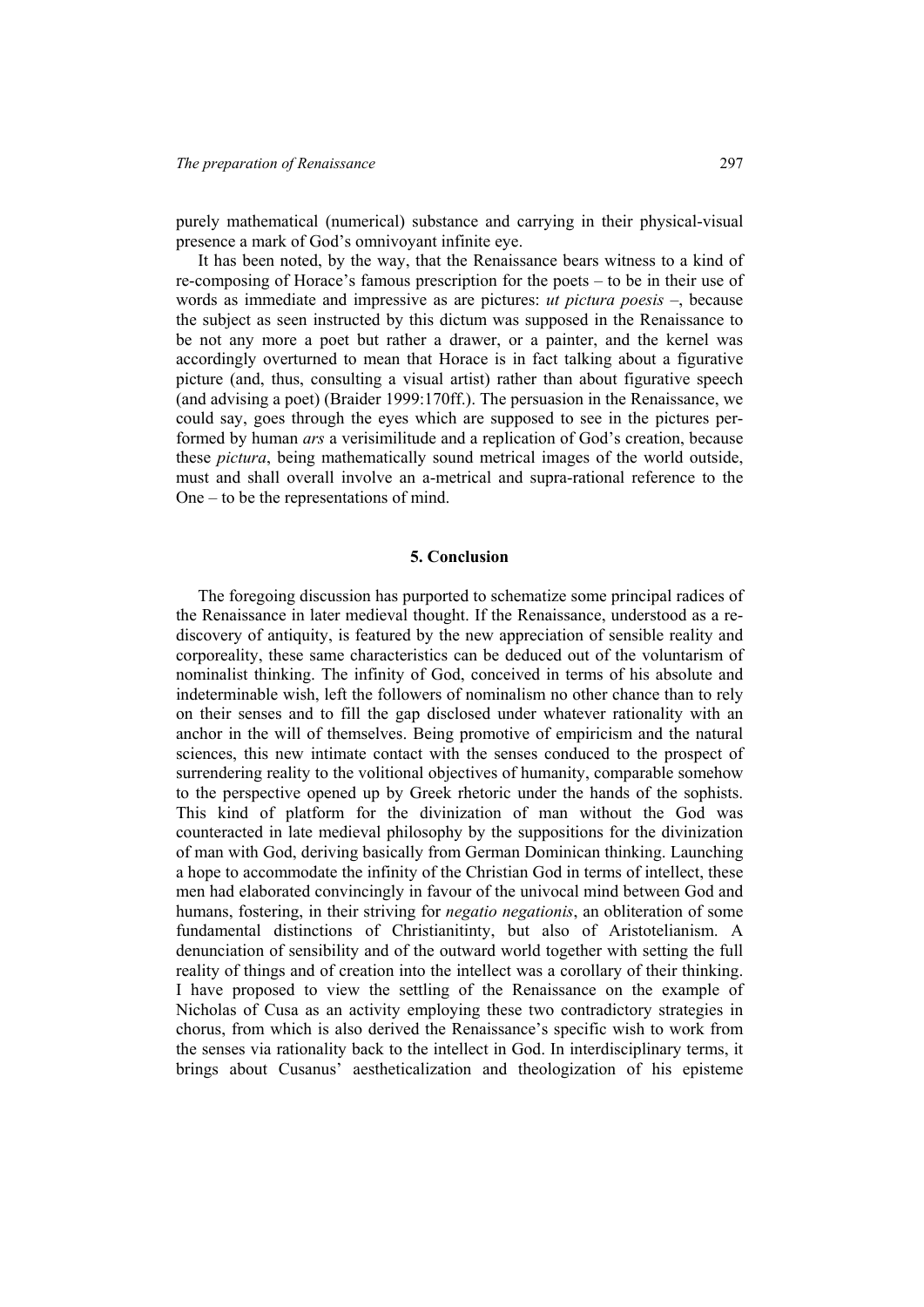because the real designatum of knowledge is always postulated to stand above what we really know in our human rationality and position.

Address:

Rein Undusk The Under and Tuglas Literature Centre Roosikrantsi 6 Tallinn 10119 E-mail: rein@utkk.ee Tel. and fax: 372 6440 177

#### **References**

- Albertus Magnus (1997) "Über die Seele". [Partial translation.] In *Die Wahrnehmungspsychologie und Sinnesphysiologie des Albertus Magnus. Ein Modell der Sinnes- und Hirnfunktion aus der Zeit des Mittelalters. Mit einer Übersetzung aus* De anima, 147–417. P. Theiss, ed. Frankfurt am Main et al.: Peter Lang.
- Beierwaltes, Werner (1975) "Aequalitas numerosa. Zu Augustins Begriff des Schönen". *Wissenschaft und Weisheit: Zeitschrift für Augustinisch-Franziskanische Theologie und Philosophie in der Gegenwart* 38, 140–157.
- Beierwaltes, W. (1981) *Regio Beatitudinis. Zu Augustins Begriff des glücklichen Lebens*. (Sitzungsberichte der Heidelberger Akademie der Wissenschaften. Philosophisch-historische Klasse.) Heidelberg: Carl Winter Universitätsverlag.
- Beierwaltes, W. (1988) *Visio facialis. Sehen ins Angesicht. Zur Coinzidenz des endlichen und unendlichen Blicks bei Cusanus*. München: Verlag Bayerischen Akademie der Wissenschaften.
- Beierwaltes, W. (1994) "Negati affirmatio: Welt als Metapher. Zur Grundlegung einer mittelalterlichen Ästhetik". In *Eriugena. Grundzüge seines Denkens*, 115–158. Frankfurt am Main: Vittorio Klostermann.
- Beierwaltes, W. (2004) "Nicolaus Cusanus: Innovation durch Einsicht aus der Überlieferung paradigmatisch gezeigt an seinem Denken des Einen". In '*Herbst des Mittelalters?' Fragen zum Bewertung des 14. und 15. Jahrhunderts*, 351–370. J. A. Aertsen, M. Pickavé, eds. (Miscellanea mediaevalia, 31.) Berlin and New York: Walter de Gruyter.
- Black, Robert, ed. (2001) *Renaissance thought: a reader*. London and New York: Routledge.
- Blumenberg, Hans (1996) *Die Legitimität der Neuzeit.* Erneuerte Ausgabe. (Suhrkamp taschenbuch wissenschaft, 1268.) Frankfurt am Main: Suhrkamp.
- Bormann, Karl (1975) "Die Koordinierung der Erkenntnisstufen (descensus und ascensus) bei Nikolaus von Kues". In *Nikolaus von Kues in der Geschichte des Erkenntnisproblems: Akten des Symposions in Trier vom 18. bis 20. Oktober 1973*, 62–85. (Mitteilungen und Forschungsbeiträge der Cusanus-Gesellschaft, 11.) Mainz: Matthias Grünewald Verlag.
- Bouwsma, William J. (1959) *The interpretation of Renaissance humanism*. Washington, D.C.: Service Center for Teachers of History.
- Braider, Christopher (1999) "The paradoxical sisterhood: 'Ut Pictura Poesis'". In *The Cambridge history of literary criticism.* Vol. 3: *The Renaissance,* 168–175. G. P. Norton, ed. Cambridge: Cambridge University Press.
- Brient, Elizabeth (2002) *The immanence of the infinite: Hans Blumenberg and the threshold to modernity*. Washington, D.C.: The Catholic University of America Press.
- Calma, Dragos (2009) "La connaisance réflexive de l'intellect agent. Le 'premier averroïsme' et Dietrich de Freiberg". In *Recherches sur Dietrich de Freiberg*, 63–105. J. Biard, D. Colma, and R. Imbach, eds. Turnhout: Brepols.
- Cappuyns, Maïeul (1929) "Note sur le problème de la vision béatifique au IXe siècle". *Recherches de théologie ancienne et médiévale* 1, 98–107.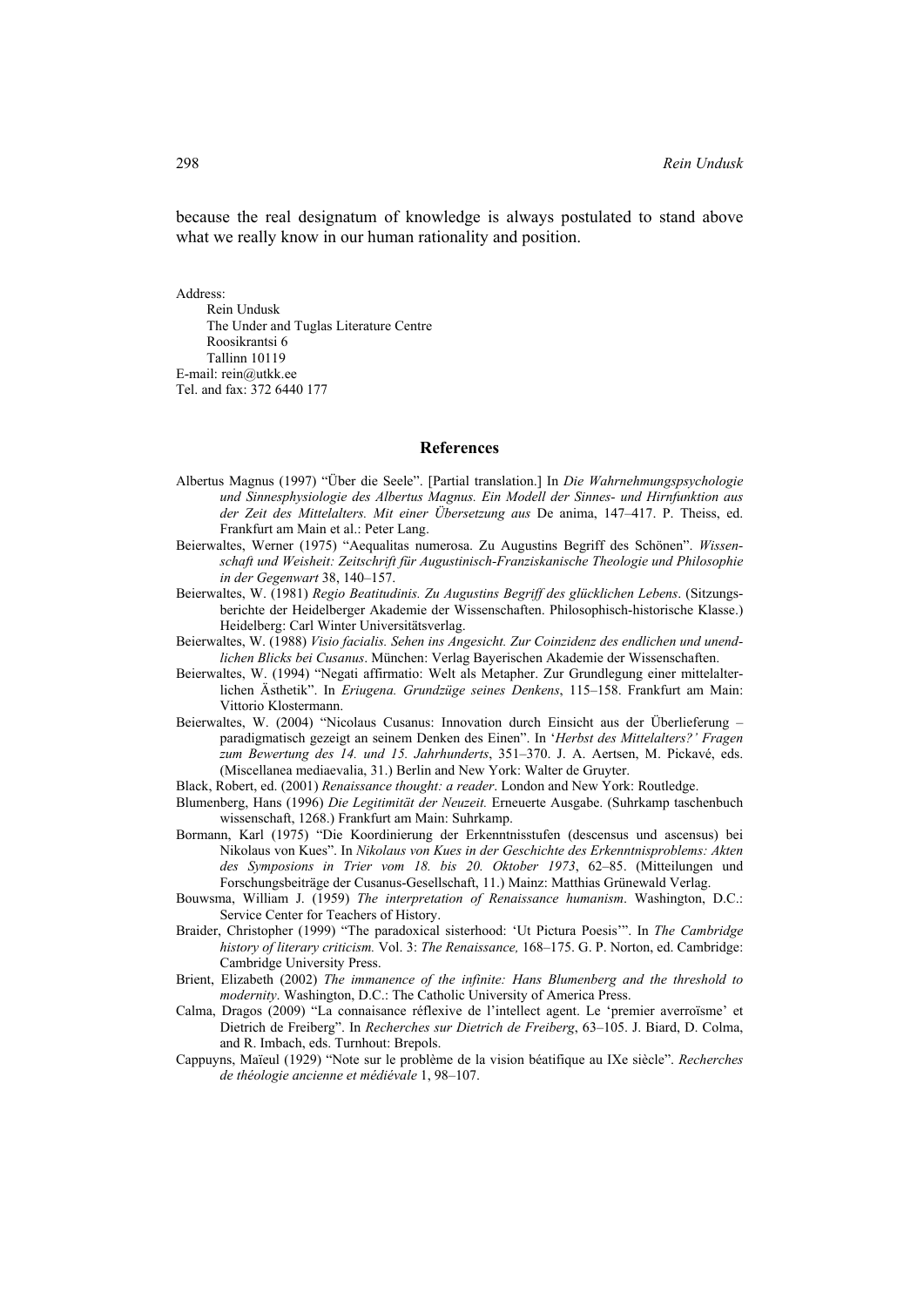- Cassirer, Ernst (1964) *The individual and the cosmos in Renaissance philosophy.* Trans. M. Domandi. New York and London: Harper Torchbooks.
- Craemer-Ruegenberg, Ingrid (1981) "Alberts Seelen- und Intellektlehre". In *Albert der Grosse. Seine Zeit, sein Werk, seine Wirkung,* 104–115. A. Zimmermann, ed. (Miscellanea Mediaevalia, 14.) Berlin and New York: Walter de Gruyter.
- Curtius, Ernst Robert (1984) *Europäische Literatur und lateinisches Mittelalter*. 10. Aufl. Bern and München: Francke Verlag.
- Dietrich of Freiberg (1992) *Treatise on the intellect and the intelligible*. [*Tractatus de intellectu et intelligibili*.] Trans. M. L. Führer. Milwaukee, Wisc.: Marquette University Press.
- Dietrich von Freiberg (1994) *Abhandlung über die Akzidentien*. Lateinisch-Deutsch. Tans. B. Mojsisch. Hamburg: Felix Meiner Verlag.
- Dietrich de Freiberg (2012) *Œuevres choisies* 2: *La vision béatifique*. R. Imbach, A. de Libera, eds. Trans. A.-S. Robin Fabre. Paris: J. Vrin.
- DMA (2004) = *Dictionnaire du Moyen Âge*. (Quadrige. Dicos poche.). 2e édition. C. Gauvard, A. de Libera, M. Zink, eds. Paris: Presses universitaires de France.
- Duclow, Donald F. (2006) *Masters of learned ignorance: Eriugena, Eckhart, Cusanus*. (Variorum collected studies series, 851.) Aldershot, Hants. and Burlington, Vt.: Ashgate.
- Duns Scotus, John (1987) *Philosophical writings. a selection*. Trans. A. Wolter. Cambridge, Indi.; Hackett Publishing Company.
- Dupré, Louis (1996) "The mystical theology of Nicholas Cusa's *De visione dei*". In *Nicholas of Cusa on Christ and the church. Essays in memory of Chandler McCuskey Brooks for the American Cusanus Society*, 205–220. G. Christianson and T. Izbicki, eds. (Studies in the history of Christian thought, 71.) Leiden, New York and Köln: Brill.
- Ebbesen, Sten (2003) "The Paris arts faculty: Siger of Brabant, Boethius of Dacia, Radulphus Brito". In *Routledge history of philosophy.* Vol. III: *Medieval philosophy*, 269–290. J. Marenbon, ed. London and New York: Routledge.
- Falsch, Kurt (1965) "Ars imitatur naturam. Platonischer Naturbegriff und mittelalterliche Philosophie der Kunst", 265–306. In *Parusia. Studien zur Philosophie Platons und zur Problemgeschichte des Platonismus. Festgabe für Johannes Hirscberger*. Frankfurt am Main: Minerva.
- Falsch, K. (2000) *Das philosophische Denken im Mittelalter. Von Augustin zu Machiavelli.* 2., revidierte und erweiterte Auflage. Stuttgart: Philipp Reclam jun.
- Flasch, K. (2007) *Dietrich von Freiberg. Philosophie, Theologie, Naturforschung um 1300*. Frankfurt am Main: Vittorio Klostermann.
- Flasch, K. (2008a) *Meister Eckhart: Die Geburt der "Deutschen Mystik" aus dem Geist der arabischen Philosophie*. 2. Aufl. München: Verlag C. H. Beck.
- Flasch, K. (2008b) *Nikolaus von Kues: Geschichte einer Entwicklung. Vorlesungen zur Einführung in seine Philosophie*. Sonderausgabe, 3. Aufl. (Klostermann Rote Riehe, 27.) Frankfurt am Main: Vittorio Klostermann.
- Flasch, K. (2010) *Meister Eckhart: Philosoph des Christentums*. München: Verlag C. H. Beck.
- Flasch, K. (2011) *Was ist Gott? Das Buch der 24 Philosophen*. Lateinisch-Deutsch. Erstmals übersetzt und kommentiert von Kurt Flasch. München: C. H. Beck.
- Gabriel, Astrik L. (1974) "'Via antiqua' and 'via moderna' and the migration of Paris students and masters to the German universities in the fifteenth century". In *Antiqui und Moderni. Traditionsbewußtsein und Fortschrittsbewußtsein im späten Mittelalter*, 439–483. A. Zimmermann, ed. Berlin and New York: Walter de Gruyter.
- Gadamer, Hans-Georg (1999) "Antike Atomtheorie". In *Griechische Philosophie* I, 263–279. (Gesammelte Werke, 7.) Tübingen: J. C. B. Mohr.
- Gilbert, Neal Ward (1974) "Ockham, Wyclif, and the 'via moderna'". In *Antiqui und Moderni. Traditionsbewußtsein und Fortschrittsbewußtsein im späten Mittelalter*, 85–125. Berlin and New York: Walter de Gruyter.
- Gilson, Étienne (1950) *Der Geist der mittelalterlichen Philosophie.* Trans. R. Schmücker. Wien: Herder.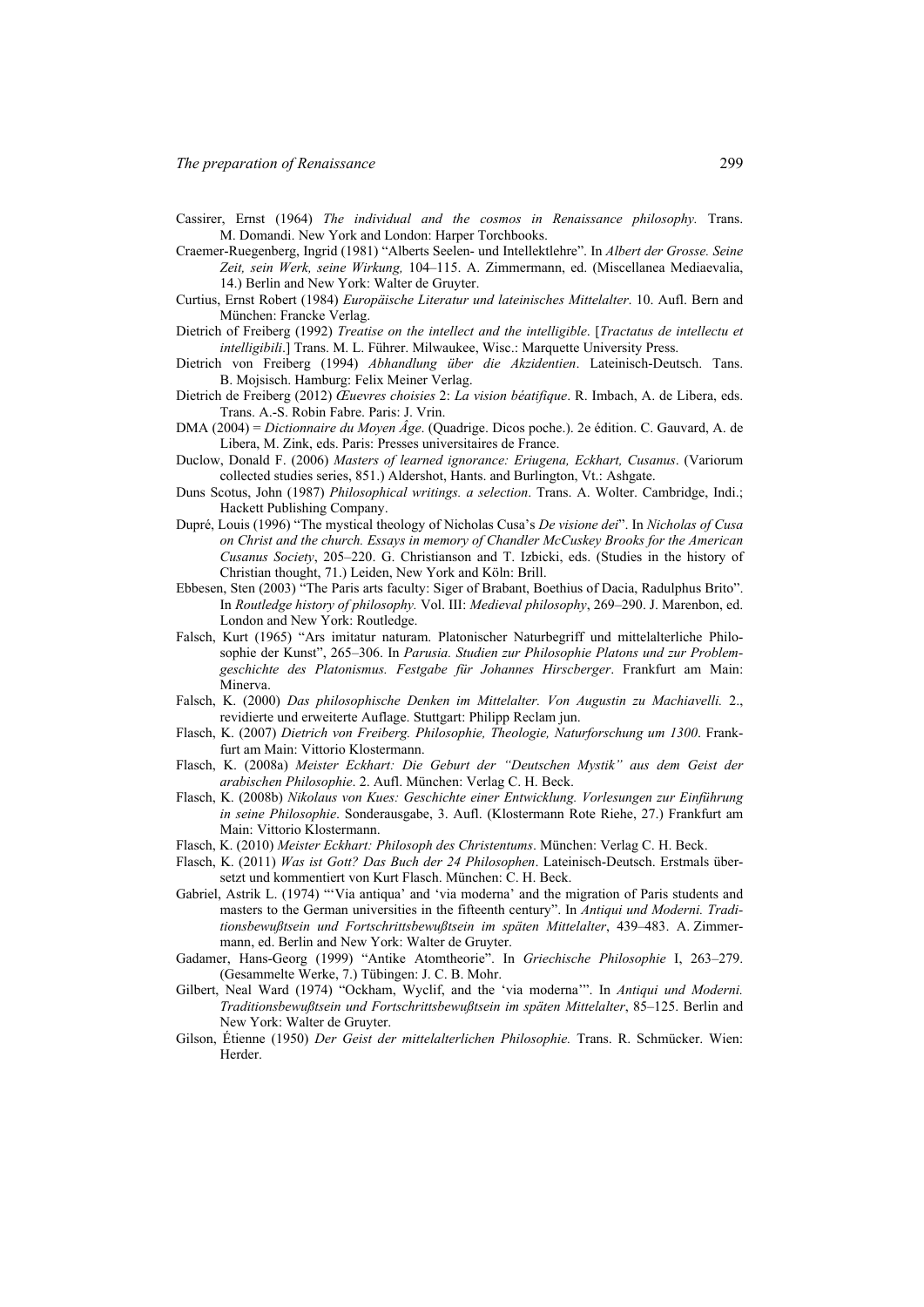Gilson, É. (1952) *Jean Duns Scot: introduction á ses positions fondamentales*. (Études de philosophie médiévale, 42.) Paris: J. Vrin.

- Gilson, É. (1953) *Héloїse and Abélard*. Trans. L. K. Shook. London: Hollis & Carter.
- Gilson, É. (1955) *History of Christian philosophy in the Midde Ages*. New York: Random House.
- Gilson, É. (2006) *La philosophie de saint Bonaventure.* (Études de philosophie médiévale, 4.) Troisième éd. Paris: J. Vrin.
- Grant, Edward (1981) *Much ado about nothing. Theories of space and vacuum from the Middle Ages to the scientific revolution*. Cambridge: Cambridge University Press.
- Guthrie, William K. C. (1965) *A history of Greek philosophy* II: *the Presocratic tradition from Parmenides to Democritus*. Cambridge: Cambridge University Press.
- Guthrie, W. K. C. (1971) *The Sophists*. Cambridge: Cambridge University Press.
- Harries, Karsten (2001) *Infinity and perspective*. Cambridge, Mass.: MIT Press.
- Haubst Rudolf (1975) "Theologie in der Philosophie Philosophie in der Theologie des Nikolaus von Kues". In *Nikolaus von Kues in der Geschichte des Erkenntnisproblems: Akten des Symposions in Trier vom 18. bis 20. Oktober 1973*, 231–273. Mainz: Matthias Grünewald Verlag.
- Hay, Denis (1973) "Idea of Renaissance". In *Dictionary of the history of ideas* 4, 121–129. New York: Charles Scribner's Sons.
- Hayoun, Maurice-Ruben, Alain de Libera (1991) *Averroè et l'averroïsme*. Paris: Presses universitaires de France.
- Hoffmann, Fritz (1975) "Nominalistische Vorläufer für die Erkenntnisproblematik bei Nikolaus von Kues". In *Nikolaus von Kues in der Geschichte des Erkenntnisproblems: Akten des Symposions in Trier vom 18. bis 20. Oktober 1973*, 125–167. Mainz: Matthias Grünewald Verlag.
- Hopkins, Jasper (1981) *Nicholas of Cusa's debate with John Wenck. A translation and an appraisal of* De ignota litteratura *and* Apologia doctae ignorantiae. Minneapolis: The Arthur J. Banning Press.
- Hopkins, Jasper (1988) *Nicholas of Cusa's dialectical mysticism. Text, translation and interpretative study of* De visione dei. 2. ed. Minneapolis: The Arthur J. Banning Press.
- Horowitz, Maryanne Cline (2005) "Renaissance". In *New dictionary of the history of ideas* 5, 2087– 2090. M. C. Horowitz, ed. New York: Charles Scribner's Sons.
- Imbach, Ruedi (1976) *Deus est intelligere. Das Verhältnis von Sein und Denken in seiner Bedeutung für das Gottesverständnis bei Thomas von Aquin und in der Pariser Quaestionen Meister Eckharts*. Freiburg, Schweiz: Universitätsverlag.
- Jammer, Max (1954) *Concepts of space. The history of theories of space in physics.* Foreword by Albert Einstein. Cambridge, Mass.: Harvard University Press.
- Kaluza, Zénon (1995) "Les débuts de l'albertisme tardif (Paris et Cologne)". In *Albertus Magnus und der Albertismus. Deutsche philosophische Kultur des Mittelalters*, 207–295. M. Hoenen, A. de Libera, eds. (Studien und Texte zur Geistesgeschichte des Mittelalters, 48.) Leiden, New York and Köln: Brill.
- Kobusch, Theo (2004) "Analogie im Reich der Freiheit? Ein Skandal der spätscholastischen Philosophie und die kritische Antwort der Neuzeit". In *'Herbst des Mittelalters?' Fragen zum Bewertung des 14. und 15. Jahrhunderts*, 251–264. Berlin and New York: Walter de Gruyter.
- Koch, Josef (1973) "Meister Eckhart. Versuch eines Gesamtbildes". In *Kleine Schriften* I, 201–238. Roma: Edizioni di Storia e Letteratura.
- König-Pralong, Catherine (2009) "Le traité *Des accidents* de Dietrich de Freiberg. Stratégies exégétiques pour une reconduction de l'accidentel au par soi". In *Recherches sur Dietrich de Freiberg*, 107–129. Turnhout: Brepols.
- Konrad, Nikolai (1974) "Ob epoxxe vozroždenija". In *Izbrannye trudy. Istorija*, 235–264. Moscow: Nauka.
- Kraye, Jill ed. (1996) *The Cambridge companion to Renaissance humanism*. Cambridge: Cambridge University Press.
- Kreuzer, Johann (1995) *Pulchritudo: vom Erkennen Gottes bei Augustin. Bemerkungen zu den Büchern IX, X und XI der* Confessiones. München: Wilhelm Fink Verlag.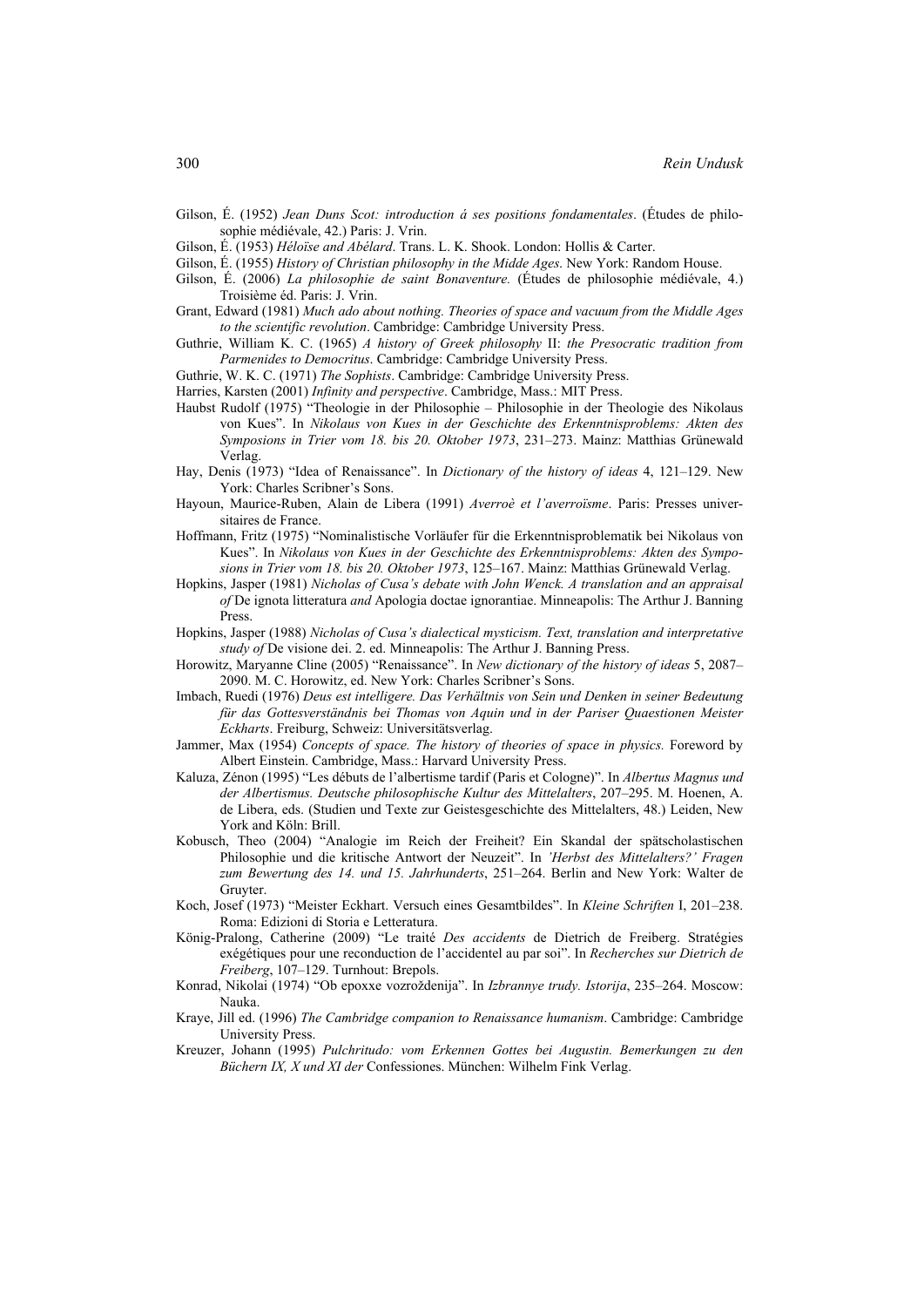- Kreuzer, J. (2000) *Gestalten mittelalterlicher Philosophie: Augustinus, Eriugena, Eckhart, Tauler, Nikolaus v. Kues.* München: Wilhelm Fink Verlag.
- Kristeller, Paul Oskar (1956) *Studies in Renaissance thought and letters*. Rome: Edizioni di storia e letteratura.
- Kristeller, P. O. (1979) *Renaissance thought and its sources.* M. Mooney, ed. New York: Columbia University Press.
- Leff, Gordon (1958) *Medieval thought: St. Augustine to Ockham*. Harmondsworth: Penguin Books.
- Leff, G. (1967) *Heresy in the later middle ages. The relation of heterodoxy to dissent c.* 1250 c. *1450.* Vol. I–II. Manchester: Manchester University Press; New York, Inc.: Barnes & Noble.
- Leff, G. (1968) *Paris and Oxford Universities in the thirteenth and fourteenth centuries. An institutional and intellectual history*. (New dimensions in history.) New York, London and Sydney: John Wiley & Sons.
- Le Goff, Jacques (1993) *Intellectuals in the Middle Ages*. Trans. T. L. Fagan. Cambridge, Mass.: Blackwell.
- Libera, Alain de (1990) *Albert le Grand et la philosophie*. Paris: Vrin.
- Libera A. de (1991) *Penser au Moyen Age*. Paris: Éditions du Seuil.
- Libera, A. de (1994a) *La mystique rhénane d'Albert le Grand á Maître Eckhart*. Paris: Éditions du Seuil.
- Libera, A. de (1994b) "Introduction". In *Contre Averroés: "De l'unité de l'intellect contre les averroïstes" suivi des Textes contre Averroès antérieurs á 1270,* 9–73. T. d' Aquin. Paris: Flammarion.
- Libera, A. de (2004) *La philosophie médiévale*. (Quadrige. Manuels.) Paris: Presses universitaires de France.
- Libera, A. de (2005) *Métaphysique et noétique: Albert le Grand.* Paris: Vrin.
- Libera, A. de (2009) "D'Averroès en Augustin, Intellect et cogitative selon Dietrich de Freiberg". In *Recherches sur Dietrich de Freiberg*, 15–62. Turnhout: Brepols.
- Lossev, Alexander (1963) *Istorija antičnoi estetiki (rannjaja klassika)* Moscow: Vyšaja škola.
- Mahnke, Dieter (1937) *Unendliche Sphäre und Allmittelpunkt*. Halle: Max Niemeyer.
- Mandrella, Isabelle (2011) "Intellektuelle Selbsterkenntnis als Anähnlichung an Gott bei Meister Eckhart und Nicolaus Cusanus". In *Meister Eckhart und Nikolaus von Kues*, 67–82. H. Schwaetzer, G. Steer, eds. (Meister-Eckhart-Jahrbuch, 4.) Stuttgart: W. Kohlhammer.
- Meister Eckhart (1974) *Parisian questions and prologues*. Trans. A. A. Maurer. Toronto: Pontifical Institute of Mediaeval Studies.
- Meister Eckhart (1981) *The essential sermons, commentaries, treatises, and defense*. (The classics of Western spirituality.) Trans. and intro. by E. Colledge and B. McGinn. New York: Paulist Press.
- Meister Eckhart (1986) *Teacher and preacher*. B. McGinn, ed. (The classics of Western spirituality.) New York: Paulist Press.
- Miller, Clyde Lee (2002) "Meister Eckhart in Nicholas of Cusa's 1456 sermon: *ubi est qui natus est rex Iudeorum*?" In *Nicholas of Cusa and his age: intellect and spirituality*, 105–125. T. M. Izbicki, C. M. Bellitto, eds. (Studies in the history of Christian thought, 105.) Leiden, Boston and Köln: Brill
- Miller, C. L. (2003) *Reading Cusanus. Metaphor and dialectic in a conjectural universe*. (Studies in philosophy and the history of philosophy, 37.) Washington, D.C.: The Catholic University of America Press.
- Mojsisch, Burkhard (1983) *Meister Eckhart. Analogie, Univozität und Einheit*. Hamburg: Felix Meiner Verlag.
- Mojsisch, B. (1984) "Sein als Bewuß-Sein. Die Bedeutung des *ens conceptionale* bei Dietrich von Freiberg". In *Von Meister Dietrich zu Meister Eckhart*, 95–105. K. Flasch, ed. (Corpus philosophorum Teutonicorum medii aevii, Beihefte, 2.) Hamburg: Felix Meiner Verlag.
- Mojsisch, B. (1997) "'Dieses ich'. Meister Eckharts Ich-Konzeption". In *Das Licht der Vernuft. Die Anfänge der Aufklärung im Mittelalter*, 100–109. K. Flasch, U. R. Jeck, eds. München: C. H. Beck.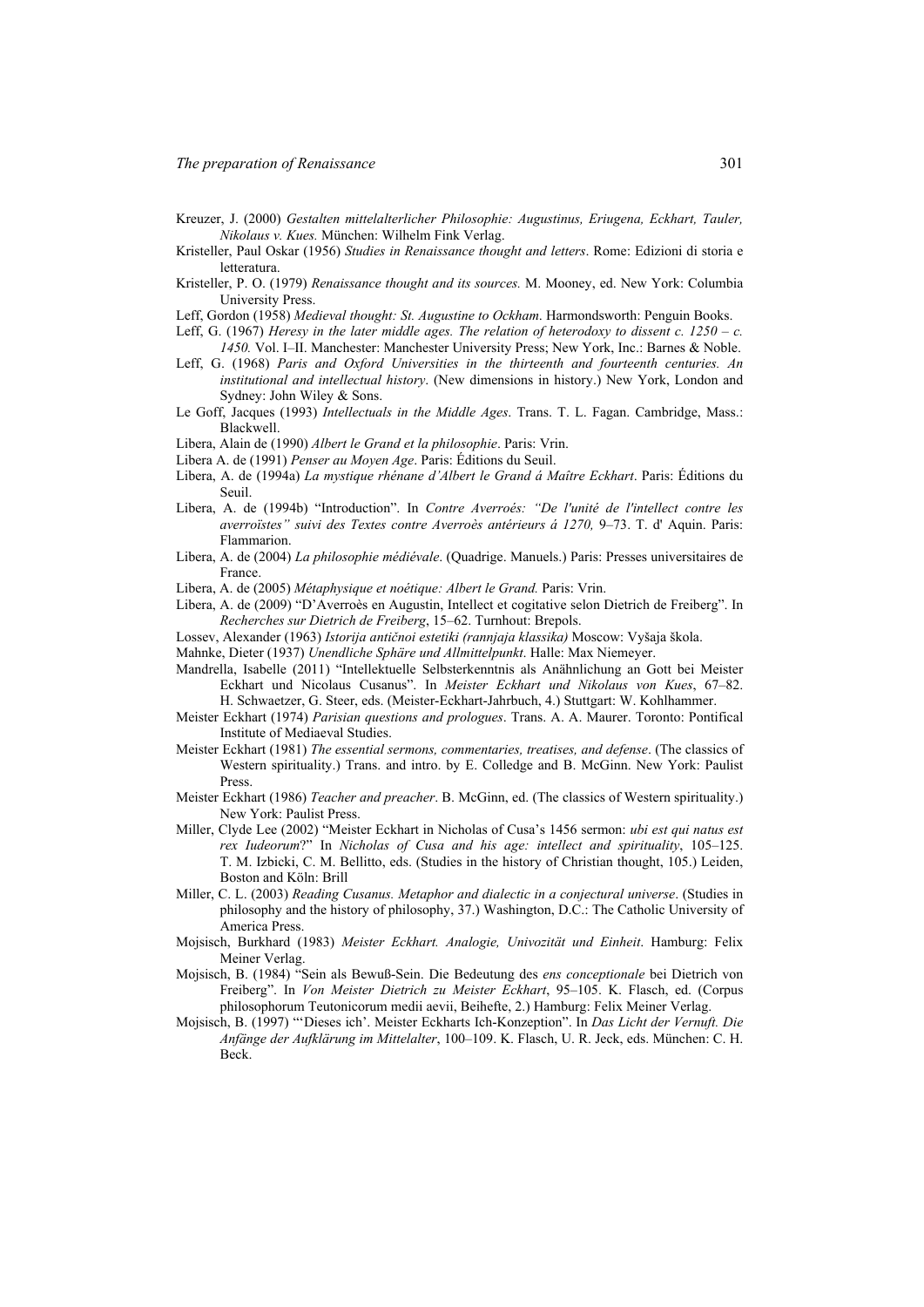Mommsen, Theodore E. (1942) "Petrarch's Conception of the 'Dark Ages'". *Speculum* 17, 2, 226– 242.

- Moran, Dermot (2003) "Medieval philosophy: from Augustine to Nicholas of Cusa". In *Fundamentals of philosophy*, 155–203. J. Shand, ed. London and New York: Routledge.
- Muller-Thym, Bernard J. (1939) *The establishment of the university of being in the doctrine of Meister Eckhart of Hochheim*. With a preface by E. Gilson. New York and London: Sheed & Ward.
- Niewöhner, Friedrich and Loris Sturlese, eds. (1994) *Averroismus im Mittelalter und in der Renaissance.* Zürich: Spur Verlag.
- Panofsky, Erwin (1990) *Die Renaissancen der europäischen Kunst*. (Suhrkamp taschenbuch wissenschaft, 883.) Frankfurt am Main: Suhrkamp.

Panofsky, E. (1997) *Perspective as symbolic form*. Trans. C. S. Wood. New York: Zone Books.

- Ritter, Gerhard (1921) *Studien zur Spätscholastik* I. *Marsilius von Inghen und die okkamistische Schule in Deutschland*. (Sitzungsberichte der Heidelberger Akademie der Wissenschaften. Philosophisch-historische Klasse.) Heidelberg: Carl Winters Universitätsbuchhandlung.
- Ritter, G. (1922) *Studien zur Spätscholastik* II. *Via antiqua und via moderna auf den deutschen Universitäten des XV. Jahrhunderts*. (Sitzungsberichte der Heidelberger Akademie der Wissenschaften. Philosophisch-historische Klasse.) Heidelberg: Carl Winters Universitätsbuchhandlung.
- Robin, Anne-Sophie (2009) "L'antithomisme de Dietrich de Freiberg dans le *De visione beatifica*". In *Recherches sur Dietrich de Freiberg*, 165–191. Turnhout: Brepols.
- Robin Fabre, A.-S. (2012) "Introduction". In *Œuevres choisies* 2: *La vision béatifique*, 11–61. Dietrich de Freiberg. Paris: J. Vrin.
- Ruh, Kurt (1989) *Meister Eckhart: Theologe, Prediger, Mystiker*. München: C. H. Beck.
- Ruh, K. (1996) *Geschichte der abendländischen Mystik* III: *Die Mystik des deutschen Predigerordens und ihre Grundlegung durch die Hochscholastik.* München: C. H. Beck.
- Schmidt-Biggemann, Wilhelm (1998) *Philosophia perennis. Historische Umrisse abendländischer Spiritualität in Antike, Mittelalter und Früher Neuzeit*. Frankfurt am Main: Suhrkamp.
- Schneider, Artur (1938) "Die Ordensschulen in Köln als Vorläufer der Universität". In *Festschrift zur Erinnerung an die Gründung der alten Universität Köln im Jahre 1388*, 5–12. Köln: Kurt Schröder Verlag.
- Schulthess, Peter, Ruedi Imbach (1996) *Die Philosophie im lateinischen Mittelalter. Ein Handbuch mit einem bio-bibliographichen Repertorium*. Zürich und Düsseldorf: Artemis und Winkler.
- Senger, Hans G. (1981) "Albertismus? Überlegungen zur 'via Alberti' im 15. Jahrhundert". In *Albert der Grosse. Seine Zeit, sein Werk, seine Wirkung,* 217–236. Berlin and New York: Walter de Gruyter.
- Senner, Walter (2000) "Albertu Magnus als Gründungregens des Kölner *Studium generale* der Dominikaner". In *Geistesleben im 13. Jahrhundert*, 149–169. J. Aertsen, A. Speer, eds. (Miscellanea mediaevalia, 27.) Berlin and New York: Walter de Gruyter.
- Sprague, Rosamond Kent, ed. (1972) *The older sophists*. Columbia, SC.: University of South Carolina Press.
- Stallmach, Josef (1975) "Geist als Einheit und Andersheit. Die Noologie des Cusanus in *De Coniecturis* und *De quaerendo deum*". In *Nikolaus von Kues in der Geschichte des Erkenntnisproblems: Akten des Symposions in Trier vom 18. bis 20. Oktober 1973*, 86–124. Mainz: Matthias Grünewald Verlag.
- Sturlese, Loris (2007) *Homo divinus: philosophische Projekte in Deutschland zwischen Meister Eckhart und Heinrich Seuse*. Stuttgart: Kohlhammer.
- Swiezawski, Stefan (1974) "'Via antiqua' et 'via moderna' au XVe siècle". In *Antiqui und Moderni. Traditionsbewußtsein und Fortschrittsbewußtsein im späten Mittelalter*, 484–500. Berlin and New York: Walter de Gruyter.
- Thomas Aquinas (1975) *Summa contra gentiles*. Book I: *God*. Trans. A. C. Pegis. Notre Dame and London: University of Notre Dame Press.